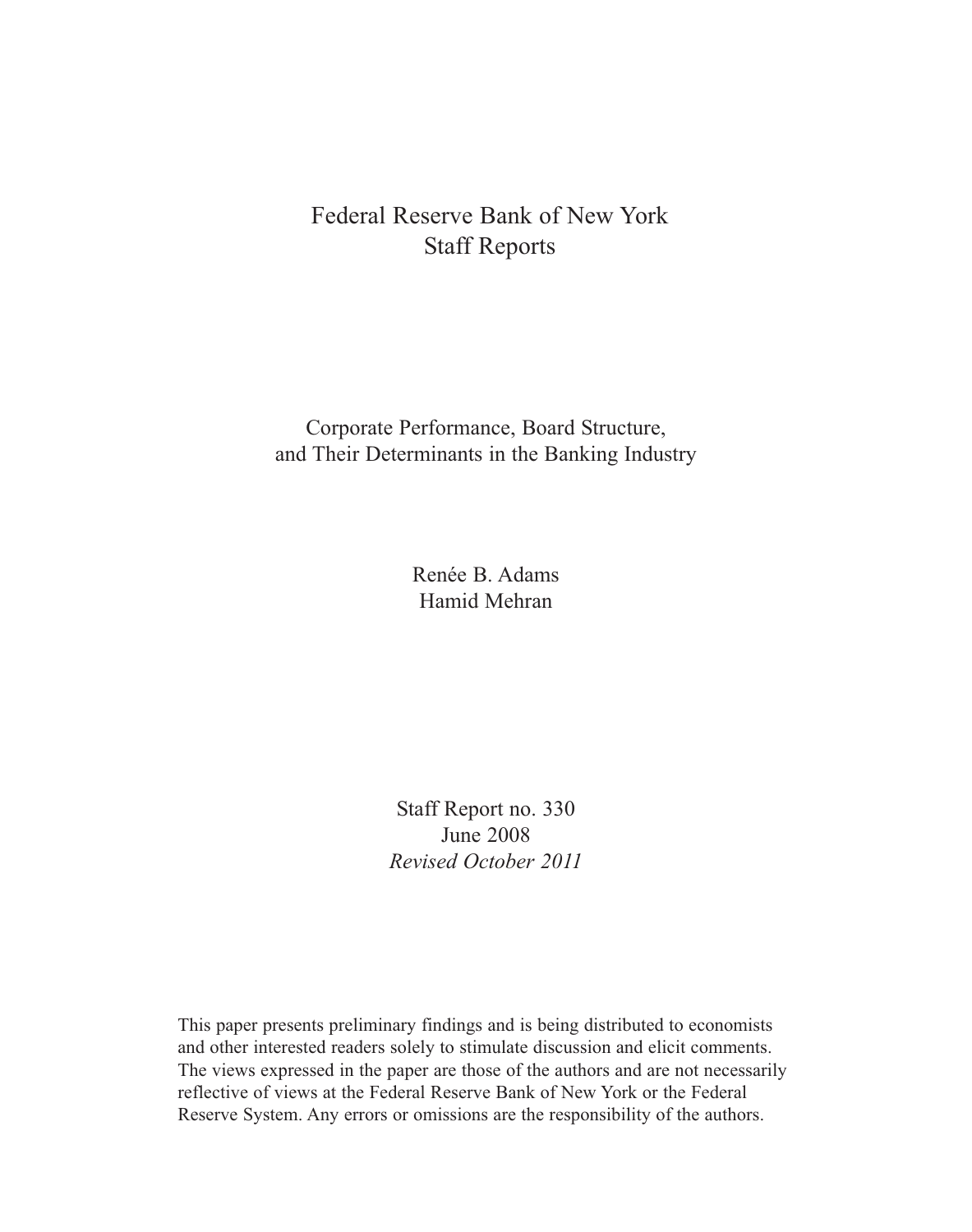### **Corporate Performance, Board Structure, and Their Determinants in the Banking Industry**

Renée B. Adams and Hamid Mehran *Federal Reserve Bank of New York Staff Reports*, no. 330 June 2008; revised October 2011 JEL classification: G34, G21, J41, L22

### **Abstract**

The subprime crisis highlights how little we know about bank governance. This paper addresses a long-standing gap in the literature by analyzing the relationship between board governance and performance using a sample of banking firm data that span thirtyfour years. We find that board independence is not related to performance, as measured by a proxy for Tobin's Q. However, board size is positively related to performance. Our results are not driven by M&A activity. But we provide new evidence that increases in board size due to additions of directors with subsidiary directorships may add value as bank holding company complexity increases. We conclude that governance regulation should take unique features of bank governance into account.

Key words: corporate governance; board structure; banking industry; holding company; complexity

Adams: University of Queensland. Mehran: Federal Reserve Bank of New York. Address correspondence to Renée B. Adams (e-mail: r.adams@business.uq.edu.au). The authors are particularly grateful to Ross Levine, the editor, and two anonymous referees for helpful comments. Parts of this paper previously circulated in papers titled "Corporate Performance, Board Structure, and Their Determinants in the Banking Industry" (Federal Reserve Bank of New York Staff Reports, no. 330) and "Board Structure, Banking Firm Performance, and the Bank Holding Company Organizational Form." Earlier versions were presented at Princeton University, the joint JFI/Stern School of Business at NYU/Federal Reserve Bank of New York Conference on Corporate Governance in the Financial Services Industries 2001, the 2002 Financial Management Association Meetings, the 2003 Bank Structure Conference, the 2005 EFA Meetings, the 2005 CEPR-REITI Conference, the 2005 Asian International Corporate Governance Conference, and the 2008 Bank of Italy Conference. The authors thank conference participants and discussants as well as Daniel Ferreira, Patrick Bolton, Ivan Brick, Anjan Thakor, Hyun-Han Shin, Julie Wulf, David Yermack, and Marc Zenner for helpful comments. For excellent research assistance, they thank Ravi Bhasin, Abe Chernin, Michael Emmet, Sabina Golden, Mei Kok, Chris Metli, Sonali Rohatgi, and Adrienne Rumble. The views expressed in this paper are those of the authors and do not necessarily reflect the position of the Federal Reserve Bank of New York or the Federal Reserve System.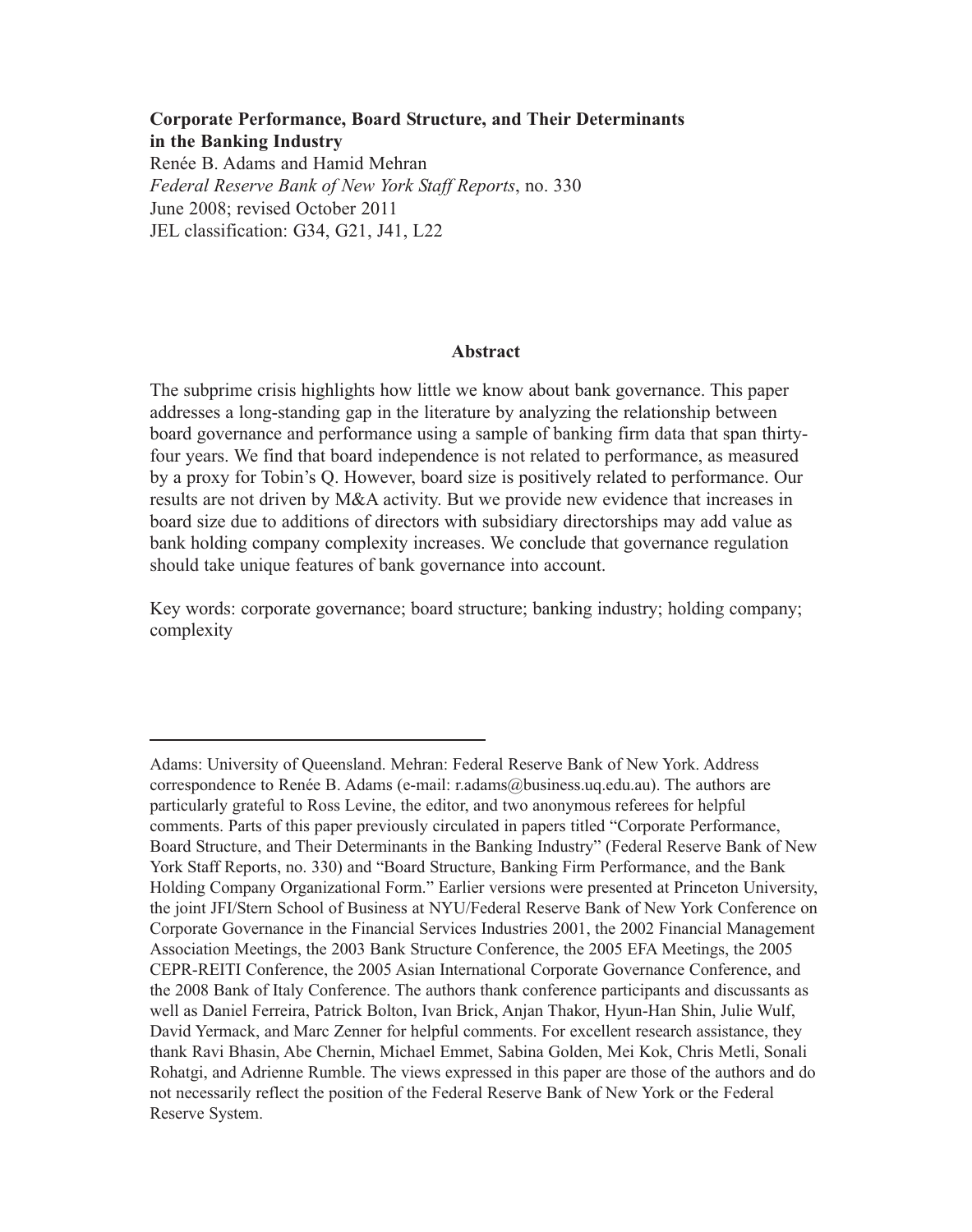## 1 Introduction

Most studies of board effectiveness exclude financial firms from their samples. As a result, we know very little about the effectiveness of banking firm governance.<sup>4</sup> But it has arguably never been as important to understand the governance of banking firms as it is now following the subprime mortgage crisis. This financial crisis differs from previous financial crises in that bank governance is being accorded a large part of the blame. For example, the OECD Steering Group on Corporate Governance argues that board failures in financial firms are a major cause of the Önancial crisis (Kirkpatrick, 2009) and has launched an action plan to improve their governance. Similarly, the U.K. government commissioned Sir David Walker to recommend measures to improve board-level governance at banks.

But, in order to evaluate and propose changes to banking firms' governance structures, it is important to understand how banks are typically governed and whether and how banking firm governance differs from the governance of unregulated firms. This last issue is particularly important since many governance reform proposals have a "one-size-fits-all" approach. For example, the Sarbanes-Oxley Act (SOX) of 2002 and the NYSE and Nasdaq exchange listing rules emphasize director independence. But it is not clear whether these independence standards should be applied to banks. Bank directors often represent some of the best customers of the bank. But, such directors should most likely not be considered independent. Therefore, to comply with SOX, banks have to exclude them from audit committees and either increase board size to satisfy independence requirements or discontinue the practice of appointing customer representatives to their boards. While such changes could be beneficial, there are arguments why having bank customers on the board may be a good practice.

SOX and the listing rules originated because of scandals at non-financial firms, which may explain why they do not take special features of bank governance into account. However, post-crisis governance reforms aimed primarily at the Önancial service industry also do not allow for the possibility that bank governance has unique features. Despite the dearth of evidence on the role of independent and customer-linked directors in banks, Section 952 of the Dodd-Frank Act of 2010 mandates fully independent compensation committees. In a more startling example, the Walker Review, which serves as the basis for the 2010 U.K. Governance Code, points out that the boards of listed U.K. banks in 2007/8 were larger than those of other listed companies (Walker, 2009, p. 41). This is problematic because

<sup>&</sup>lt;sup>4</sup>Prior to the financial crisis, relatively few papers specifically analyzed the effectiveness of board structure in banking Örms. Some exceptions are Brickley and James (1987), Brewer, Jackson and Jagtiani (2000), Byrd, Fraser, Lee and Williams (2001). Adams (2010) discusses additional literature.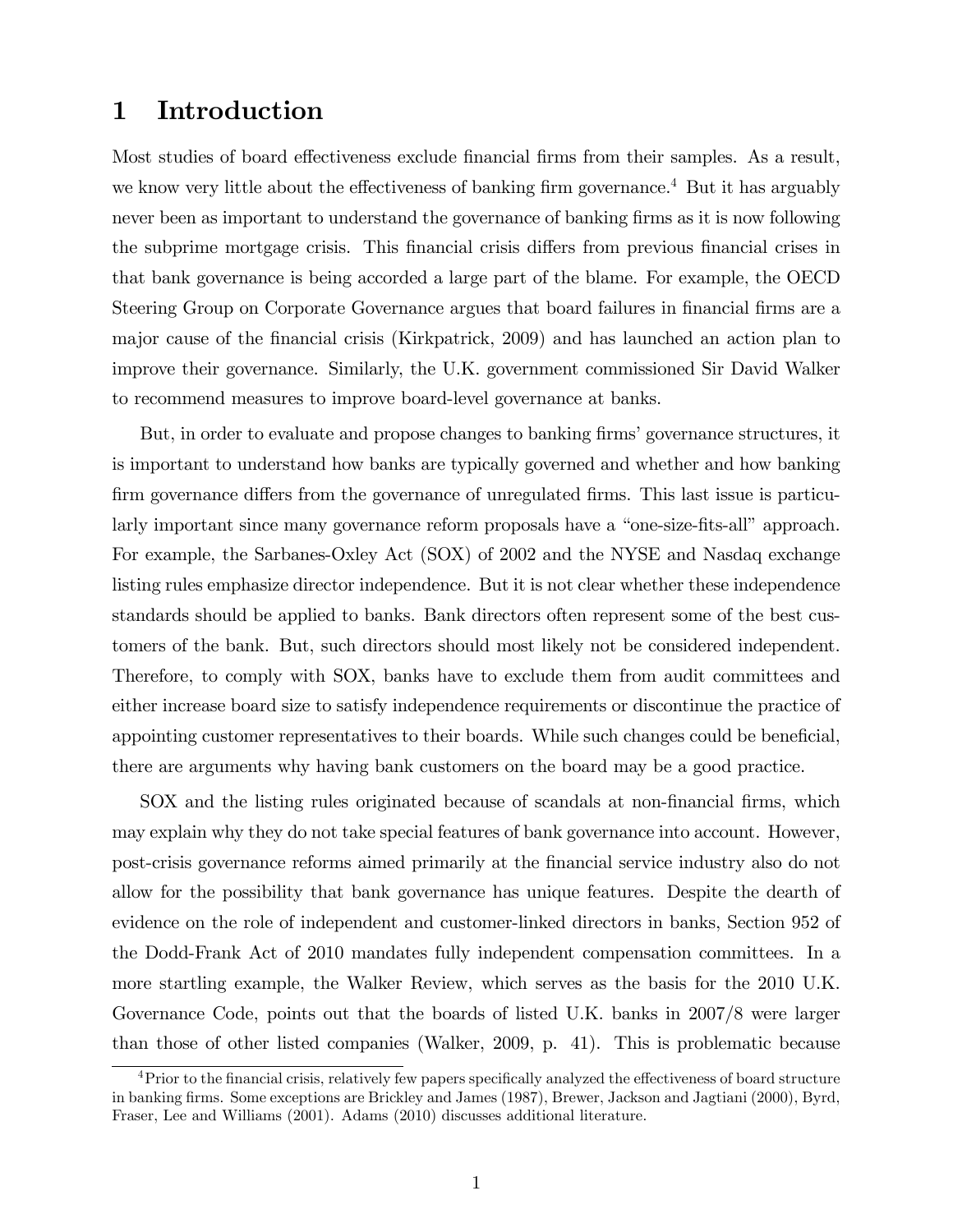of "a widely-held view that the overall effectiveness of the board, outside a quite narrow range, tends to vary inversely with its size. That view would probably tend to converge around an "ideal" size of 10-12 members,... This view appears to be confirmed by behavioral studies of group size as described briefly..., attached as Annex 4. $\degree$  Annex 4 describes that a problem with large boards is that they suffer, amongst other problems, from "groupthink" and argues that the optimal group size is less than 12 people. In support of the "groupthink" argument, the annex cites Janis (1972) which describes foreign-policy failures of governmental organizations. In support of the group size argument, the annex cites Dunbar (1993) which is a study extending findings concerning group size in non-human primates to modern humans. Clearly, the suggestion that bank boards are too big is not based on any features of banks.

The fact that bank boards are larger in the U.K. than those of other listed firms mirrors the findings for the U.S.. Moreover, this difference appears to be persistent since it has been documented for various time periods. Kroszner and Strahan (2001) find for the 1992 Forbes 500 that banks have larger boards and a lower fraction of insiders than non-financial firms, even adjusting for firm size. Booth, Cornett and Tehranian (2002) compare the 100 largest banks to the 100 largest industrial firms in 1999 and find that they have larger boards with a greater proportion of outsiders. Adams and Mehran (2003) Önd that bank boards are larger and more independent over the period 1986-1999 using a sample of 35 large bank holding companies and data on large manufacturing firms from Yermack (1996), amongst others. Adams (2011) finds that bank boards are larger and more independent than non-financial firms in the Riskmetrics database of S&P 1500 firms from 1996-2007.

Banks clearly appear to have different governance structures than non-financial firms. The question is whether these governance structures are ineffective, as the Walker Review seems to suggest, and whether implementing independence standards imposed by Dodd-Frank, SOX and the major stock exchanges will improve bank governance. The purpose of this paper is to try to provide an answer to this question by examining the relationship between board composition and size and bank performance. We focus on large, publicly traded bank holding companies (BHCs) in the U.S., which are the banks that are mentioned most often in the context of the crisis.

We first examine the relationship between board composition and size and performance in a sample of data on 35 BHCs from 1986-1999. We deliberately focused on a relatively small number of BHCs over a longer period of time to ensure that there would be sufficient variation in governance variables which typically do not change much over time. In addition, we collected detailed data on variables that have received attention in the law, economics,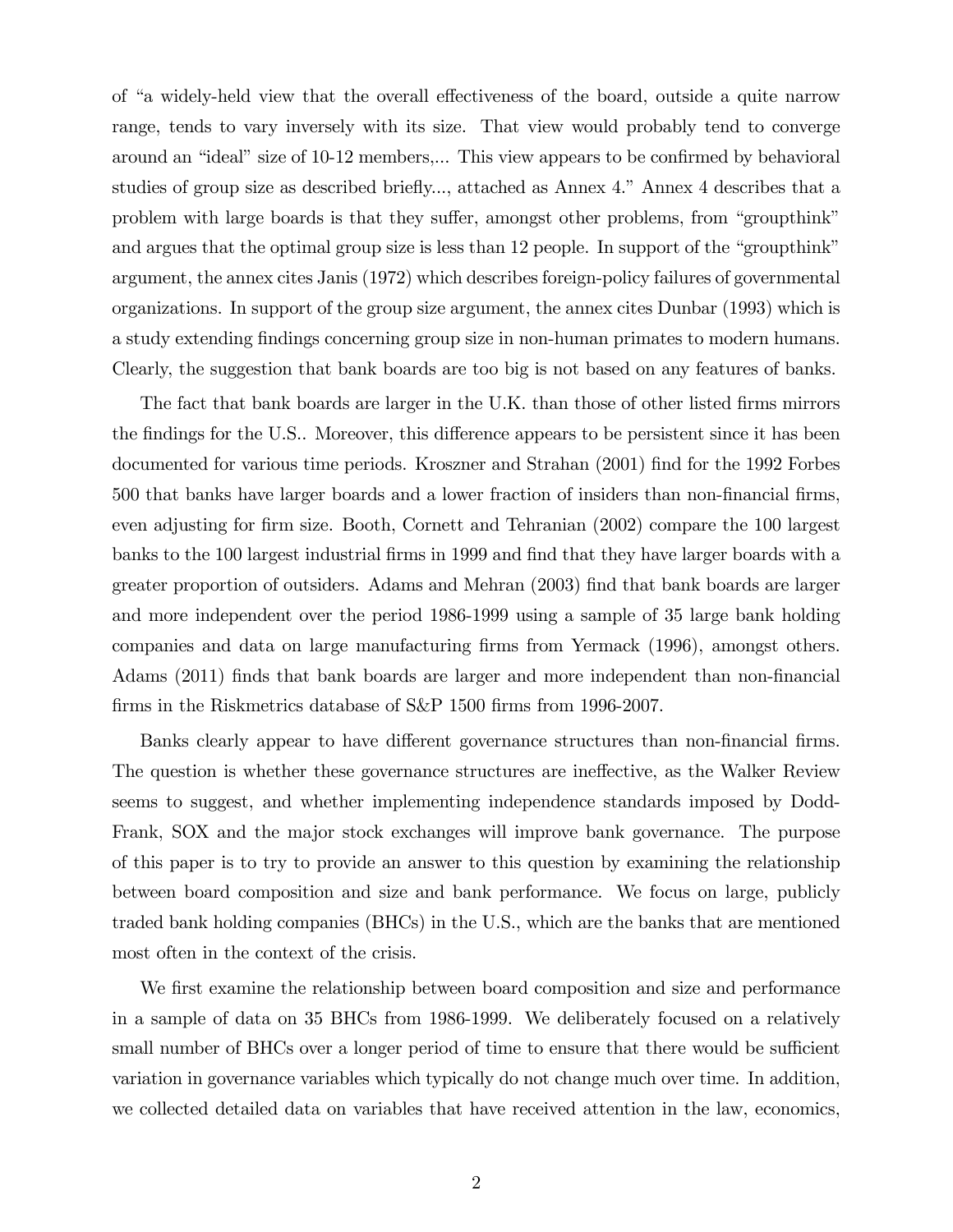and organization literature and which are recognized to be correlated with sound corporate governance, but that are generally not studied as a group due to high data collection costs. Since internal governance mechanisms are ultimately simultaneously chosen, the richness of this data enables us to limit omitted variable bias in performance regressions both by using firm fixed-effects and by controlling for possible interdependencies among governance mechanisms. To investigate alternative explanations for our findings, we extend this sample by collecting data on board size, board composition and performance from 1964-1985. Our data provides information on bank governance over a 34 year time period prior to the governance reform movement embodied in SOX and the revised listing requirements at the major exchanges. Thus, it helps us document persistent governance choices banks have made in the absence of strong external governance pressure. As such, it serves as a useful baseline against which to analyze any proposed governance changes.

Consistent with previous studies in governance (e.g. Caprio, Laeven and Levine, 2007), we examine the relationship between banking firm board structure and performance as proxied by a measure of Tobin's Q. As in many studies of non-financial firms, we find that the proportion of independent outsiders on the board is not significantly related to performance. However, in contrast to findings for non-financial firms in Yermack (1996), Eisenberg, Sundgren and Wells (1998) and Coles, Daniel and Naveen (2008), the natural logarithm of board size is, on average, positively related to Tobin's  $Q$  in our sample.

Since we use firm fixed-effects in our regressions, this finding is consistent with the idea that increases in board size add value because banks are growing in complexity over time. However, the time period of this sample was also a period of active consolidation in the banking industry as a consequence of the deregulation of interstate banking restrictions. Thus, a concern is that our results could be driven by endogeneity due to omitted variables related to  $M\&A$  activity. We investigate this possibility but find little evidence that  $M\&A$ activity is driving our results. For example, we find that board size is positively correlated with performance during the period 1965-1985, a period in which there was relatively little M&A activity because of regulatory restrictions on interstate banking.

Our results are robust to addressing endogeneity concerns that arise because of variables that are plausibly omitted from our performance regressions. However, an obvious concern is that our results could be driven by reverse causality. In order to address this endogeneity problem, we need an instrumental variable that is correlated with board size but uncorrelated with performance except through variables already included in our regression. Unfortunately, it is difficult to come up with valid instruments in the context of governance regressions. The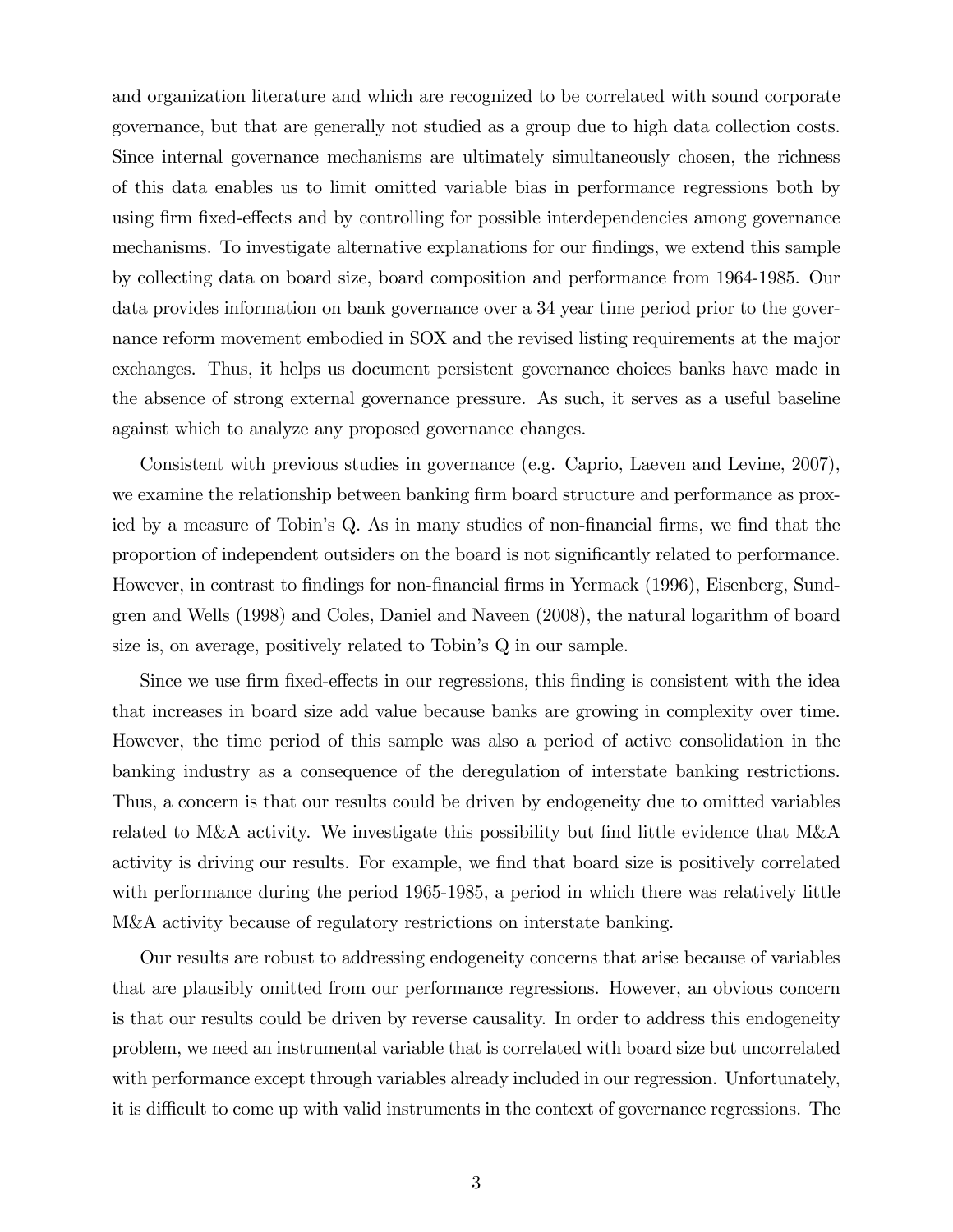factors that are arguably most correlated with the endogenous variable are other governance or firm characteristics that are already (or should be) included in performance regressions. For example, Eisenberg, Sundgren and Wells (1998) use firm age and group membership as instruments for board size in performance regressions. But, they originally argued that both firm age and group membership should be control variables in their performance regressions, which means their instruments are invalid by construction. Coles, Daniel and Naveen (2008) address the endogeneity of board size in their performance regressions using three-stage least squares. But, they do not discuss the validity of their instruments for board size, which are firm age and CEO characteristics, such as tenure. Lehn, Patro and Zhao (2008) use 5-year lagged performance as an instrument for board size, but lagged performance is potentially correlated with performance. Finding an instrument is further complicated in the context of fixed-effect regressions, because we require a variable with sufficient variation over time. Thus, rather than identifying the causal relationship between board size and performance econometrically, $5$  we try to increase confidence that our results are not spurious by examining whether there is a plausible mechanism that might drive it. In particular, we examine whether the value of large boards appears to be driven by BHC complexity.

We examine measures of operational, geographic and financial complexity, but do not find that large boards add more value as BHC complexity grows. We argue that one reason for this may be that some directors are more suited than others to help the BHC's management deal with complexity. In particular, BHC directors often have subsidiary directorships. It is plausible that these directors play a particular role in coordinating activities in the holding company and thus dealing with complexity. Consistent with this argument, we find that when complexity increases, firm performance improves when BHCs have more of their directors sitting on subsidiary boards.

There can be several reasons why large boards may add value in BHCs. But, one reason may be that larger boards contain a larger number of directors who also sit on subsidiary boards. Although we cannot claim to have identified the causal effect of board size on performance, we believe our results are at least suggestive that for banking firms the advantages of larger boards outweigh their costs.

<sup>&</sup>lt;sup>5</sup>We provide an attempt at addressing the reverse causality problem using a measure of flight availability to airports as an instrument in the unpublished appendix of this paper. We reject that the model in column I of Table 3 is underidentified at the  $1\%$  level using the Kleibergen-Paap rk Wald statistic provided by ivreg2 in Stata, so our instrument appears relevant. However, the first stage robust Kleibergen-Paap Wald rk F-statistic is only 7.04. Staiger and Stock (1997) recommend F-statistics of 10 in the first stage. Thus, our instrument is not as strong as we would like. Nevertheless, we perform a test of endogeneity of board size and cannot reject that Ln(Board size) is exogneous (the p-value is 0.7706). If our instrument is not too weak to render the inference from this test meaningless, this suggests that OLS estimators are unbiased.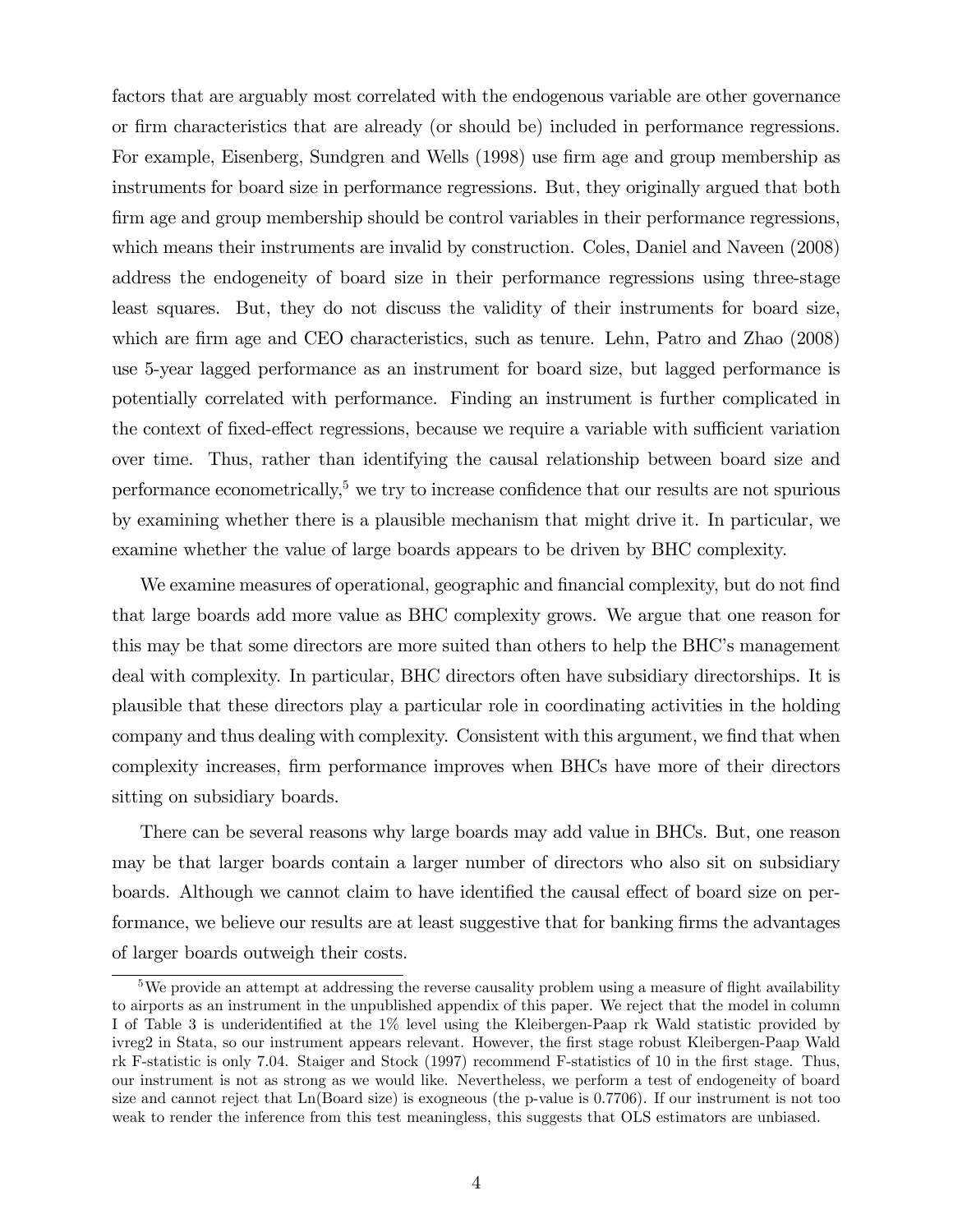Our paper contributes to the literature in several ways. First, to our knowledge we analyze the most extensive time series of data on bank board governance in the literature. Our paper complements other papers examining governance over long periods of time, e.g. Koles and Lehn (1999) who analyze the governance of the U.S. airline industry over a 22 year period and Lehn, Patro and Zhao (2008) who examine determinants of the size and structure of boards of 82 manufacturing firms from 1935-2000. Second, our paper complements a stream of research documenting that shareholder governance mechanisms, such as ownership, are important for bank behavior. Barth, Caprio and Levine (2004) Önd that bank development, performance and stability are higher in countries with more private-sector control of banks. Laeven and Levine (2009) show that private ownership by banks is related to their risktaking and Caprio, Laeven and Levine (2007) show, amongst others, that bank valuations are higher in countries with stronger shareholder protection laws after controlling for the effect of bank regulation. Similarly, we show that board-level governance mechanisms, such as size and composition, are related to bank valuations. Because the BHCs in our sample all have the same regulator, the Federal Reserve, our results also control for the effect of regulation at the BHC level.

Our paper also complements the literature on non-financial firms arguing that some firms may benefit from large boards (e.g. Boone, Fields, Karpoff and Raheja, 2007; Coles, Daniel and Naveen, 2008; Lehn, Patro and Zhao, 2008 and Linck, Netter and Yang, 2008). However, in our sample, increases in board size are not generally value-enhancing as firm complexity increases, in contrast to Coles, Daniel and Naveen (2008) and Graham, Hazarika and Narasimhan (2011). Instead, increases in board size due to additions of directors who also sit on subsidiary boards appear to be important. As far as we know, there is no literature documenting that subsidiary directorships are common in non-Önancial Örms. We appear to be the first to document that such subsidiary directorships may be important for banks. Overall our findings highlight the need to exercise caution in reforming bank governance following the subprime mortgage crisis. Simply adopting proposals that are largely motivated by research on non-financial firms are unlikely to be effective.

Because our firms are banks, it is natural to ask whether our findings are driven by regulatory constraints on their boards. Thus, we first review regulations concerning governance in Section 2. Next, we discuss theoretical predictions concerning the relationship between board structure and performance. Section 3 describes the data. In Section 4, we investigate the relation between board structure and firm value. We analyze the role of M&A activity and complexity in Section 5. In this Section we also examine the role of subsidiary directorships. We conclude in Section 6.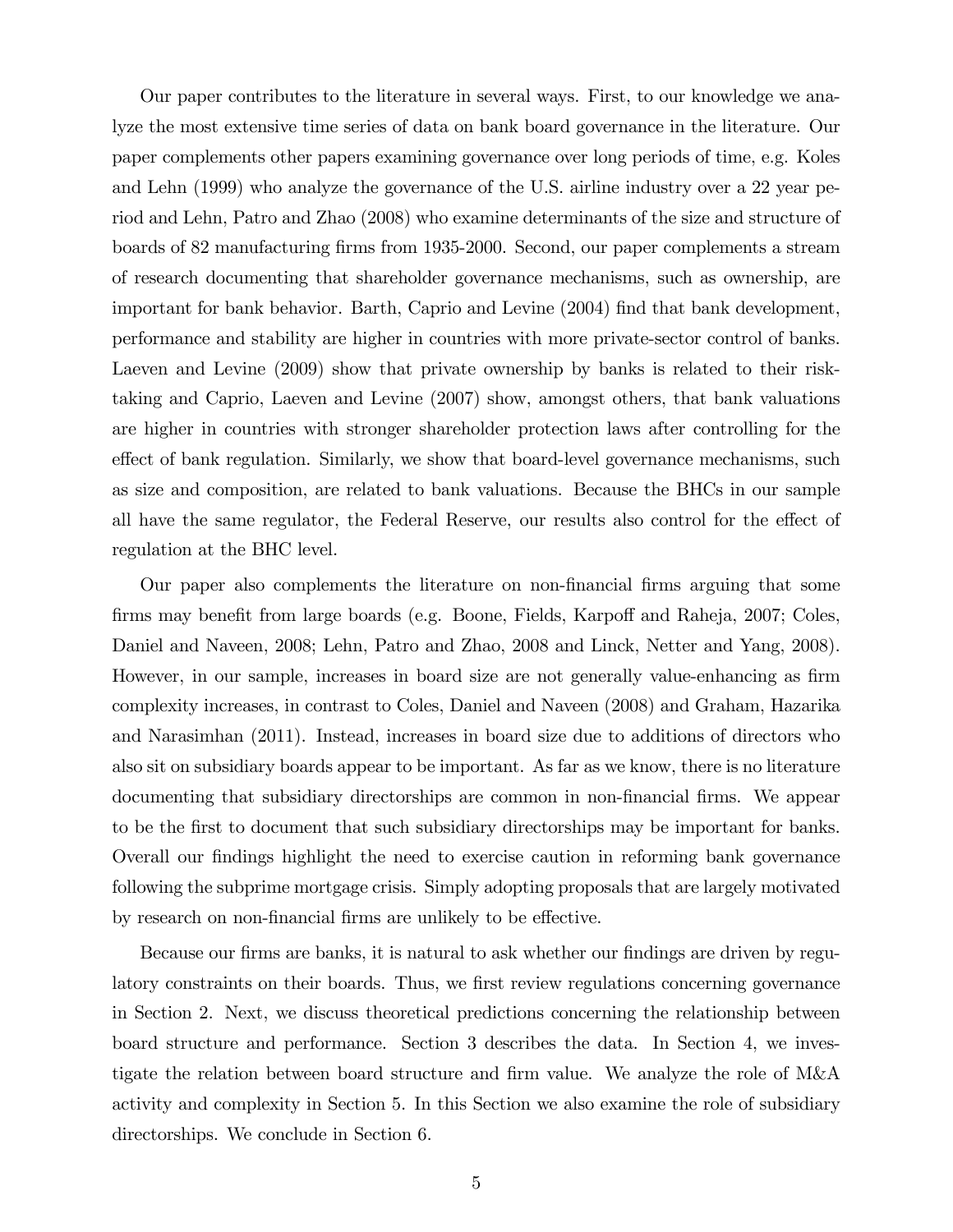# 2 BHC boards and performance

The theoretical governance literature argues that boards fulfill their duties of advising and monitoring management by choosing board composition and size appropriately (Adams and Ferreira, 2007; Harris and Raviv, 2008; Raheja, 2005). The empirical literature on nonfinancial firms finds evidence consistent with this view. Because boards of publicly traded BHCs have the same legal responsibilities as boards of non-financial firms, i.e. the duty of care and loyalty, BHC board composition and size should play a similarly important role in the execution of BHC boards' duties. However, because banks differ in several important aspects from non-Önancial Örms, it is not necessarily clear that these variables should have the same impact on BHC Örm performance. Most obviously, regulation could change the relationship between board structure and performance (e.g. Booth, Cornett, Tehranian, 2002). Banks also differ in their capital structure and organizational form from non-financial firms. We discuss some regulatory influences on BHC board structure below (see also Adams, 2010). We then make some predictions about the impact of BHC board composition and size on performance.

## 2.1 Institutional and regulatory influences on bank boards

Although BHC boards may have played a role in prior banking and finance crises, they never played a sufficiently large role for regulators to impose significant restrictions on them. Thus, perhaps surprisingly, there are few governance constraints on publicly-traded BHCs other than those imposed on all public corporations by SOX, exchange listing rules and the 2010 Dodd-Frank Act. If a BHC is troubled, it must submit written notice to the Federal Reserve Board thirty days before adding or replacing members of its board. A director of a BHC may also not be a director of another BHC in the same city, town or Regional Metropolitan Area (RMSA). A director of a BHC with more than \$2.5 billion in total assets may not be the director of another BHC with over \$1.5 billion total assets (Federal Reserve Regulation L). Finally, the 2010 Dodd-Frank Act specifies enhanced oversight of executive compensation in financial firms with a federal regulator.

The absence of rules specific to BHCs does not mean that regulation cannot influence BHC boards. Most directly, regulators may provide informal guidance to boards in the form of Supervision and Regulation (SR) letters and examination manuals. Adams and Mehran (2003) provide some examples of such regulatory guidance. However, none of their examples suggests that regulators directly intervene in board functioning or affect board structure decisions at the BHC level. For example, regulators expect boards to review budgets and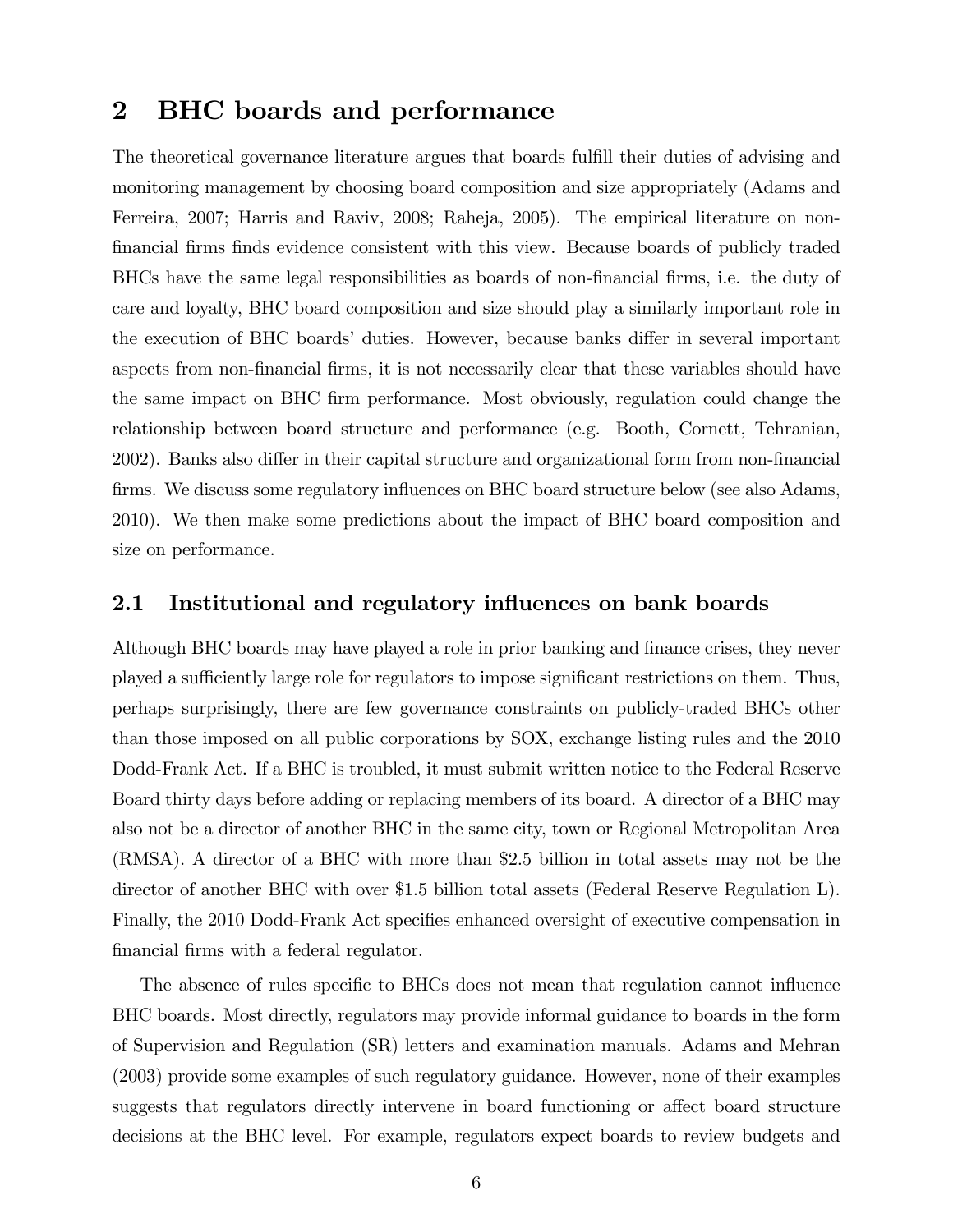risk-management policies (Adams and Mehran, 2003, footnote 5), but they do not dictate how boards should carry out these duties. Moreover, these regulations and expectations may not always be enforced (see e.g. Adams and Ferreira, 2011).

More indirectly, regulatory restrictions on subsidiary bank boards may ináuence BHC boards. One key way in which BHCs differ from non-financial firms is that they are all holding companies. This means that each subsidiary bank or BHC is separately chartered with its own board. The implication of this structure for BHCs appears to be that activities of subsidiaries are influenced through their boards. As Adams (2010) documents, directors of the parent BHC will often sit on the board of subsidiaries and in some cases all BHC directors will sit on the board of the BHC's lead bank. This means that these directors are subject to board-level regulatory restrictions at the bank level. These restrictions will vary depending on whether the bank is a state or national bank.

All state banks are subject to state banking law in the state they are chartered. Amongst others, these laws may impose state residency or US citizenship requirements, require directors to own stock in the bank and/or impose restrictions on the operation or structure of the board. To give just two examples, New York State Banking Law requires that bank boards consist of between 5 and 15 members, half of which must be US citizens. In addition, bank boards must hold regular monthly meetings at least ten times a year. Alabama Banking Law requires that bank directors hold stock in the bank or parent holding company and that bank boards hold bimonthly meetings. State banks that choose to be members of the Federal Reserve System are also subject to Regulation L which limits simultaneous directorships in state member banks.

National banks are governed by the National Banking Act in Title 12 of the US Code. Title 12 specifies that national banks must have between 5 and 25 directors, who must be citizens of the US and a majority of whom must reside in the state, territory or district of the bank or within 100 miles of it for at least a year prior to and during their term. Directors must take an oath upon election or appointment, must hold stock in the bank or parent holding company and may not serve for more than 3 years. The OCC has jurisdiction over governance issues and may grant waivers to these laws.

To the extent that the board of the BHC and the board of subsidiary banks overlap, these bank-level board regulations may affect board structure at the BHC level. Although it is difficult to make any specific predictions about the impact of bank-level regulation, it is possible that state and national bank residency requirements and Regulation L restrictions on interlocks will limit the potential pool of directors BHCs have at their disposal. This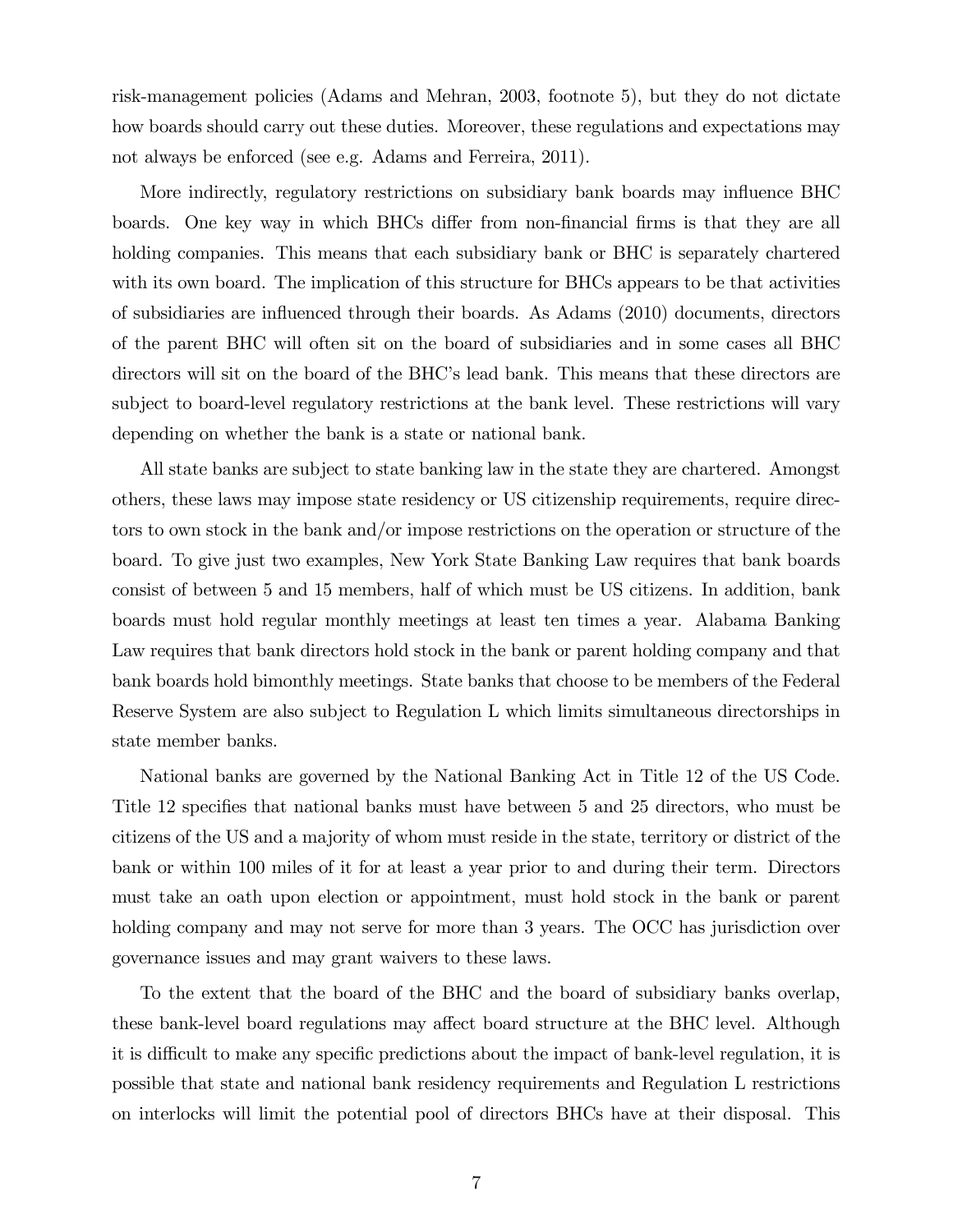problem is likely to get worse the more subsidiaries the BHC has, as each subsidiary must have sufficient directors for its board. If so, these bank-level regulations may make it more difficult to detect beneficial effects of large and independent boards in BHCs.

Changes in regulation may also indirectly affect BHC boards. Prior to 1975, no state allowed interstate banking. But by 1994 restrictions on interstate banking were eliminated with the passage of the Riegle-Neal Interstate Banking and Efficiency Act. Jones and Critchfield (2005) argue that the Riegle-Neal Act (along with prior state level interstate banking laws) was a major cause of consolidation in the banking industry. They show, for example, that the number of banks dropped from 14,884 in 1984 to 7,842 in 2003. M&A activity a§ects board governance in several ways. First, it is common to add directors of target firms to the board of the acquirer in friendly acquisitions, as most banking M&As are. This may lead to potentially permanent increases in board size. Second, M&A activity may have disciplining effects even if it is friendly. Thus, the existence of an active market for corporate control may lead to general improvements in board effectiveness (see Shranz, 1993), even though some have suggested that bank managers may engage in mergers to protect their own interests, e.g. to obtain higher compensation (e.g. Bliss and Rosen, 2001) or too-big-to fail status (e.g. Penas and Unal, 2004).

In the 1990s, banks were also increasingly allowed to engage in investment banking activities (with all restrictions on such activities formally abolished by the passage of the Gramm-Leach-Bliley Act in 1999), which may have influenced bank boards by changing the nature of the competitive environment as well as the expertise required for directors. Overall, deregulation may have had an important impact both on BHC board structure, as well as the relationship between board structure and performance. We examine this issue in more detail in Section 5.

## 2.2 BHC board composition and performance

The literature on non-financial firms argues that firms choose board composition to balance monitoring and advising needs. Independent outsiders, i.e. directors who have no direct financial, family or interlock ties with management, are considered to be more effective monitors of management because they are in theory less beholden to management (e.g. Hermalin and Weisbach, 2003). In addition, they bring a different perspective to bear on problems management faces and thus serve a valuable advisory role. This role is likely to be particularly important in complex Örms. A potential disadvantage of outside directors is that they may lack relevant firm-specific information (e.g. Adams and Ferreira, 2007), which is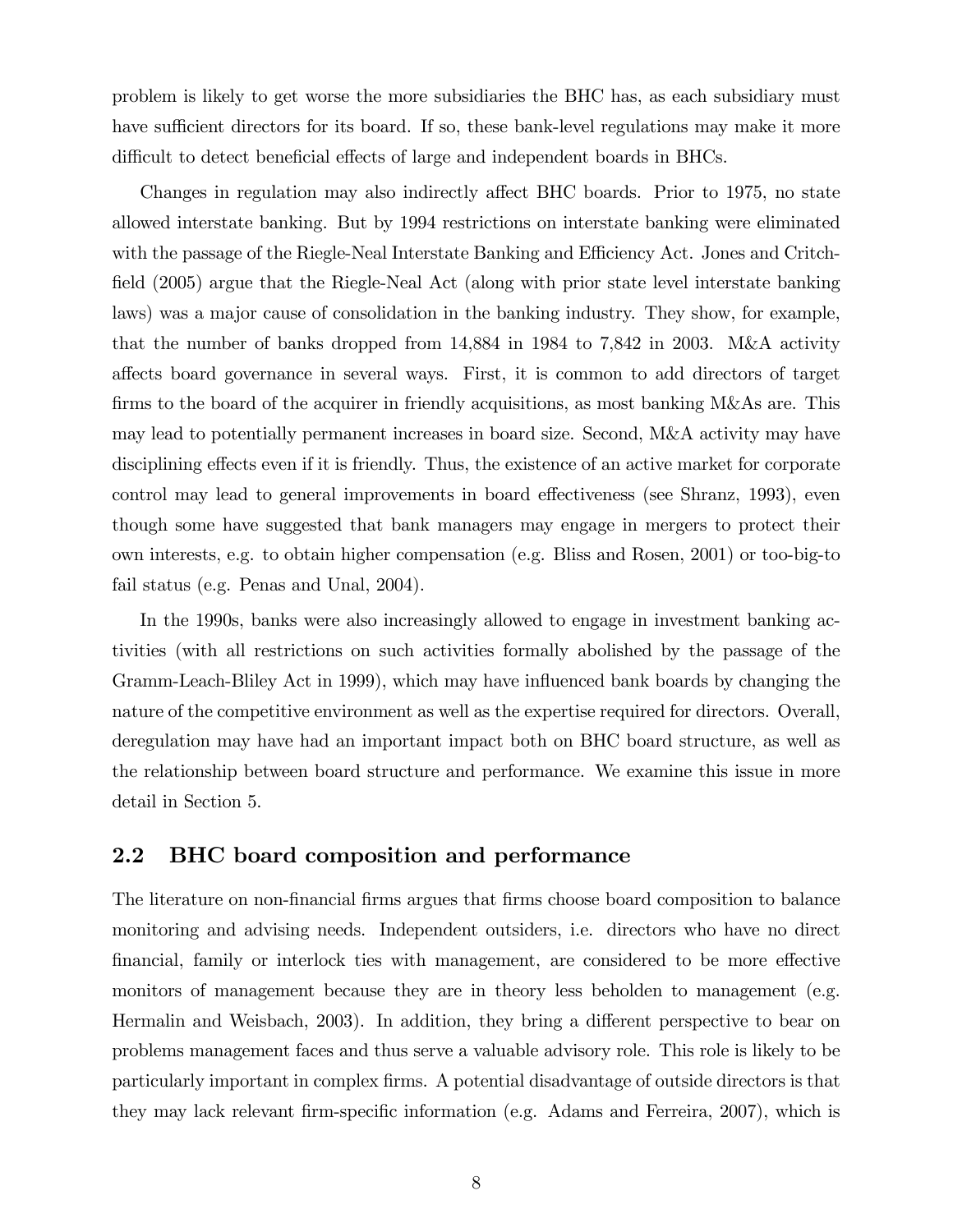likely to be especially problematic for small growth firms. Consistent with these arguments, Boone, Fields, Karpoff and Raheja (2007), Coles, Daniel and Naveen (2008), Lehn, Patro and Zhao (2008) and Linck, Netter and Yang (2008) provide evidence in samples of non-financial firms that the proportion of outsiders on the board is positively related to measures of firm complexity, such as size. Coles, Daniel and Naveen (2008) document that firm performance increases in the proportion of insiders in high R&D firms.

Ex ante there is no reason to believe that similar arguments should not hold for banks. Because the banks in our sample are all large, established banks, we expect them to have a large proportion of independent directors. It is less clear what the relationship between board independence and firm performance should be. On the one hand, firm performance should increase with independence as a measure of the monitoring intensity of the board. On the other hand, there may be costs associated with independence due to outside directors' lack of firm-specific knowledge. In the case of banks, these costs may be exacerbated because regulatory restrictions may act to limit the pool of directors from which BHCs can choose, as we argue above. Ultimately, the relationship between performance and independence must be determined empirically.

Establishing the empirical relationship between performance and board independence for banks is complicated by the fact that it is difficult to measure independence in banks. As the Federal Reserve Bank of Atlanta's *The Director's Primer* points out, bank directors often represent some of the best customers of the bank (Federal Reserve Bank of Atlanta, 2002, p. 47). Customer-directors are likely to have different incentives and motivations than other outside directors and may not be truly independent. Although publicly traded BHCs are supposed to disclose related party transactions, they often simply state that lending relationships with directors' employers are not made on preferential terms without disclosing which directors are associated with customers.<sup>6</sup> It is likely that customers themselves do not wish this information to be disclosed. Thus, measures of board independence in banking are potentially always overstated, $\alpha$ <sup>7</sup> which could lead to biased inference in regression analysis. Furthermore, it is difficult to sign the bias. To at least partially address this problem, we estimate our performance regressions both with the fraction of independent outsiders, as defined conventionally, as well as with the fraction of non-insiders, i.e. all directors who

 ${}^{6}$ A good example can be found in Citibank's 2009 proxy statement at http://www.citigroup.com/citi/Ön/data/ar09cp.pdf.

<sup>7</sup>Such lending relationships may be large enough to matter for independence. For example, Riggs National Corporation's proxy for 1988 (p. 8) discloses that: "the aggregate principal amount of indebtedness to banking subsidiaries of the Corporation owed by directors and executive officers of Riggs Bank and Riggs Corporation and their associates represented approximately 78.9% of total stockholder's equity and 7.7% of total loans."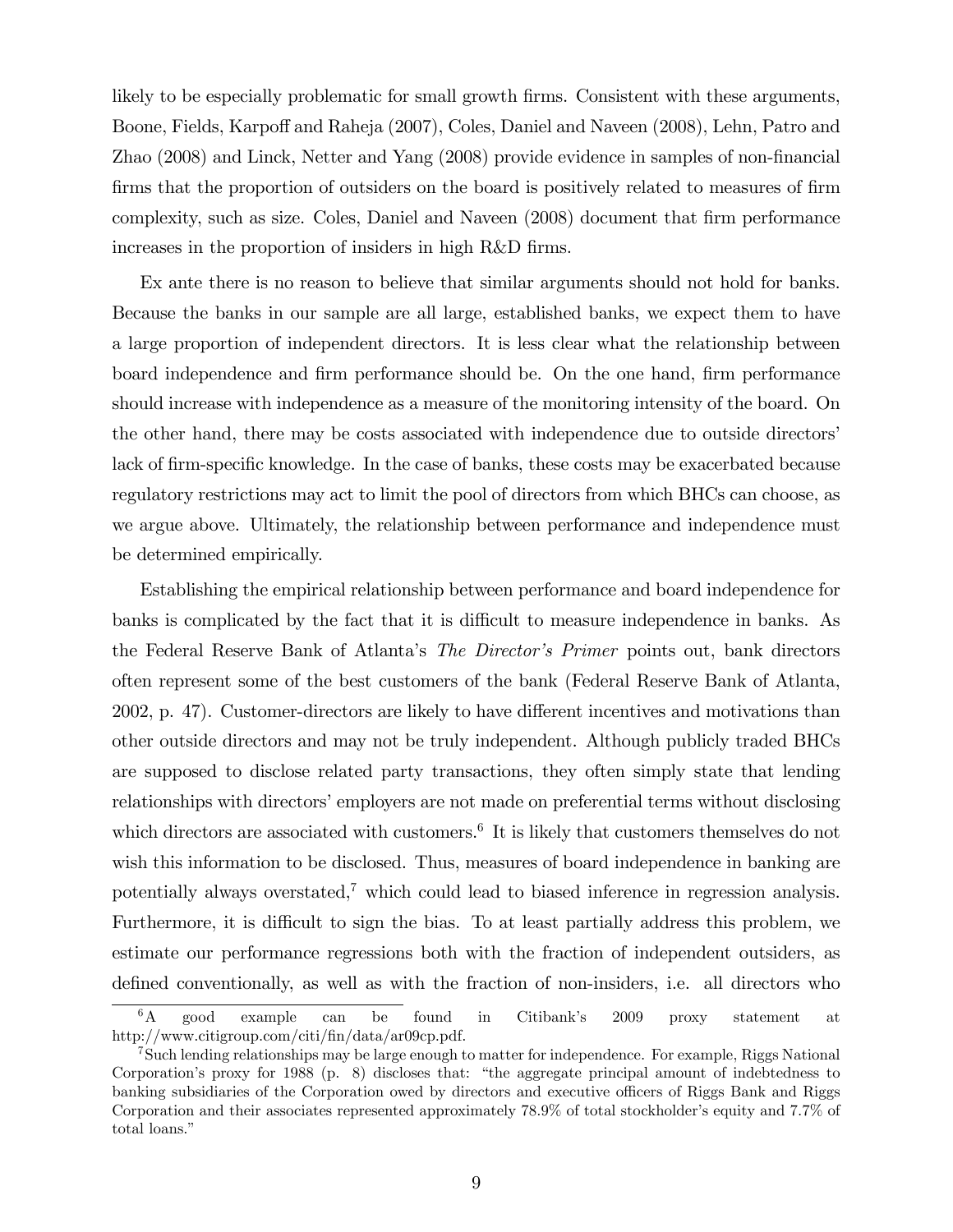are not currently working for the bank. This is consistent with specifications in Coles, Daniel and Naveen (2008) and Graham, Hazarika and Narasimhan (2011), who focus on non-insiders' role as advisors. We do not focus solely on the proportion of non-insiders because if the number of insiders is stable over time, then changes in non-insiders simply reflect changes in board size. Furthermore, it is interesting to determine the relation between board independence and performance, because this is the measure emphasized in SOX, listing rules and the Dodd-Frank Act.

## 2.3 BHC board size and performance

The governance literature argues that firms choose board size to balance advisory needs with the costs of decision-making in large groups. Dalton, Daily, Johnson and Ellstrand (1999) argue that large boards may be beneficial because they increase the pool of expertise and resources available to the organization. However, Jensen (1993) argues that as board size increases, boards become less effective at monitoring management because of free-riding problems amongst directors and increased decision-making time. Consistent with Yermack (1996), Coles, Daniel and Naveen (2008) Önd that Örm performance is on average lower for firms with larger boards (regressions not reported, but see Panel A of Figure 2). However, when they interact board size with measures of complexity, they find that firm performance increases in board size for complex firms. Thus, the advisory benefits of larger boards appear to outweigh their costs in complex Örms. Their analysis suggests that the reason why the literature has generally found that board size is negatively correlated with performance in samples of non-financial firms is because these samples consist predominantly of relatively simple firms in which the costs of larger boards outweigh the benefits.

In contrast, our sample consists entirely of large banks which can all be considered to be complex. In fact, legislators and regulators specifically identified bank size and complexity as contributing to the Önancial crisis (e.g. Felsenthal, 2009). For example, large BHCs are organizationally complex, in the sense of having many subsidiaries with their own boards. With more subsidiaries there may be a need for more representatives from subsidiary boards on the BHC board, both to facilitate coordination amongst the different subsidiaries and to facilitate monitoring. These arguments suggest that the average effect of board size on BHC performance may be positive.

However, several factors may counteract the beneficial effects of large boards in complex BHCs. Adams and Ferreira (2011) document that outside directors on large BHC boards have more attendance problems at board meetings than directors in non-financial firms. This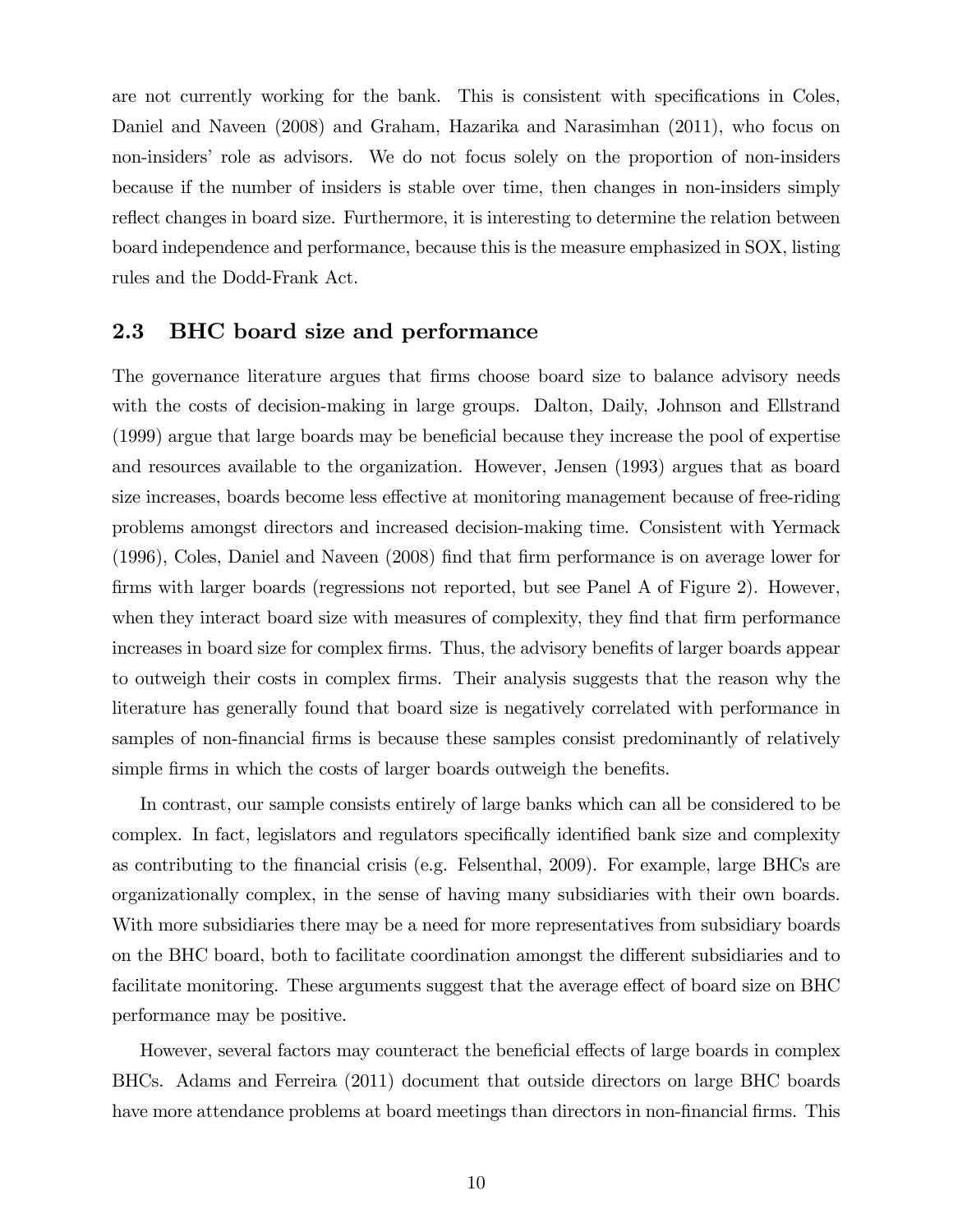is direct evidence that large BHC boards suffer from free-riding problems, as Jensen (1993) argues. Furthermore, the fact that BHCs have many subsidiary boards makes the role of the parent BHC board in dealing with complexity less clear. If many issues can be dealt with by the boards of subsidiaries, then it is not clear that the size of the parent BHC boards needs to be big in order to provide advice to the CEO. It may also be difficult to staff large BHC boards with sufficiently good directors if regulatory restrictions on subsidiary boards limit the pool of directors from which the BHC can choose. Finally, acquirers may need to appoint directors from targets to their boards as the result of negotiations over terms in friendly M&A transactions (see e.g. Wulf, 2004). If the BHCs in our sample undertook many M&A transactions, their boards may have been larger than optimal. As with board composition, the net effect of board size on performance must be determined empirically.

## 3 Data

Our primary sample of Örms consists of a random sample of 35 publicly traded BHCs which were amongst the 200 largest (in terms of book value of assets) top tier BHCs for each of the years 1986-1996. We collected additional data on these firms for the years 1997-1999 even if they were no longer among the top 200. However, the number of firms drops from 35 to 32 during those years due to M&A activity. The requirement that the Örms must be publicly traded made it possible to collect data on board size and composition as well as other internal governance characteristics of the firms from proxy statements. Because of the high cost of hand collecting detailed governance variables, we focus on a relatively small number of BHCs. We obtain balance sheet data from fourth quarter FR Y-9Cs from the Federal Reserve Board and stock price and return data from CRSP.<sup>8</sup> We obtain data on Tier 1 subsidiaries from the Federal Reserveís National Information Center (NIC).

The requirement that data be available on these firms for at least 10 years may introduce a survivorship bias. However, Boyd and Runkle (1993) argue that survivorship bias may not be a serious problem in the banking industry since the FDIC generally does not allow large BHCs to fail. In addition, we allow our firms to enter the sample in an extended data set for the period 1965-1985. Because we impose no restrictions on our sample firms prior to 1986, our analysis of this time period serves as a robustness check that our results are not driven by sample selection. We discuss the extent to which our primary sample can be considered to be representative in more detail in Section 3.2. We present descriptive statistics for our

 $8$ The governance data is measured on the date of the proxy at the beginning of the corresponding fiscal year. We adjust our data collection procedures to account for the fact that proxies disclose some governance characteristics for the previous fiscal year and others for the following fiscal year.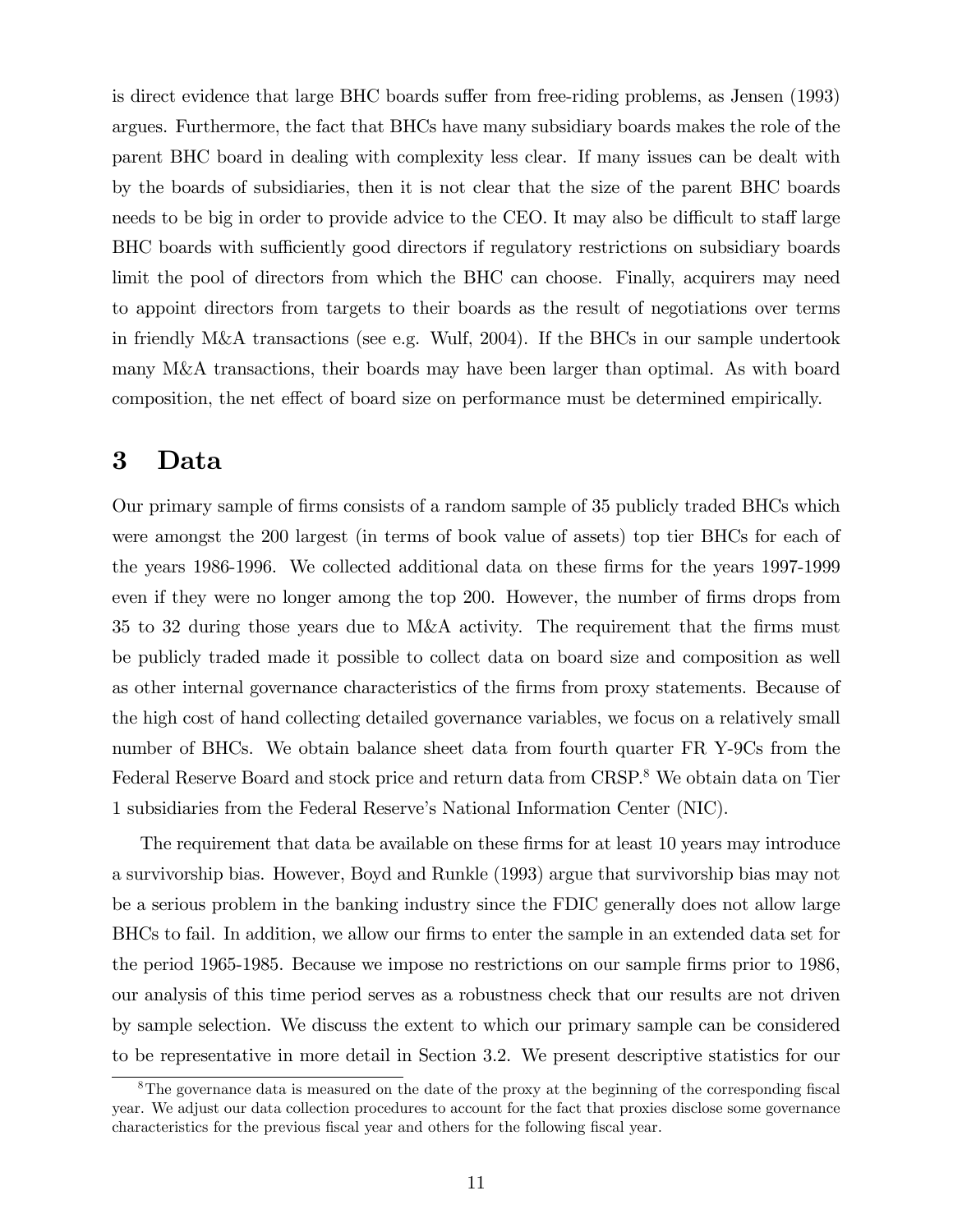primary sample Örst and then describe our historical sample.

## 3.1 Descriptive statistics 1986-1999

Although various components of the data enter the analysis at different stages, for ease of reference we provide all summary statistics for our primary sample in Table 1.

-Insert Table 1 about here-

### 3.1.1 BHC characteristics

Our primary measure of performance is a proxy for Tobin's  $Q$ , which we define to be the ratio of the firm's market value to its book value of assets. We define the firm's market value as the book value of assets minus the book value of equity plus the market value of equity. We use assets, bank capital volatility and return on assets  $(ROA)$  to define control variables. We use data on deposits, Tier 1 subsidiaries, the locations of Tier 1 subsidiaries and subordinated debt to define proxies for complexity in Section 5.2.1.

ROA is the ratio of net income to the book value of assets. Bank capital is the primary capital ratio which we deÖne as the sum of the book value of common stock, perpetual preferred stock, surplus, undivided profits, capital reserves, mandatory convertible debt, loan and lease loss reserves, and minority interests in consolidated subsidiaries minus intangible assets.

Table 1 shows that average Tobin's Q during 1986-1999 is 1.05 and average ROA is 1%. An average BHC has 41.0 billion dollars in assets and primary capital of 8%. BHCs have on average 18.23 Tier 1 subsidiaries that are spread across 4.57 states.

#### 3.1.2 Governance variables

We first describe our primary measures of board structure, board composition and size, as well as changes in these measures. We then describe other governance variables that enter our initial analysis of board structure and performance. Finally, we discuss data related to board changes in M&A transactions and data on subsidiary directorships.

### Board composition and size and changes in these measures

We consider a director to be "an insider" if he works for the firm and "affiliated" if he has had any previous business relationship with the firm or family relationship with its o¢ cers. Since we follow the BHCs in our sample over a period of at least 10 years, we are able to identify whether any directors are former officers of the BHC (generally the CEO or Chairman). We consider these directors to be insiders. All other directors are outsiders.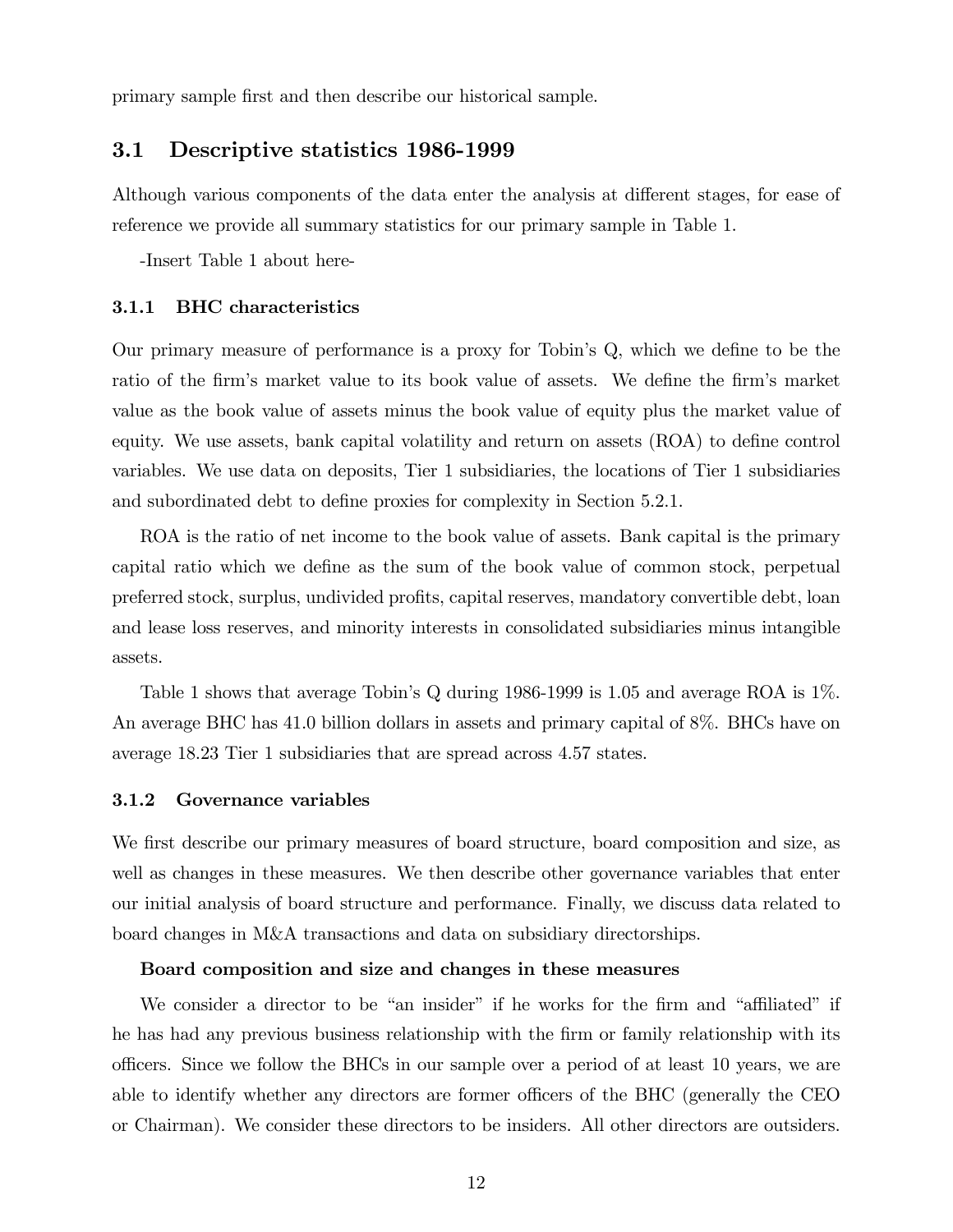Our classification of who is an independent outsider is stricter than in many other studies: a director is not an outsider if he was an officer or had any business relationship with the BHC in any of the 14 years of the sample. In contrast, most cross-sectional studies can only classify directors based on current employee status or business relationships.

Each BHC has, on average, 18 directors. This compares to a board size of roughly 12 for samples of non-financial firms during the same time period (e.g. Adams and Mehran, 2003). Our BHCs also have a higher percentage of outsiders on the board than many non-financial firms:  $69\%$  as compared to  $61\%$  in Adams and Mehran (2003) and  $54\%$  in Yermack (1996). This is consistent with our arguments in Section 2 that BHCs might optimally have large boards and many outsiders because they are large and complex. On the other hand, as we noted earlier, the proportion of outsiders may overstate the board's true independence if lending relationships with directors or directors' employers exist but are not individually disclosed (see also the discussion in Adams, 2010). On average, our sample BHCs have 80% non-insiders on the board.

Because we use firm fixed-effects in our empirical specifications, we rely on within-firm variation in board composition and size for identification. Thus, it is useful to document variation in these variables. In only 120 (25.59%) Örm-years, there is no change in board size; in only 71 (16.36%) firm-years there are no changes in the fraction of outsiders and in only 87  $(20.05\%)$  firm-years there is no change in the fraction of non-insiders. Table 1 shows that on average each BHC experiences changes in board size and composition in roughly 10 years. The average change in board size is -0.33. While this appears small, the standard deviation is fairly large, 3.2. As expected, the fraction of non-insiders changes less than the fraction of outsiders.

### Other governance characteristics

On average, each board has 4.42 committees and each committee member sits on 1.87 committees. Outsiders chair 62% of the committees and the chair of each committee also is a chair of another committee. The average number of board meetings per year is 8.45, which is close to the 7.45 meetings a year reported by Vafeas (1999), and the average board meeting fee is \$994. Nearly 95% of the firms have deferred compensation plans for their directors. Interlocks exist in 39% of the sample. We define an interlock to be a situation where the chairman or the CEO of a BHC is a director in another company whose top management is on the board of the BHC.<sup>9</sup> Each outsider (insider) holds 1.76 (1.49) additional directorships.

<sup>&</sup>lt;sup>9</sup>Because our sample consists of BHCs, we do not define interlocks within-sample, as many studies of non-financial firms do (e.g. Hallock, 1997). Instead, we check the proxies for reported interlocks, as well as checking reported directorships of the CEO and chairman in the proxy statements for potential interlocks.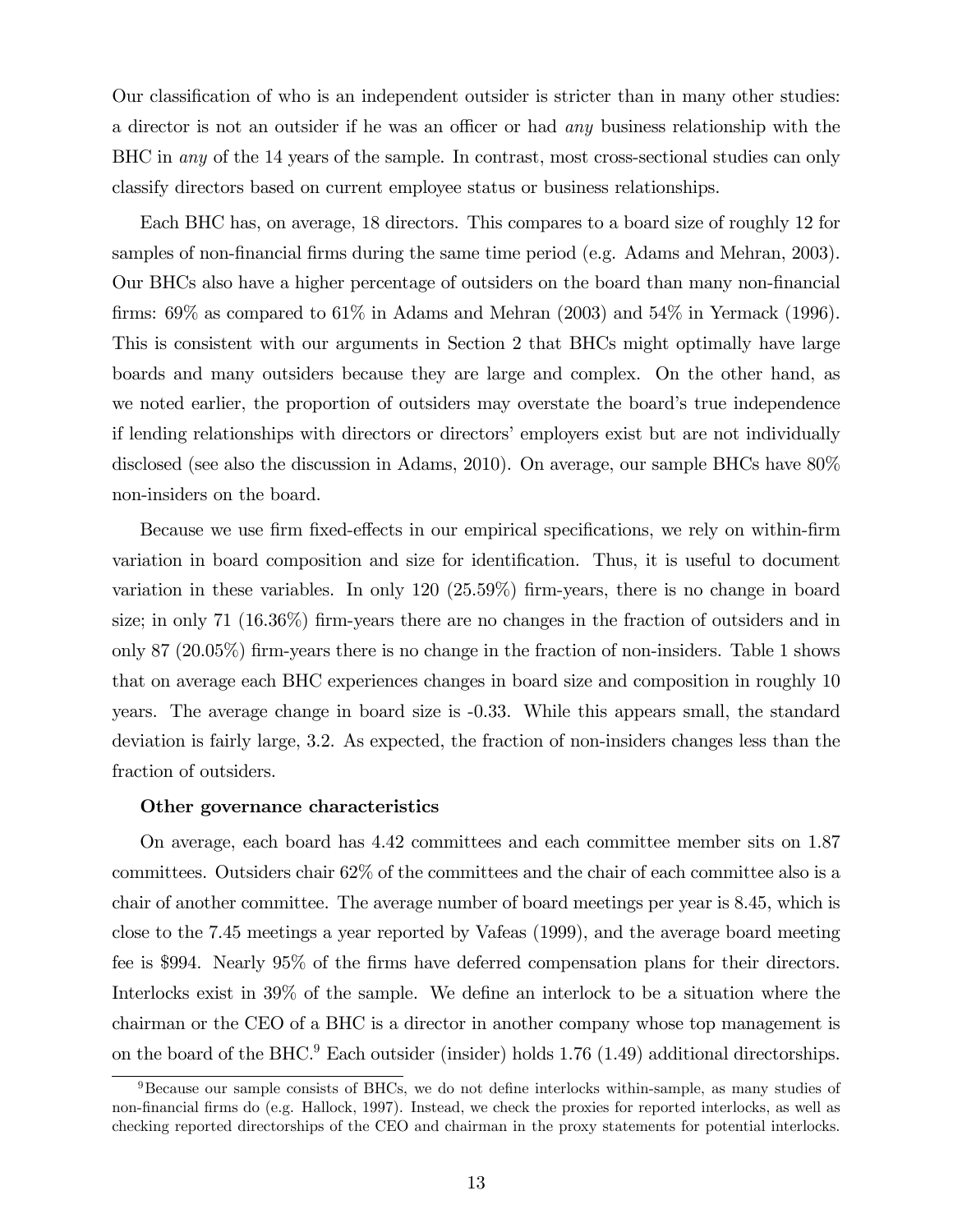CEO ownership is on average 2.27%.

### M&A transactions and M&A-related board composition

To examine the role of M&A activity in governance, we examined proxy statements to identify instances in which target directors were added to the board following M&A transactions. On average, each BHC engaged in 2 transactions following which it incorporated target directors. The average number of target directors added to the board was 3.61 and target directors comprised 17% of the merged firm's board at the time of the transaction. In any given year, the proportion of directors who joined the board as the result of a prior M&A transaction is 13% (roughly 3 directors). The proportion of target directors on the acquirer's board at the time of transaction is similar to the  $16.5\%$  reported in Wulf (2004) for a sample of 40 mergers-of-equals. Since 15 of her mergers-of-equals involved banks or Önancial Örms, our numbers appear reasonable.

#### Subsidiary directorships

We collect information on subsidiary directorships from proxy statements. On average 51.1% of the parent BHC's board also sits on the board of the BHC's lead bank. In some cases, e.g. J. P. Morgan, the entire board of the parent sits on the board of the lead bank. For 83.82% of firm years we are able to determine that at least some parent directors sit on the board of the lead bank or another subsidiary. However, it is not clear that subsidiary directorships other than lead bank directorships are consistently disclosed. Thus, we use lead bank directorships as a general proxy for subsidiary directorships. On average the number of parent directors sitting on the board of the lead bank is 7.8, of which on average 5.98 are non-insiders.

All governance characteristics we describe here are those of the board at the BHC level. Because of the holding company structure, they may not be strictly comparable to board characteristics in non-Önancial Örms. For example, directors of BHCs who sit on subsidiary bank boards may be compensated separately for such service, which means their compensation at the BHC level understates the total compensation they receive from the BHC. For example, First Empire State's 1988 proxy states that directors of First Empire State who also sit on the board of its subsidiary, M&T Bank, receive the same meeting fees for attending meetings of both boards. This also means that the number of meetings of the BHC board may understate total interactions among BHC directors. However, it is important to

Of course, our measure of interlocks may still be measured with error to the extent that directorships are not fully disclosed or interlocks are not truthfully reported despite SEC disclosure rules. The same is true for our other governance measures. To the extent that this measurement error is not systematic, then our estimates of the coefficients on our governance measures will be biased towards zero.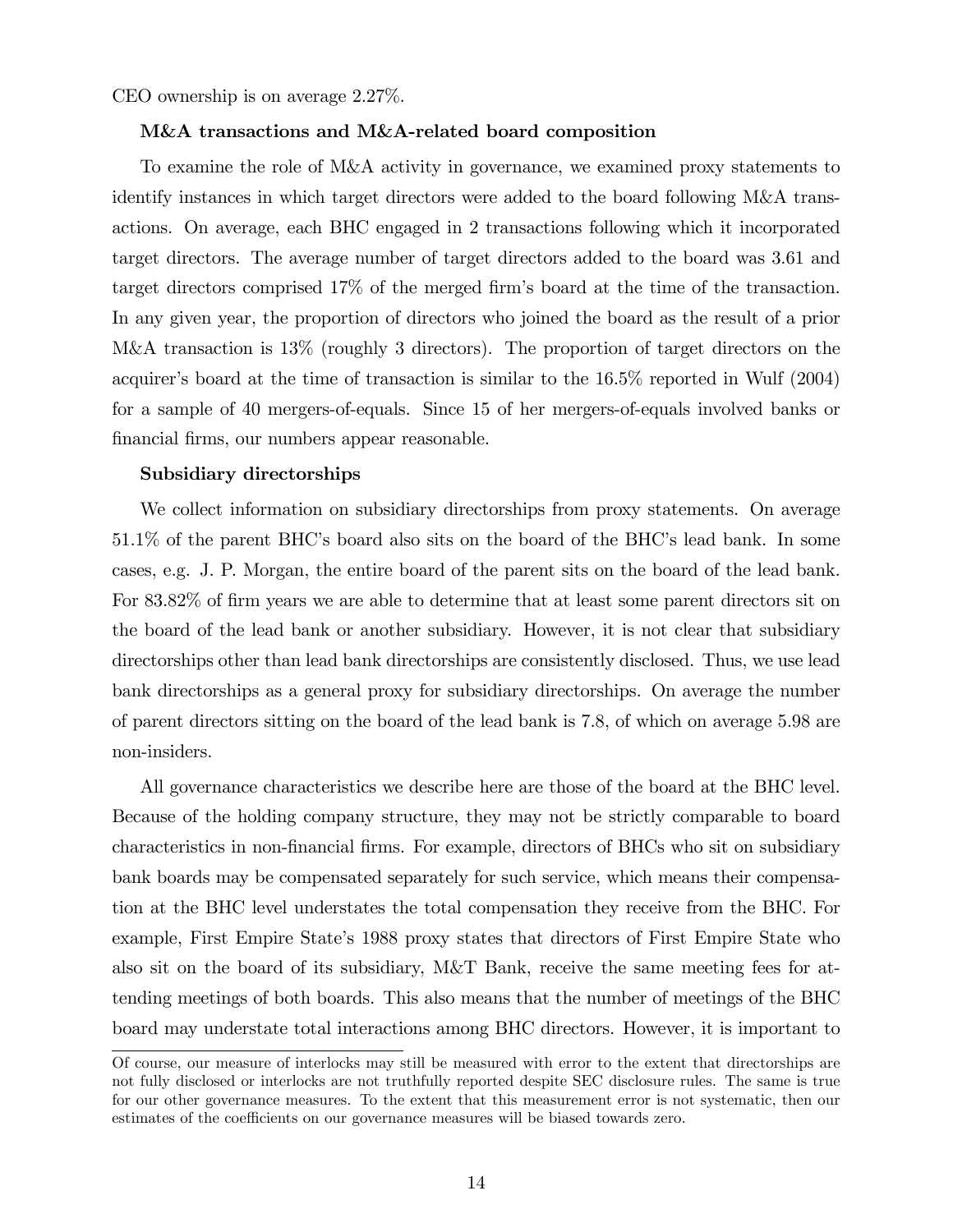note that the holding company structure does not affect the measurement of board size, a primary variable of interest for us. On the other hand, if directors with subsidiary directorships have transactions with subsidiaries, it is possible that they may be considered outsiders from the perspective of the BHC but affiliated from the perspective of the subsidiary. Thus, the holding company structure may exacerbate measurement problems associated with true board independence in banking. However, it will not affect the measurement of the fraction of non-insiders.

## 3.2 Representativeness of our primary sample

In this Section, we examine to what extent our sample selection procedure calls the representativeness of our primary sample into question. There are two main concerns one might have in this respect. First, because we focus on large BHCs, our findings may not apply to the banking industry as a whole. Second, because we relate governance to performance, we need to examine whether our sample has biased performance and/or governance characteristics. We address these issues in turn.

### 3.2.1 Representativeness of our sample in terms of the industry

In terms of number of banks, our sample is not representative of the banking industry. Between 1986 and 1999, the number of FDIC-insured commercial banks ranged from 14,199 to 8,580. Moreover, our sample firms are all BHCs. As we describe in Section 2.1, different regulations exist concerning the governance of BHCs, national banks and state banks. Thus, our Öndings may not be generalizable to banks that are neither BHCs, nor publicly traded. The findings may also not generalize to smaller BHCs. However, the findings may still be relevant to the industry as a whole because the assets of our sample BHCs constitute a large portion of industry assets:  $32.3\%$  of total top-tiered BHC assets in 1990. Reflecting increasing consolidation in the industry, this number rose to  $50.75\%$  in 1998. As the financial crisis has illustrated, potential governance failures at the largest banks can have serious consequences for the industry and the economy (see e.g. Kirkpatrick, 2009). Thus, even though our sample is not a random sample from the entire population of banks, it does represent a sample of interest for the industry.

### 3.2.2 Representativeness of our sample in terms of performance and governance

To examine whether our sample is representative in terms of performance and governance characteristics we undertook two steps. First, we examined the stock price performance of our sample Örms relative to benchmark portfolios of all other publicly traded commercial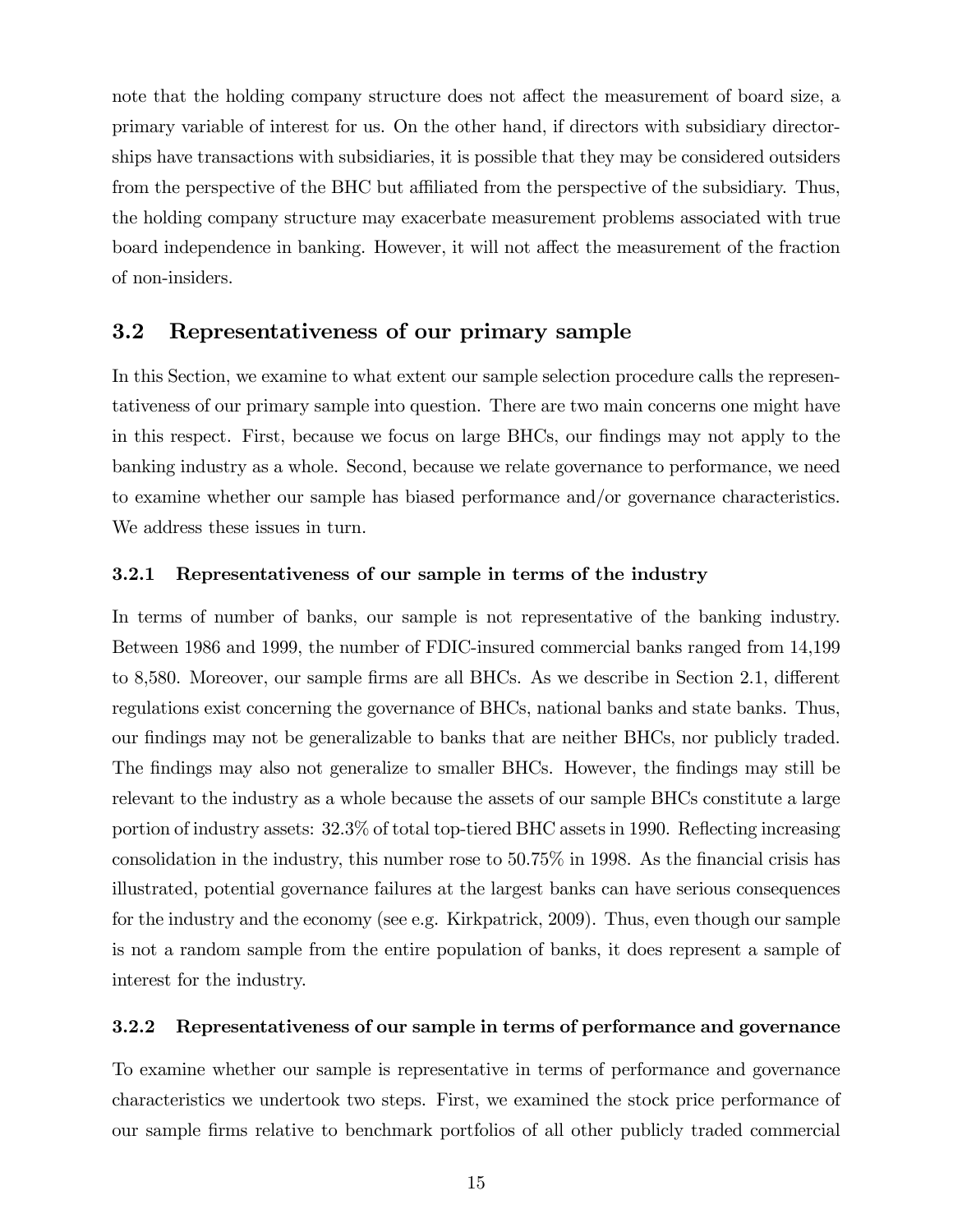banks (SIC codes 6020-6029 and 6199) available in the CRSP database during 1986-1999. In each case, we excluded the sample firms from the benchmarks. We found that the differences between equal and value-weighted monthly portfolio returns for our sample and the benchmarks were not statistically significant.

Second, we searched for a dataset containing governance data on banks that we could compare our sample to. We chose the Riskmetrics director database for this purpose. This database consists of an unbalanced panel of director-level data for Standard & Poor's  $(S\&P)$ 1500 Örms from 1996 to 2007. Although it overlaps with our sample for only 4 years, we believe it is a useful sample for our purposes since it is a widely used dataset in the governance literature. It also contains a comparable classification of outside directors. We merged this data to Compustat to obtain financial information and SIC codes, which we used to identify banks in conjunction with Riskmetrics' industry classifications. We then constructed a data set which contains assets, Tobinís Q, ROA, board size and the proportion of outsiders for our sample BHCs and the banks in the Riskmetrics dataset from 1996 to 1999. The number of Riskmetrics banks in this sample varies from a minimum of 91 in 1998 to a maximum of 105 in 1999.

To examine whether our BHCs are comparable to the larger banks in the Riskmetrics data, we defined a large Riskmetrics bank to be a bank whose assets were greater than the median assets of all Riskmetrics banks over the period 1996 to 1999. We end with a sample of large Riskmetrics banks that varies in size from 39 to 42 over the years. Although this procedure is ad hoc, the assets of our sample banks are not statistically different from the assets of these large Riskmetrics banks. Thus, this method generates a set of comparable banks in terms of size.

When we examine differences in performance and governance characteristics for our BHCs and the large Riskmetrics banks, we find that there are no statistically significant differences in Tobin's Q (a difference of  $-0.0054$  for our banks with a t-statistic of  $-0.46$ ), ROA (a difference of 0.0029 for our banks with a t-statistic of 0.05) or proportion of outsiders (a difference of 0.0002 for our banks with a t-statistic of 0.01). On the other hand, our sample BHCs<sup> $\cdot$ </sup> boards are larger (a difference of 0.9959, essentially one director, with a t-statistic of 1.86). However, it is not clear whether a difference in one director should be considered economically significant compared to the average of 16 directors for large Riskmetrics banks. Furthermore, when we compare our sample banks to the 26 to 28 Riskmetrics banks with assets in the top tercile over the 1996-1999 period, we find that the difference in board size is no longer statistically significant (a difference of 0.4055, with a t-statistic of 0.68) and the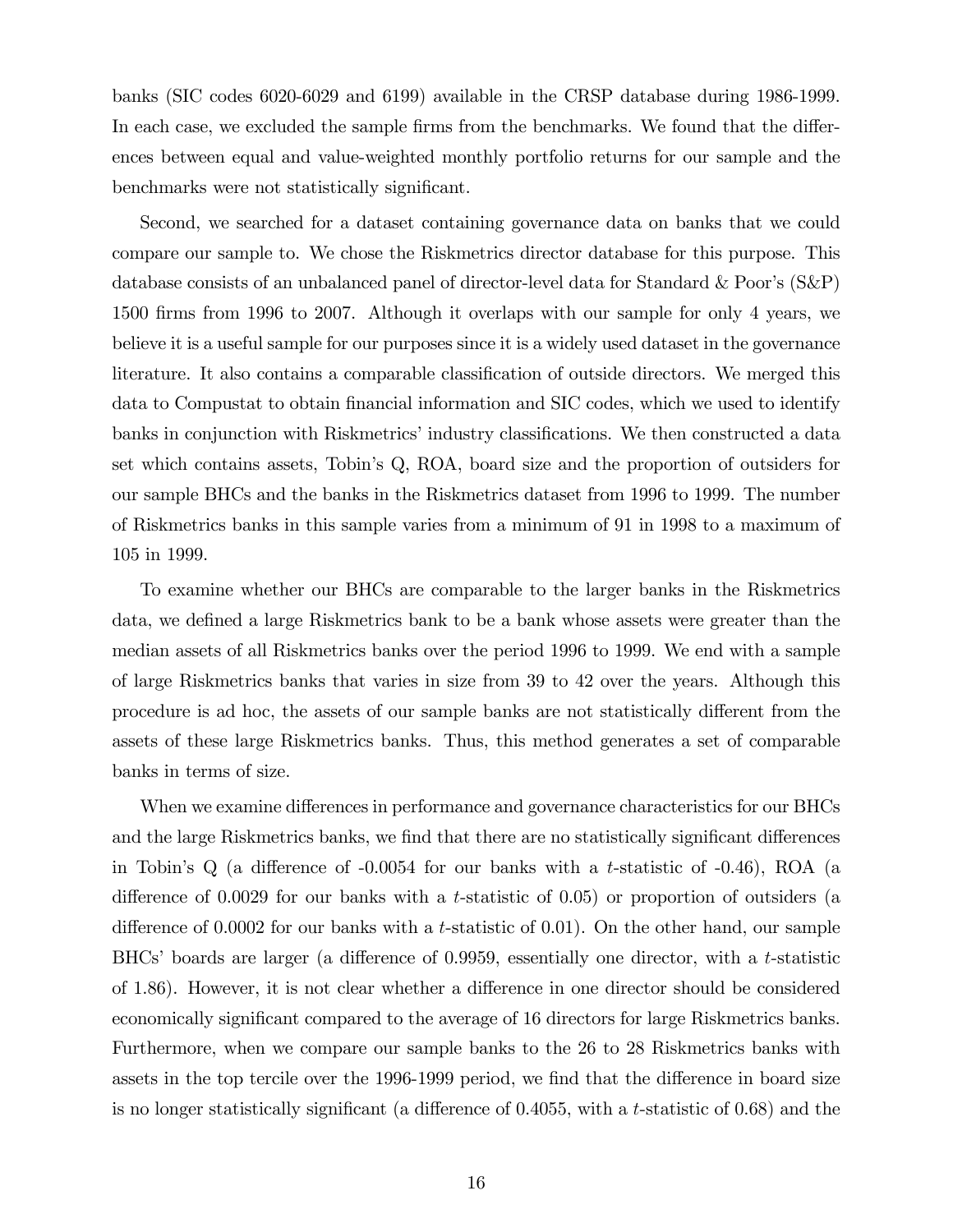differences in performance and proportion of outsiders remain statistically insignificant.

Although this analysis does not cover our entire primary sample period, we believe it is at least suggestive that our sample is not systematically biased in terms of performance. While the boards of our BHCs may be slightly larger than those of other large banks, it is not clear that our results are biased as a result because our banks do not outperform other banks.

## 3.3 Descriptive statistics 1965-1985

To ensure that our results using our primary sample are not sensitive to our choice of time frame, we collected additional data on our sample firms from 1965, which was the first year stock price data for our sample firms was available in  $CRSP<sub>10</sub>$  to 1985. For much of this early period the ability of banks to undertake mergers was limited by the Bank Holding Company Act of 1956, which limited the acquisition of control in commercial banks to BHCs, as well as by additional restrictions imposed by state law. The entire period 1965-1999 thus captures times when banking Örms were heavily regulated, as well as periods of regulatory change, deregulation and changes in organizational form.

Between 1965 and 1982, 97% of the banking firms in our sample changed their organizational structure to become holding companies. While by 1982 all of our firms were BHCs, only 1 of our publicly traded Örms was a BHC by 1969. Thus, in order to follow most of our institutions back in time, we had to determine their predecessor banks. To do this, we used Moody's Bank and Finance Manuals. When Moody's Manuals did not clearly identify the predecessor bank, we chose as the BHC's predecessor its banking subsidiary with the same permno in CRSP or the same CEO as the BHC the year prior to conversion to the BHC form, or the largest subsidiary.

We collected information on board size and composition for the period 1965-1985 from Moody's Manuals, which list the board members and the officers of each firm. Because it is not possible to characterize non-inside directors as affiliated or outside directors, we use the fraction of non-insiders as our measure of board composition. We obtain balance sheet information from either FR Y-9C data or Call Reports. Stock return data is from CRSP.

-Insert Table 2 about here-

Table 2 provides descriptive statistics for the period 1965-1985. Mean Tobinís Q and ROA are 1.00 and 1\%, respectively. Average total assets amount to \$9.03 billion and the mean equity to asset ratio is 6%. An average board consists of 20 directors, of which 85%

 $10By$  1975 all of our firms show up in CRSP.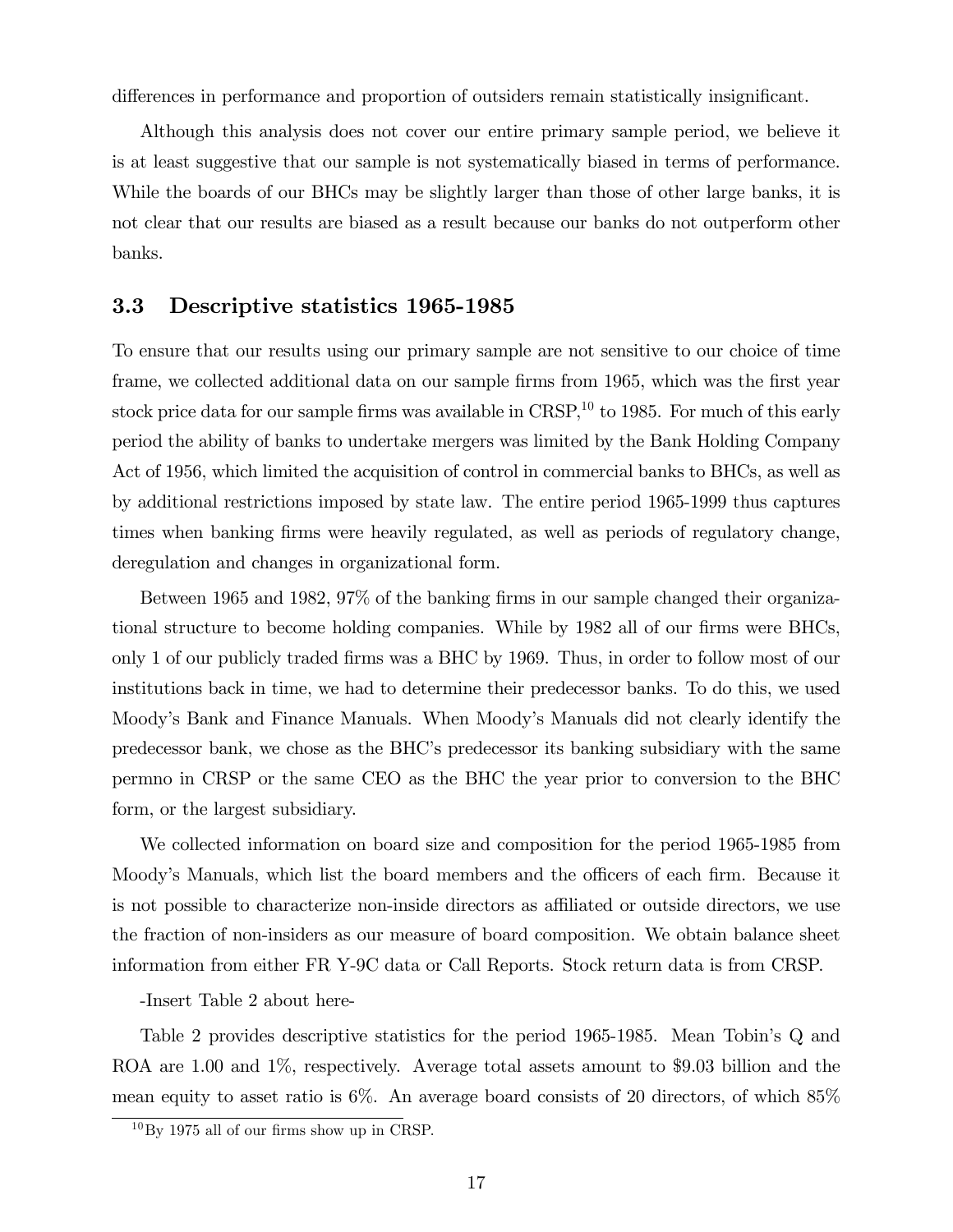are non-inside directors.

## 4 Board structure and performance 1986-1999

We investigate the relation between firm performance as measured by Tobin's Q and board size and composition using OLS regressions. We discuss our empirical specification in Section 4.1. Section 4.2 shows the results.

## 4.1 Empirical specification

In our basic specification, we follow previous studies (e.g. Yermack, 1996) and regress our proxy for Tobinís Q on the natural logarithm of board size and the proportion of outside directors plus financial controls. The financial controls consist of the natural logarithm of the book value of assets as a proxy for Örm size, the capital ratio as a proxy for capital structure, the volatility of stock prices as a measure of uncertainty and lagged ROA. All regressions include year dummies and firm fixed-effects. By including firm fixed-effects, we limit both omitted variable bias and the effect of potential outliers caused by the fact that the number of cross-sectional units in our sample is small. In all specifications, the standard errors are adjusted for potential heteroskedasticity.

Since we have detailed data on other internal governance characteristics of the BHCs in our sample, in expanded specifications we include these variables as governance controls. Since internal governance mechanisms are likely to be ultimately simultaneously chosen, performance regressions that only include board size and composition may suffer from omitted variable bias if other internal governance characteristics are also correlated with performance. For example, Klein (1998) shows that the proportion of insiders on the finance committee is positively related to Örm value and Vafeas (1999) Önds a negative correlation between the number of board meetings and performance. Since both the committee structure of the board and the number of board meetings are plausibly related to board size and composition, we cannot be sure that we are not picking up spurious correlations between board size, composition and performance if we do not include these additional governance characteristics in our performance regressions.

Since there is little theory to guide us in the selection of the most important internal governance characteristics from the large set of possible characteristics, we make an ad hoc selection of groups of variables that we believe may proxy for the aspects of governance that the literature has emphasized most. Our first group of variables consists of committee characteristics: the natural logarithm of the number of committees, the average number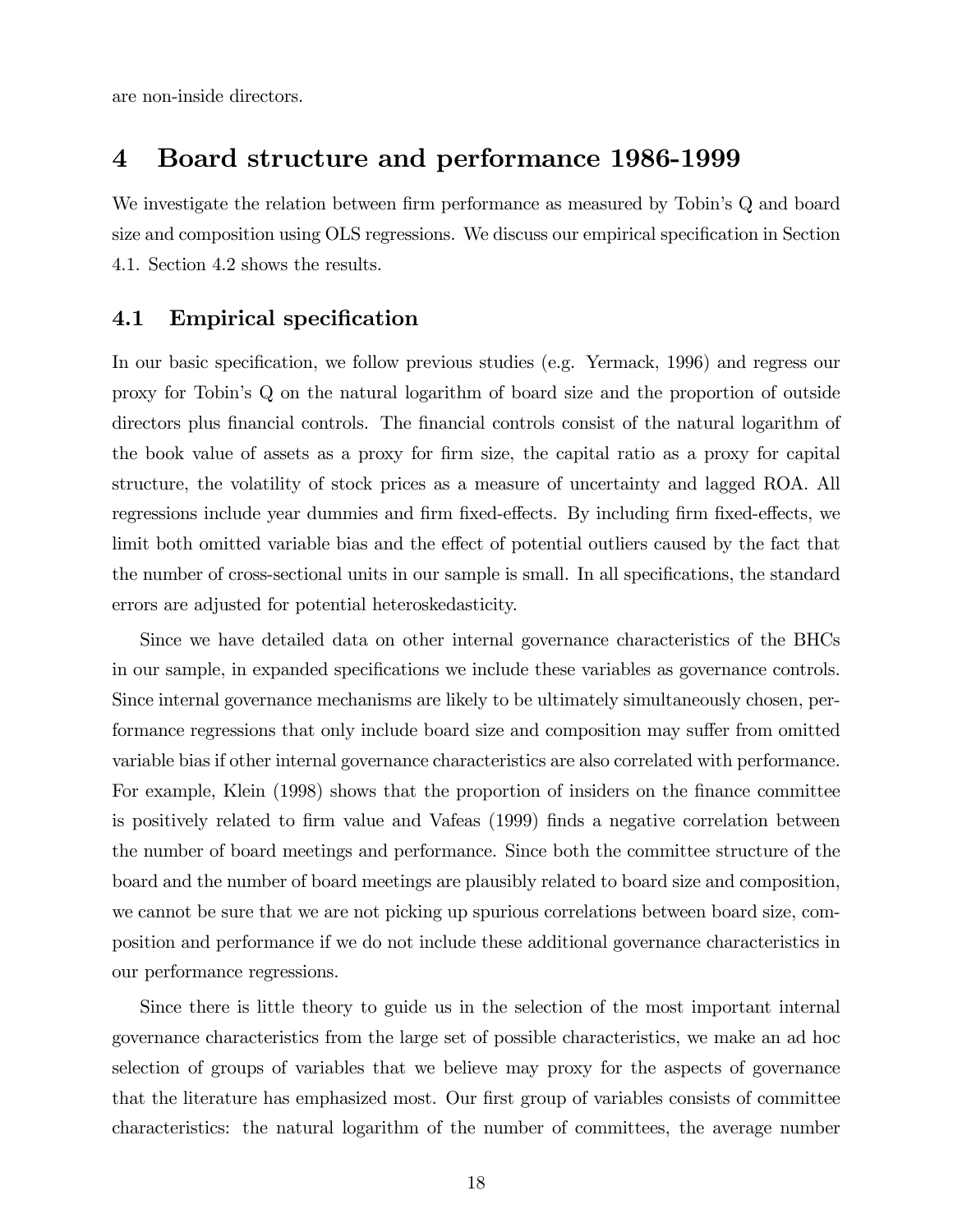of committee seats per committee member, the proportion of committee chairs that are outsiders and the average number of committee seats per committee chair. Our second group of variables includes additional proxies for board/director activity: the natural logarithm of the number of board meetings, the fee directors get paid for attending board meetings and the average number of other directorships outside and inside directors have.

Our last group of variables consists of variables related to director interlocks and CEO and director compensation. Hallock (1997) argues that interlocks may be representative of a dual agency problem. On the other hand, authors in the organizational literature argue that interlocks are beneficial since they may reduce the information uncertainty created by resource dependence amongst firms (e.g. Pettigrew, 1992). While the predicted sign of the correlation between performance and interlocks is unclear, it is plausible that a correlation exists. There is also a vast literature that argues that the percentage of CEO ownership is correlated with Tobinís Q (e.g. Morck, Shleifer, Vishny, 1988; McConnell and Servaes, 1990). Some studies have found a positive relation between CEO shareholdings and both Tobinís Q and ROA (e.g. Mehran, 1995). Others have argued that director compensation should also affect performance (e.g. Brick, Palmon and Wald, 2006). Thus, our final set of internal governance controls consists of a dummy indicating whether a board interlock exists, the proportion of shares held by the CEO and dummies indicating whether the BHC pays the directors deferred compensation or deferred stock.

## 4.2 Empirical results

Table 3 presents OLS regression estimates of the relation between Tobin's Q and board size and composition plus controls. In column I, we present the basic regression using only financial controls. In column II, we replicate this specification using Board size instead of Ln(Board size). This serves as a robustness check that our choice of functional form is not driving the results. Moreover, we will use it as a benchmark for analyzing additions to the board following M&A activity in Section 5.<sup>11</sup>

In columns III, IV and V we sequentially add the committee characteristics, the board activity controls and the interlock and compensation variables to the regression. In column VI, we replicate the specification in column IV using the fraction of non-insiders instead of the fraction of outsiders. In column VII, we again show results for Board size instead of

<sup>11</sup> In Section 5, we analyze two components of board size separately: the number of directors added following an M&A transaction (x) and all others (y). Since  $\alpha \log x + \beta \log y = \log x^{\alpha} y^{\beta}$  and we have no justification for examining a board size measure of the form  $x^{\alpha}y^{\beta}$ , it does not make sense to use log board size measures in those specifications.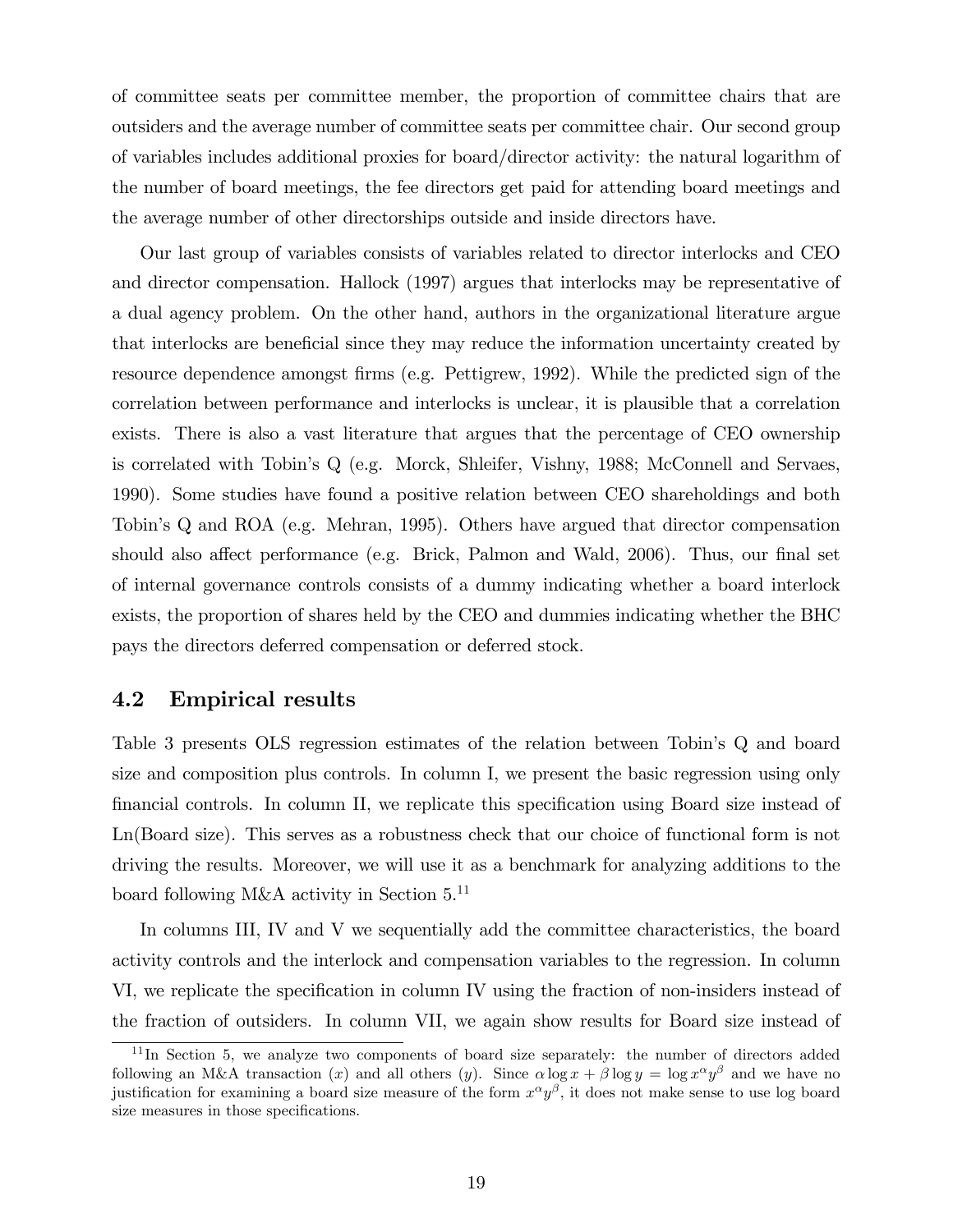Ln(Board size). As is evident from Table 3, board size, regardless of how it is measured, has a positive and statistically significant (at greater than the  $10\%$  level) correlation with Tobin's Q in six out of the first seven specifications. Board composition, on the other hand, has no significant relation with Tobin's Q, regardless of how it is measured.<sup>12</sup>

-Insert Table 3 about here-

The latter finding is consistent with previous studies of board composition. For example, Hermalin and Weisbach (2003, abstract) summarize the Öndings of the board structure literature as follows: "Across these studies, a number of regularities have emerged-notably, the fact that board composition does not seem to predict corporate performance, while board size has a negative relationship to performance." The explanation for this finding may be different than in prior literature given the measurement error problem we point out above. However, the fact that there also appears to be no relationship between the fraction of noninsiders and performance suggests that measurement error is not the only reason for the insignificant coefficient on the fraction of outside directors. It is possible that regulatory restrictions on subsidiary boards that also influence board composition of the parent board counteract beneficial effects of independent boards. Regardless, there appears to be little evidence that our sample banks systematically make board composition choices that are detrimental to shareholder value.<sup>13</sup>

Our finding of a positive relation between the logarithm of board size and Tobin's Q is more interesting. It is consistent with the Öndings in Coles, Daniel and Naveen (2008) and Graham, Hazarika and Narasimhan (2011) that performance increases in board size for complex Örms. Thus, on average the costs associated with free-riding behavior of directors on large BHC boards (e.g. Adams and Ferreira,  $2011$ ) do not seem to outweigh the beneficial effects of large boards in BHCs. This does not mean they do not matter at all. The results for Ln(Board size) suggest that the beneficial effect of board size may decline as boards get larger. The marginal effect of an increase in board size is given by the regression coefficient on Ln(Board size) divided by board size. Since the coefficient is constant, the effect of board size decreases as board size increases. For example, using the coefficient on  $Ln(Board size)$ of 0.019 from column IV of Table 3, we estimate the effect of an increase from  $5$  to 6 board members to be  $0.38\%$  and the effect of an increase from 20 to 21 members to be  $0.095\%$ .

Although this suggests there may be decreasing returns to board size, this conclusion may simply be driven by our choice of functional form. Thus, we also investigate whether

 $12$ Our results are similar if we use the natural logarithm of Tobin's Q as the dependent variable.

<sup>&</sup>lt;sup>13</sup>Our results are similar if we use ROA as a measure of performance. We omit those results for the sake of brevity, but they are available in the unpublished appendix of this paper.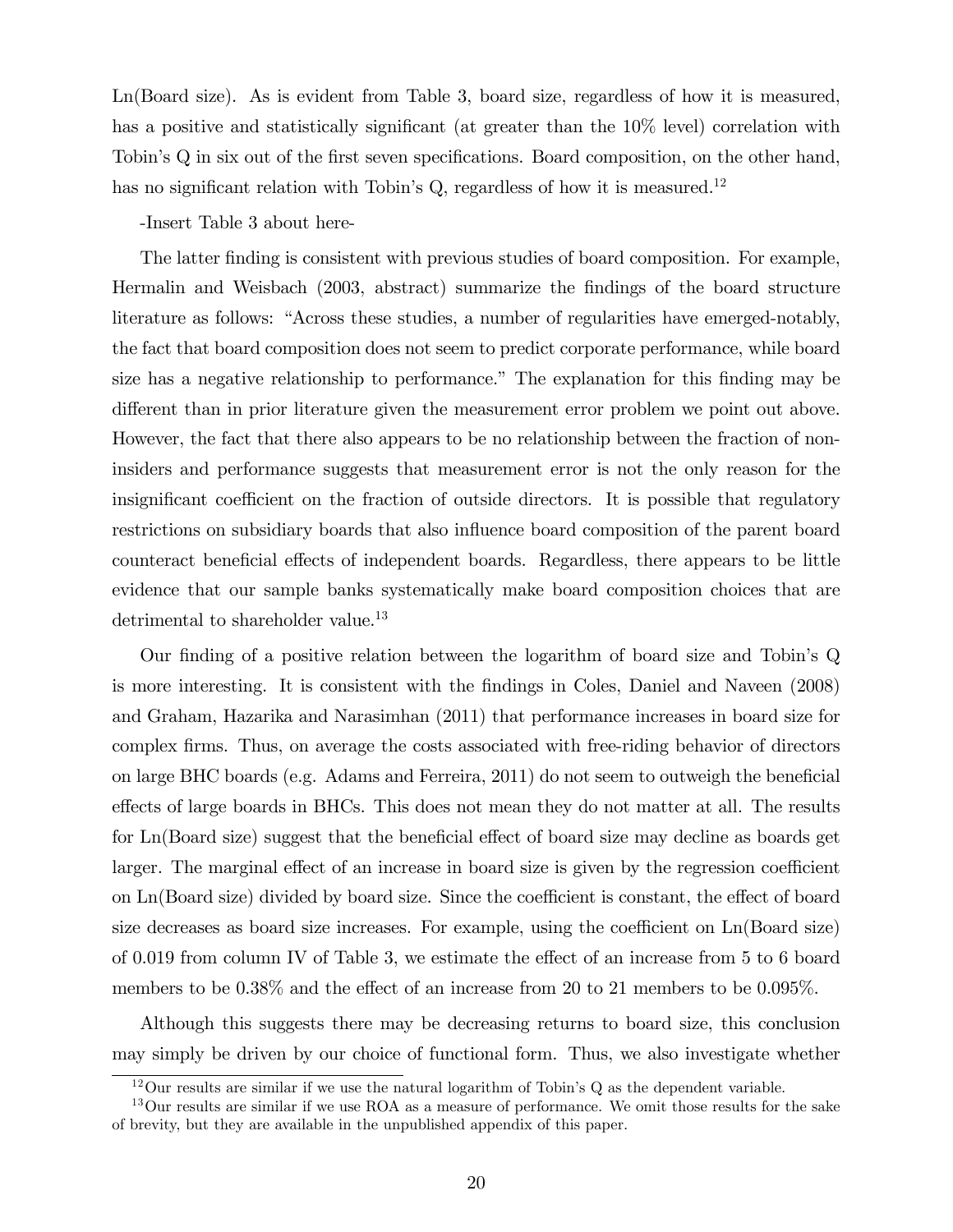there is any evidence of decreasing returns to scale in board size using a piecewise linear specification. We divide board size into its terciles of 8-15, 16-20 and 21-36 directors and allow for different intercepts on the terciles. Using the same control variables as in column VII, we find in column VIII that although the coefficients on all terciles are positive, only the coefficient on the third tercile is significant (at the  $10\%$  level). However, the magnitude of the coefficient on the first tercile is higher than the magnitude of the coefficient on the third tercile by  $11.66\%$ . When we replicate the piecewise linear specification using quartiles and quintiles of board size, we find a similar pattern although the differences in magnitude are more extreme.<sup>14</sup> These results suggest that there may be decreasing returns to board size, at least when comparing the extremes.

The coefficients on the financial control variables are consistent with results from other papers. Since there is little theory that would guide our predictions for the signs of the coefficients on most of the internal governance controls, we merely state the results that are consistent across specifications. In Table 3, there is a positive and significant relationship between performance and the size of the board meeting fee. This is consistent with Adams and Ferreira (2011), who document that the attendance behavior of BHC directors improves as board meeting fees increase. There is a negative and significant relationship between performance and the natural logarithm of the number of committees, the average number of external directorships held by officers of the BHC as well as by outside directors, interlocks, the deferred stock dummy and CEO ownership. While we find the results for the other governance controls suggestive, we caution against interpreting them as consistent with a particular theory that does not concern board structure in BHCs.

## 5 What drives the positive coefficient on board size?

We investigate our findings in more detail to see if the factors driving the relationship between board size and performance are plausible. If so, we can have more confidence that it might be causal. The two factors we investigate are M&A activity and complexity.

<sup>&</sup>lt;sup>14</sup>The quartiles are 8 to 14, 15 to 18, 19 to 21, 22 to 36. The quintiles are 8 to 13, 14 to 16, 17 to 19, 20 to 22, 23 to 36. The magnitude of the coefficient on the first quartile is more than four times the magnitude of the coefficient for the 4th quartile and the magnitude of the coefficient for the first quintile is more than ten times the magnitude of the coefficient for the 5th quintile. The difference in coefficients is significant only for quartiles. There may not be enough variation in board size in each category to achieve statistical significance as the percentiles get larger.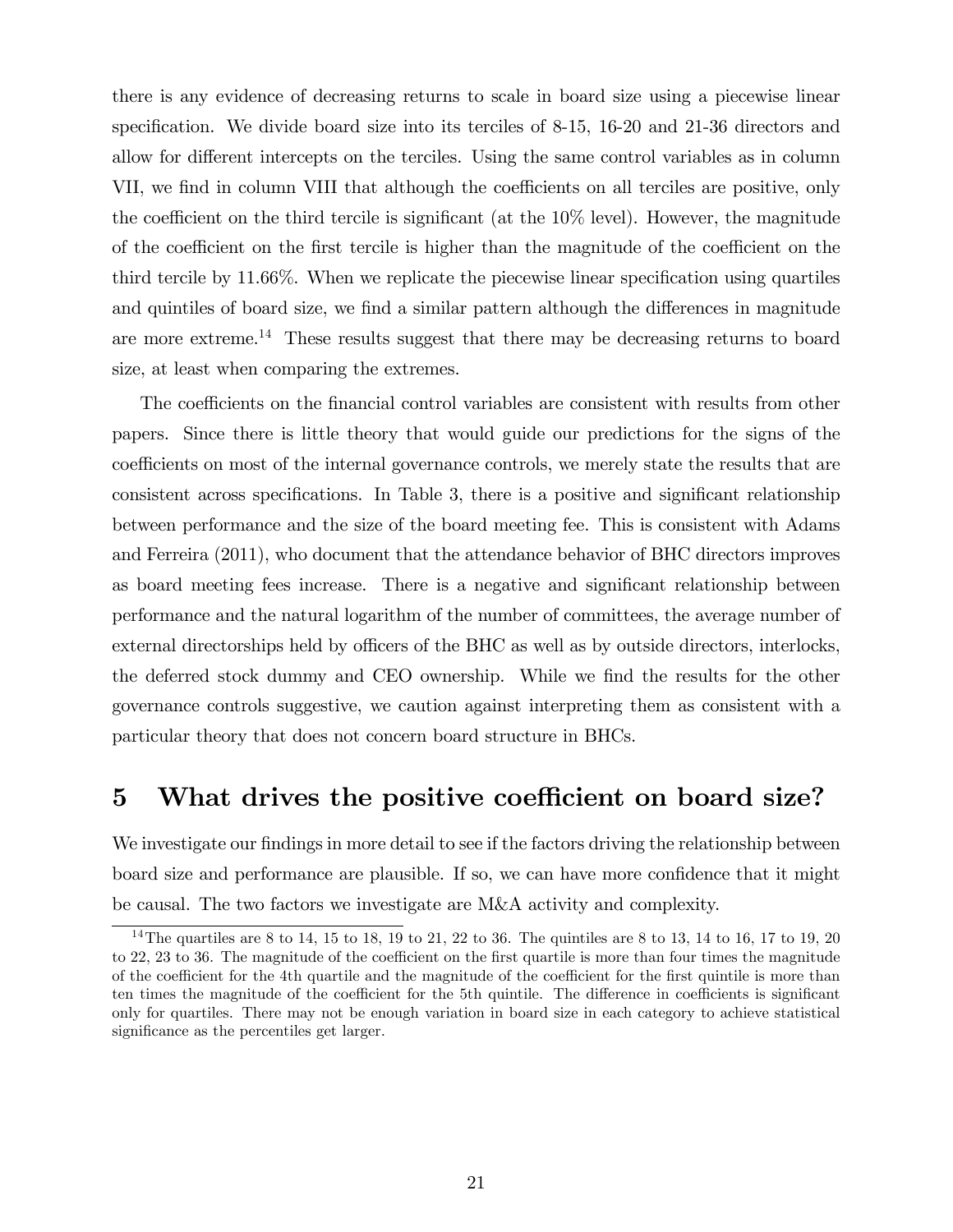## 5.1 The role of M&A activity

The summary statistics in Table 1 show that it is not uncommon for M&A transactions to lead to expansions in board size. If target directors serve a valuable advisory role in the transition to a larger corporation, we would expect variables related to the addition of target directors to the board to have positive coefficients in performance regressions.

-Insert Table 4 about here-

We examine this in columns I and II of Table 4, where we replicate the regression in column IV of Table 3 after including two different variables which proxy for instances in which target directors were added to the board. The first variable is a dummy variable, "Addition to Board following M&A", which is equal to 1 if the proxy statement indicated that directors joined the board following an M&A transaction in that year. Although we were careful to examine directors' biographies for all years to see whether they were identified as former target directors, it is possible that some proxy statements did not disclose this information. Thus, we also define a dummy variable "Potential M&A additions", which is equal to 1 if board size increased by 3 or more directors in a given year, but the proxy did not identify these directors as target directors. There were 21 such events.<sup>15</sup> For the sake of brevity, we suppress the coefficients on all but the coefficients of interest.

The coefficient on "Addition to Board following M&A" in column I is not significant and the coefficient on "Potential M&A additions" in column II is significant at the  $10\%$  level, but negative. In addition, the coefficients on  $Ln(Board size)$  are very similar to those in Table 3, both in magnitude and significance. This suggests that the addition of target directors to the board is neither value-enhancing on average, nor the main reason why board size is positively related to performance. To examine this issue in more detail we replicate the specification in column VII of Table 3 after dividing Board size into the number of non-M&A directors and the number of M&A directors. In column IV, we report the same regression using the fraction of non-insiders instead of the fraction of outsiders. As is evident from both columns, the relationship between performance and "Number non-M&A directors" is positive and significant in both specifications, while the coefficient on "Number M&A directors" is not significant. Moreover, the coefficient on "Number non-M&A directors" is 0.001, which is exactly the same as the coefficient on board size in column VII of Table 3. Thus, it appears as if the positive coefficient on board size is not driven by the addition of target directors who perform a valuable advisory and monitoring role.

<sup>&</sup>lt;sup>15</sup>We chose 3 directors as the cutoff because it is approximately equal to the average number of target directors who joined the board in events identified in proxy statements.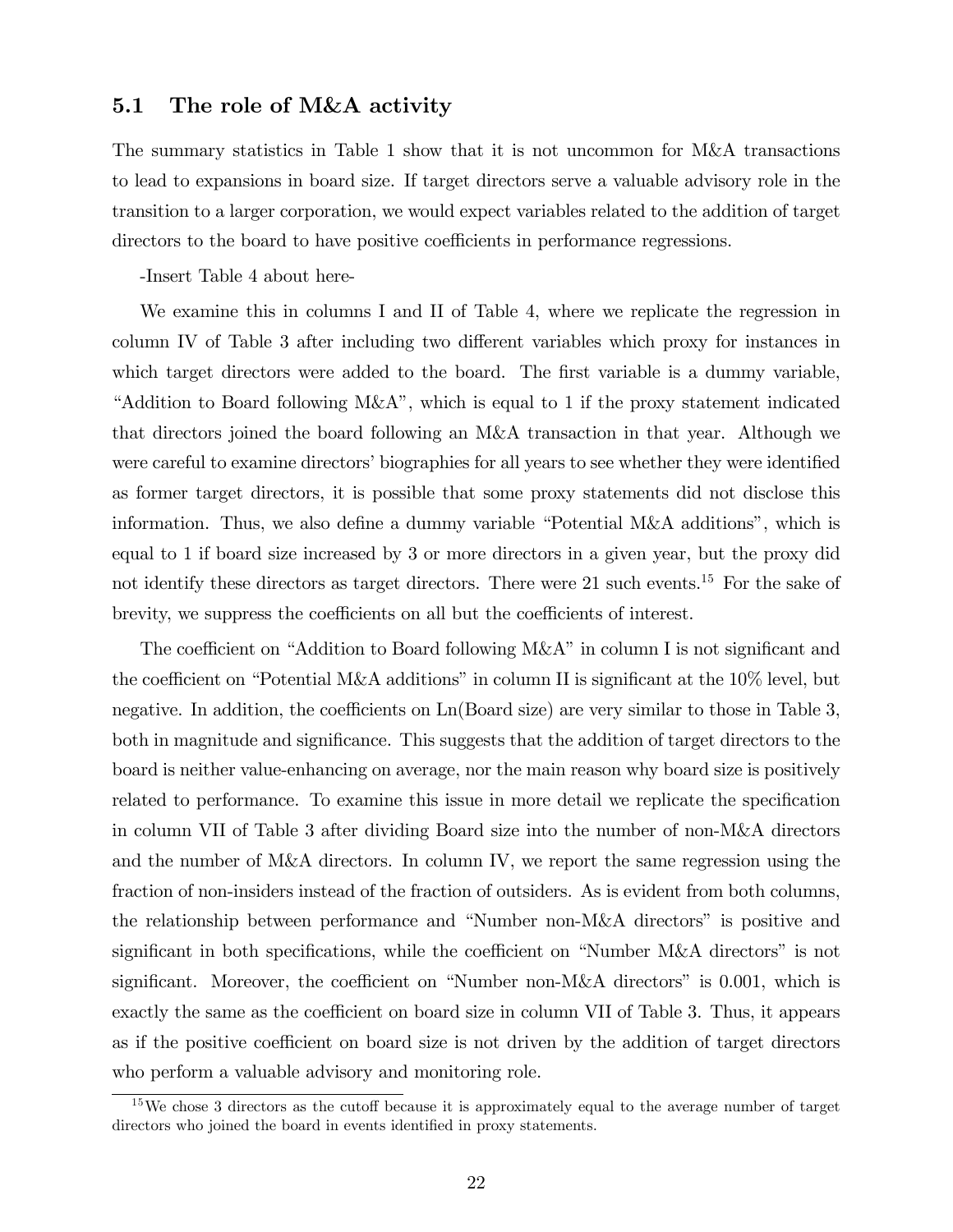These regressions also suggest that our board size finding is not a spurious relationship driven by omitted variables relating to M&A activity. It is plausible that M&A activity is correlated with performance if firms only undertake  $M\&\text{A}$  activity when their  $\text{Q}$  is high or merge with high Q firms, so that post-merger Q increases. Since M&A activity is also correlated with board size, the omission of variables related to M&A activity could lead to a spurious positive coefficient on board size in performance regressions. Since we control for M&A additions to boards in these regressions, our findings do not appear to be the result of omitted M&A activity.

While the addition of M&A directors to boards does not appear to be value-enhancing, the existence of an active market for corporate control could lead boards to become more effective. It is also possible that there are other interdependencies between  $M\&A$  activity, board size and performance that we have not controlled for. To address these issues, we examine whether we obtain different results in our data from 1965-1985.

-Insert Figure 1 about here-

Before turning to our performance regressions, it is instructive to examine the broad patterns in board size and composition over the 34 years for which we have data. Figure 1 shows average board size and the average ratio of non-inside directors from 1965-1999. Clearly, board size has been declining. This is the case despite the arguably increasing complexity of the sample firms over time.<sup>16</sup> The difference in board size pre- and post-1986 is also significant. In the earlier period, our sample firms had on average 2.6 more directors, a difference that is significant at less than the  $1\%$  level. Because the market for corporate control was more active post-1986, this evidence is not consistent with the idea that M&A activity drives our results. The downward trend in board size does not seem to be accompanied by any major changes in board composition. Confirming the visual evidence, the proportion of non-inside directors is by any standard not significantly different pre- and post-1986.

-Insert Table 5 about here-

In Table 5 we examine whether the relationship between Tobin's Q and board size and composition is different pre- and post-1986. All regressions include the same financial controls as before, but, as it is difficult to obtain proxy statements prior to 1986, not the same governance controls. Because data on all components of primary capital are not available

<sup>&</sup>lt;sup>16</sup>The trend is consistent with the decline in board size for large manufacturing firms documented by Linck, Netter and Yang (2008), which they suggest may be due to institutional activism. However, it is fair to say that the drop in banking firm board size started before the publicized pressure on boards by institutional shareholders.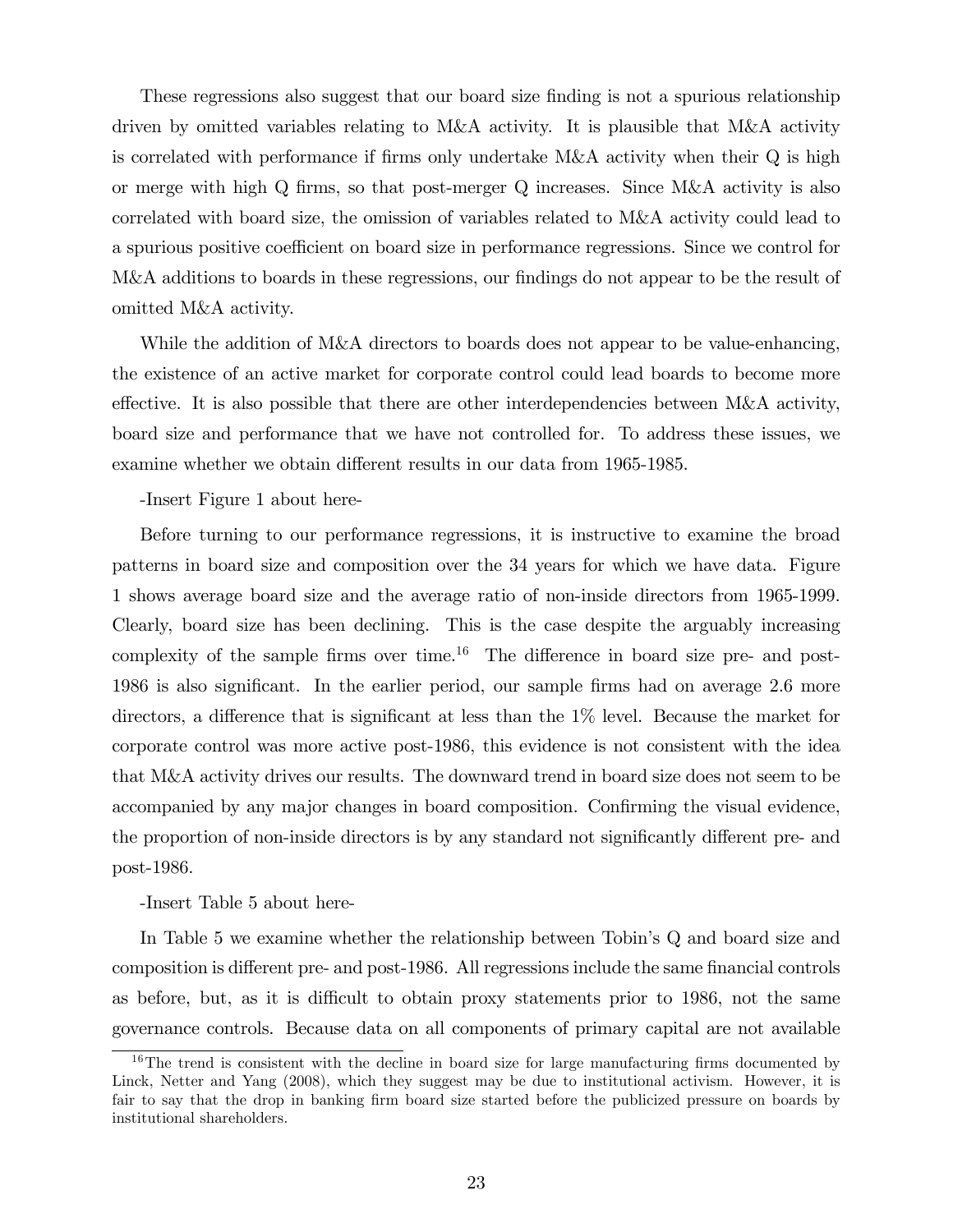prior to 1986, we use the ratio of the book value of equity to the book value of assets as a proxy for the capital ratio. All regressions include firm fixed-effects and the standard errors are adjusted for heteroskedasticity. Since only 9 firms were listed in CRSP by 1972, we include year dummies only for all years after 1973. In column I of Table 5, we present the results using the full sample of data from 1965-1999. In column II, we also include the ratio of non-insiders. We replicate these specifications using only the data prior to 1986 in columns III and IV.

As before, the coefficient on the fraction of non-insiders is not significantly different from zero. As in Table 3, the coefficient on  $Ln(Board size)$  is always positive and significant (at greater than the  $5\%$  level). Moreover, the magnitudes of the coefficients are similar to those in Table 3. To examine whether large boards appear to be becoming more effective over time due to an increasingly active market for corporate control, in columns V and VI we omit the year dummies but include the year as a control variable along with the interaction of the year with  $Ln(Board size)$ . The coefficient on the interaction term is negative and significant at the 5% level, which suggests that the relationship between board size and performance is becoming weaker over time, not stronger.<sup>17</sup>

We conclude that although  $M\&A$  activity influences bank board composition,  $M\&A$ activity does not appear to be the main explanation for our performance results. The nonnegative relation between board size and Tobinís Q exists even prior to the increase in consolidation in the banking sector. We turn to the possible role of complexity in explaining the positive coefficient on bank board size next.

## 5.2 The role of BHC complexity

Our results from the previous Section do not seem consistent with the idea that complexity matters for board size. Over time, banks are becoming larger and arguably more complex, yet Figure 1 shows that board size is decreasing over time. Moreover, larger boards are not more valuable over time. Nevertheless, complexity can still help explain the positive relation between board size and performance. First, banks will learn to deal with complexity over time, which means that the value of a large board need not be uniformly increasing in complexity. Second, examples of statements made in BHC proxy statements suggest to us that BHC structure, or organizational complexity, affects board structure. For example, U.S. Bancorp's proxy statement in 1988 (p. 4) states:

 $17$ Our results may seem contradictory to Shranz (1993) who finds that bank board effectiveness improves with an active market for corporate control, however, her results are cross-sectional, while our results focus on within-Örm changes over time.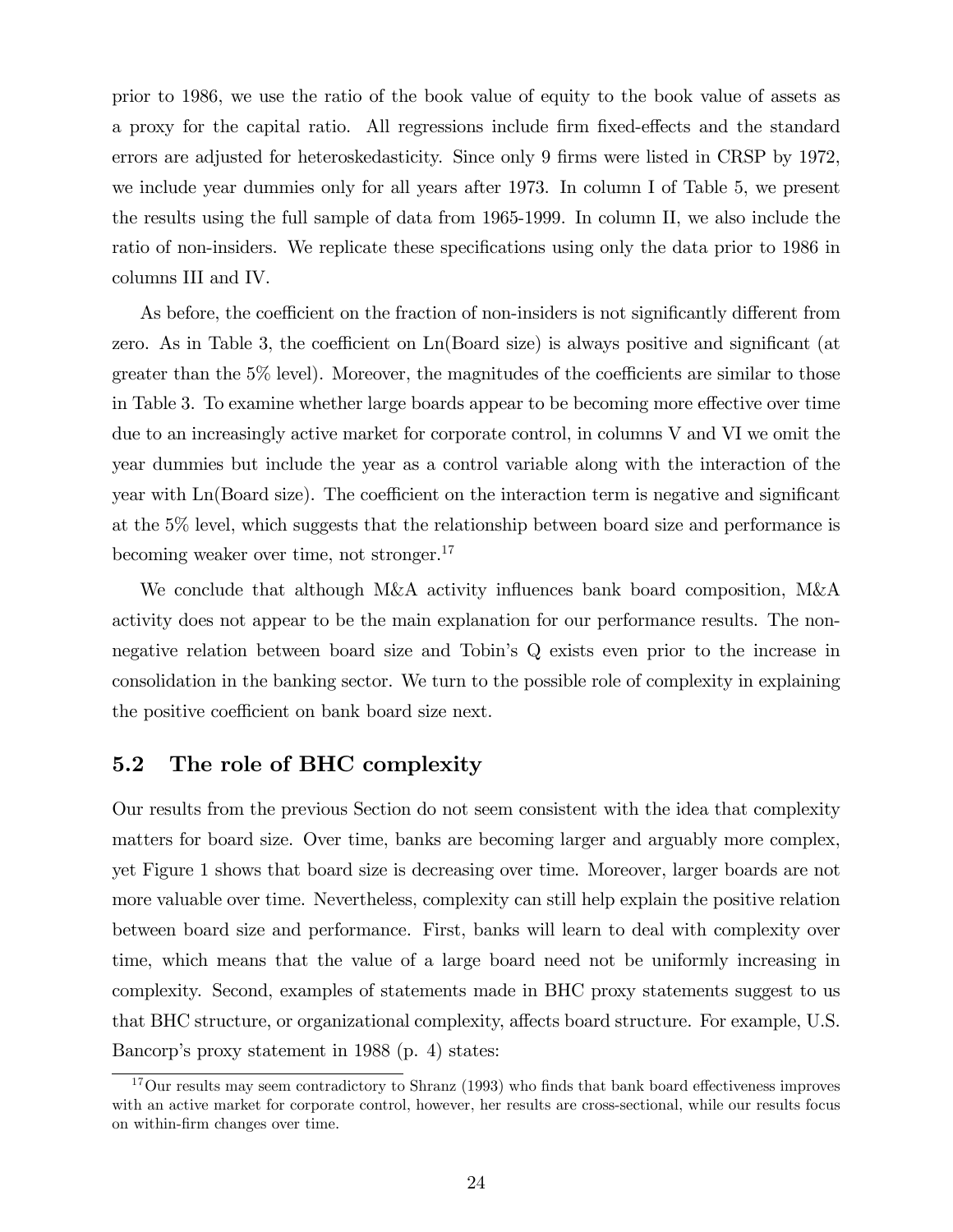Since the formation of Bancorp in 1968, Bancorp and USNB [United State National Bank of Oregon] have shared a common board of directors. With the evolution of Bancorp into a regional multi-bank holding company and the creation of U.S. Bank of Washington, National Association, it is no longer practical to have common board membership. Therefore, certain members of the common board have been nominated to serve on the smaller Bancorp Board. The remaining board members of the common board will continue to serve as members of the board of USNB. A strong representative board is also in place at U.S. Washington. This structure provides the broad geographic representation and diversity that is desirable at the bank board level while a smaller group can address the more strategic role of a holding company board. Mr. Breezley will continue to serve on all three boards to facilitate cooperation and communication among them.<sup>18</sup>

As this quote suggests, the need to coordinate activities amongst separate subsidiaries in a holding company may affect board structure. If boards are relatively large because they include directors, such as Mr Breezley in the quote above, who fulfill specific functions in dealing with organizational complexity, then this may explain why large boards add value in banks.

To examine the role of complexity, we first follow previous literature in examining whether large boards are generally more valuable as BHCs become more complex. We then explicitly analyze the role of directors such as Mr. Breezley in dealing with complexity.

### 5.2.1 Are large boards more valuable in more complex banks?

The main dimensions of complexity the literature on board size stresses are complexity of operations, as proxied primarily by firm size, business and geographic diversification, as proxied by the number of segments, and complexity of Önancial structures, as proxied by leverage (e.g. Coles, Daniel and Naveen, 2008; Graham, Hazarika and Narasimhan, 2011; Linck, Netter and Yang, 2008).

We proxy for operational complexity using firm size and the number of Tier 1 subsidiaries of the bank. We argue that the larger the number of subsidiaries in the first tier, the more operationally complex the BHC as a whole, since many Tier 1 subsidiaries will themselves own further subsidiaries. We use total bank deposits as a proxy for operational complexity since attracting deposits is a decentralized activity for which banks need branches and operations in many states. As a result they need to deal with markets and regulations across multiple jurisdictions. Because banks do not operate in several industries, we proxy for diversification using the number of states the Tier 1 subsidiaries are located in.

<sup>&</sup>lt;sup>18</sup> "Bancorp" here refers to the top level BHC. USNB was its primary subsidiary bank until the creation of U.S. Bank of Washington, N.A.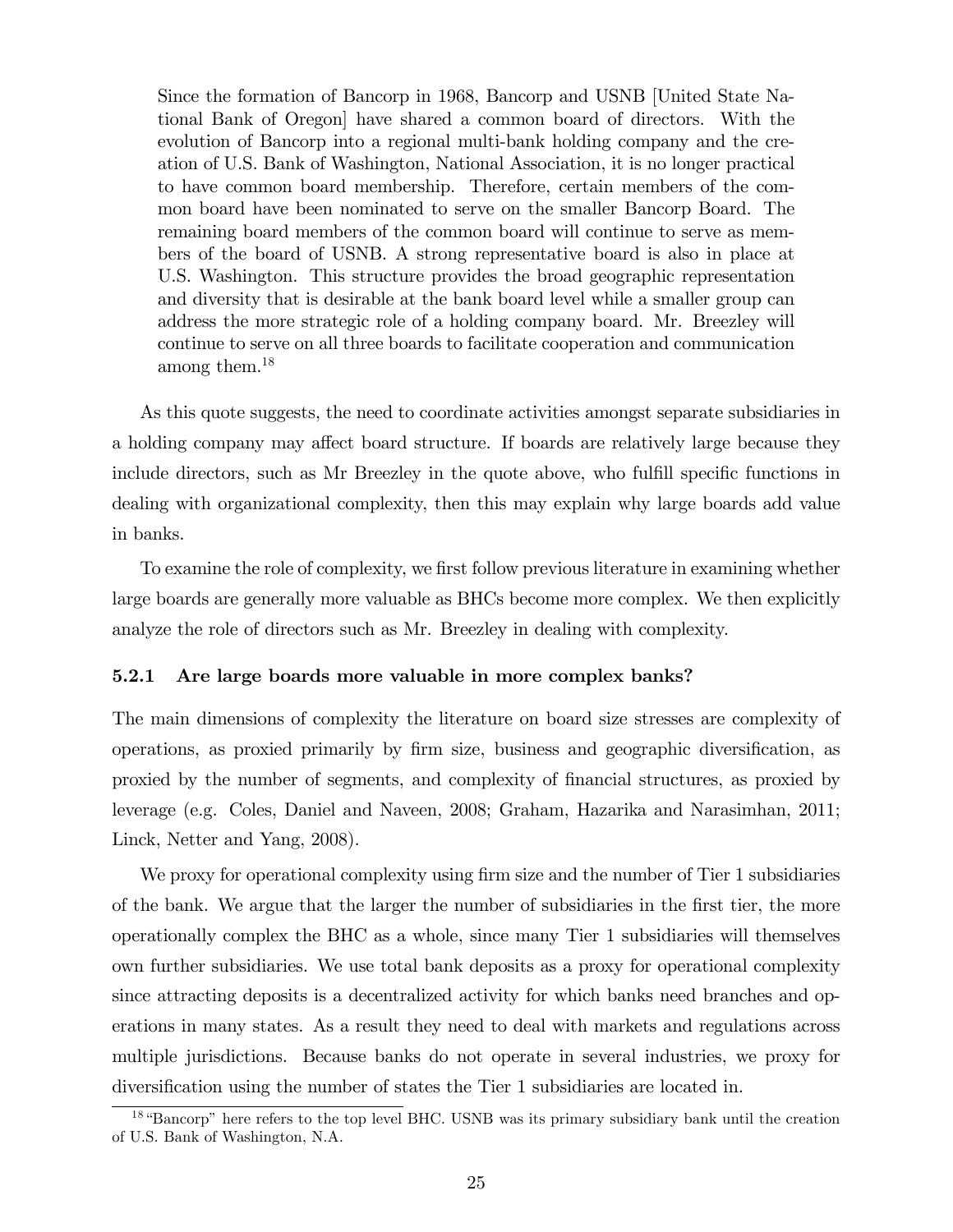Because banks are all highly levered, we do not believe it makes sense to use leverage as a measure of complexity of the Önancial structure. Instead, we use the ratio of subordinated debt to total assets. Prior literature argues that firms need larger boards when they are more levered because of the necessity of dealing with the suppliers of external finance. As John, Mehran and Qian (2010) describe, the holders of subordinated bank debt tend to be institutional investors. It is more plausible that banks need directors to deal with institutions than with depositors, who are the main suppliers of external bank capital.

For all measures of complexity, we reestimate the specification in column IV of Table 3 after including the measure of complexity and the interaction between Ln(Board size) with the measure of complexity. Except for the coefficient on the interaction with subordinated debt, which is positive and significant at the  $10\%$  level, the coefficients on all interaction terms are insignificant. The results are similar after performing various robustness checks. Thus, we do not report the results here for the sake of brevity.<sup>19</sup>

Our results do not provide support for the idea that large boards per se add value because they help bank management deal with complexity. It is possible that our results differ from those in Coles, Daniel and Naveen (2008) and Graham, Hazarika and Narasimhan (2011) because we use firm fixed-effects and there is not enough within-firm variation in complexity to identify an effect on the interaction terms. It is also possible that only directors who sit on subsidiary boards play a special role in dealing with complexity. We examine this issue next.

### 5.2.2 The role of directors sitting on subsidiary boards

In Table 6, we examine the role of subsidiary directorships. In columns I-V, we decompose board size into directors who do and do not sit on the lead bank board, thus our baseline specification is as in column VII of Table 3. In all specifications we also control for the number of Tier 1 subsidiaries because subsidiary directorships are likely to be highly correlated with the number of subsidiaries. We suppress the coefficients on all but the variables of interest for the sake of brevity.

In column I, we test whether directors with subsidiary directorships fulfill a special role in dealing with organizational complexity of the BHC. We separate board size into the number of directors sitting on the board of the lead bank and the number who do not and include the interaction between the former and the number of Tier 1 subsidiaries. In this specification we consider the number of directors sitting on the board of the lead bank to

<sup>&</sup>lt;sup>19</sup>The results are available in the unpublished appendix of this paper.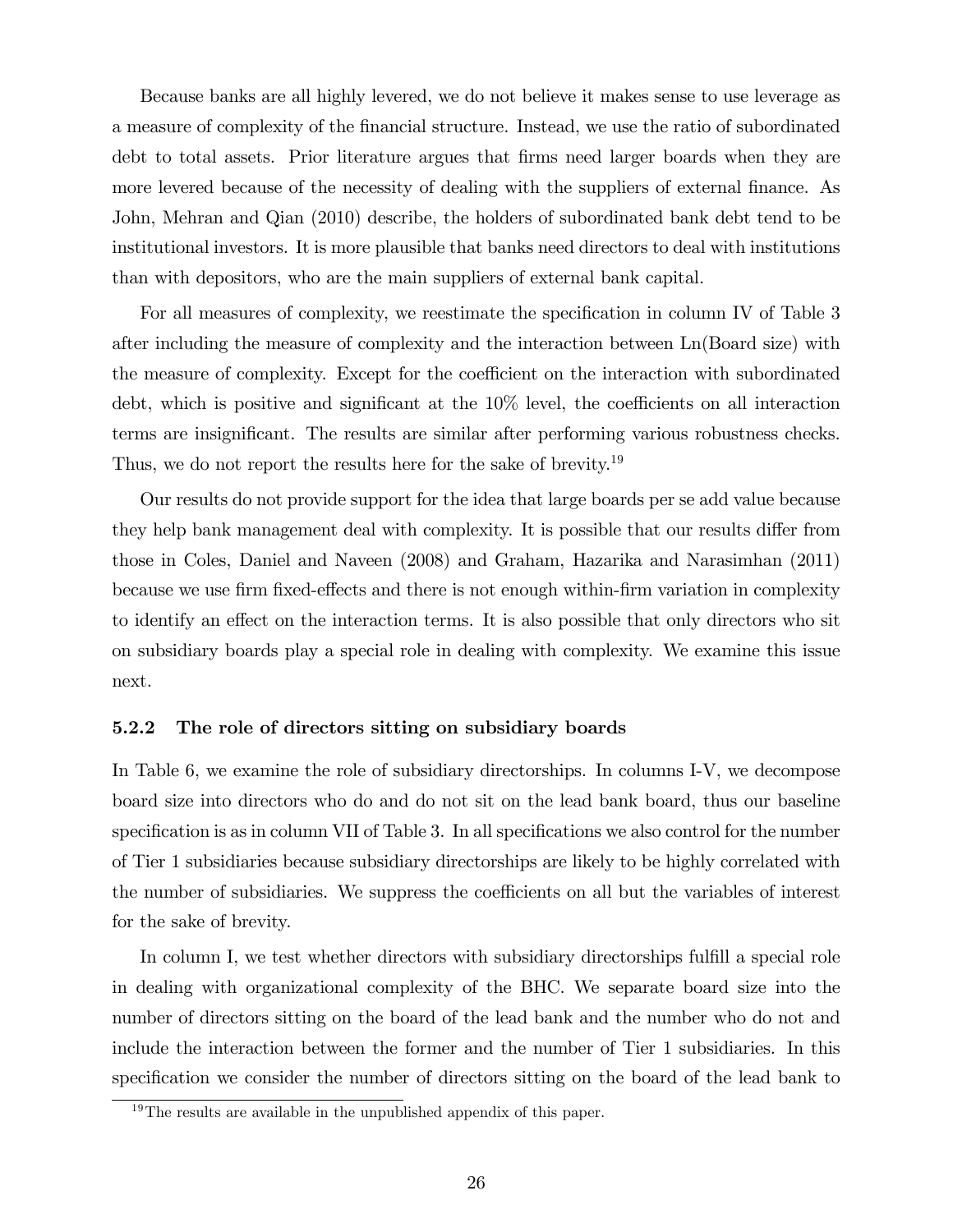be a proxy for the number of directors sitting on subsidiary boards.<sup>20</sup> The coefficient on the interaction term is positive and significant at the  $5\%$  level. To examine whether directors with subsidiary directorships appear to add value as other measures of complexity increase, we replace the interaction term in column I with the interactions between the number of parent directors with lead bank directorships and Ln(Assets), Total deposits, Number of states and Subordinated debt/Assets in columns II-V. All the interaction terms are positive and significant at greater than the  $5\%$  level. This is in marked contrast to the insignificance of the (unreported) interactions between  $\text{Ln}(\text{Board size})$  and our complexity measures.<sup>21</sup>

Our conclusion is that in BHCs larger boards do not necessarily increase value because they help deal with complexity. However, they may increase value when they contain a larger number of directors who also sit on subsidiary boards. Consistent with this idea, we find in column VI of Table 6 that if we replicate the specification in column IV of Table 3 after replacing Ln(Board size) with Ln(Number lead bank directorships) and adding the number of subsidiaries, the coefficient on  $Ln(Number$  lead bank directorships) is positive and significant at greater than the  $5\%$  level. At least part of the positive effect of Ln(Board size) seems to be driven by directors with subsidiary directorships.

The quote at the beginning of this Section suggests that directors with subsidiary directorships add value because they facilitate cooperation and communication among the various banks in the holding company. As an additional test of this idea, we reexamine the role of  $M&A$  directors. Coordinating the activities of subsidiaries may be particularly difficult when these subsidiaries are newly acquired banks or BHCs because they may have had different management and operational styles from those of the acquirer. Because M&A directors are familiar with the operating style of the acquired bank, we expect them to be particularly valuable in helping coordinate subsidiary activities. We examine this by decomposing board size into the number of non-M&A directors and the number of M&A directors who do not sit and those who do sit on the board of the lead bank. We then replicate the regression in column VII of Table 3 using this decomposition and including the interaction between the number of M&A directors who sit on the board of the lead bank with the number of Tier 1 subsidiaries. As before, we consider directorships on the lead bank board to be a proxy for subsidiary directorships. We find that the coefficient on the interaction term is significant

 $^{20}$ We believe it is more likely that directors will have subsidiary directorships if the proxy discloses that at least some of them have lead bank directorships.

 $21$ To ensure the differences in results are not just driven by changes in functional form and the addition of the number of subsidiaries to the regression, we replicated our results in Section 5.2.1 using Board size instead of Ln(Board size) and including the number of subsidiaries and the results were similar, i.e. the interaction terms were not significant.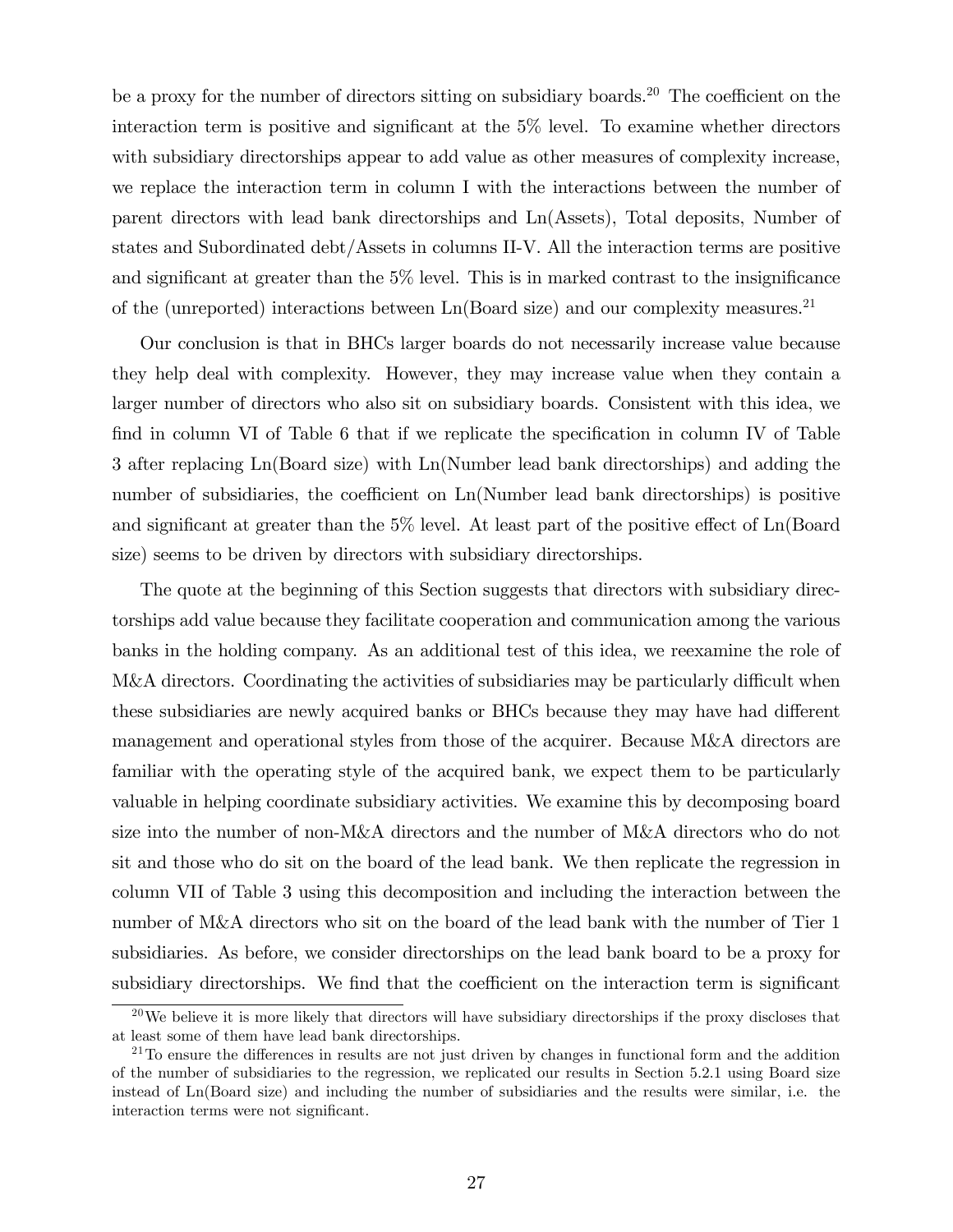in column VII. Thus, although Table 4 suggests that M&A directors do not add value in general, M&A directors with subsidiary directorships appear to add value as organizational complexity increases. This is consistent with the idea that subsidiary directorships serve a coordinating role.

# 6 Conclusions

Recent proposals for improving bank governance (e.g. Walker, 2009) suggest that bank governance structures are ineffective because they differ from those of non-financial firms. Because there is relatively little research on the governance of banking firms, such comparisons may be inevitable. This paper adds to the bank governance literature by examining the relationship between bank performance and two features of board governance in which banks consistently differ from non-financial firms, board composition and size. Using 34 years of data, we find that banks do not appear to be systematically choosing ineffective governance structures. Board composition has little relationship with performance, consistent with findings for non-financial firms. However, we caution that measurement error due to unobserved lending relationships may confound the interpretation of this result. Board size and performance are positively related. This result does not appear to be driven by omitted variables related to M&A activity. We provide evidence suggesting that one possible explanation for this result is that larger boards have more directors with subsidiary directorships. These directors may be particularly suited to deal with organizational complexity.

We are unaware of any prior literature on the role of subsidiary directorships. One reason for this may be that they are less important in non-financial firms. Non-financial firms are often organized along functional or divisional lines, none of which need have a separate legal identity. In these firms, the coordination of activities between functions may occur through means other than through boards. Although more research needs to be done on the role of subsidiary directorships and lending relationships, our analysis suggests that banks have special governance features that need to be taken into account when designing governance reform proposals.

# References

- [1] Adams, Renée B., 2011., "Governance and the Financial Crisis," forthcoming International Review of Finance.
- [2] Adams, Renée B., 2010, "Chapter 23 Governance of Banking Institutions," Corporate Governance, R. Anderson and H.K. Baker (eds.), Wiley & Sons.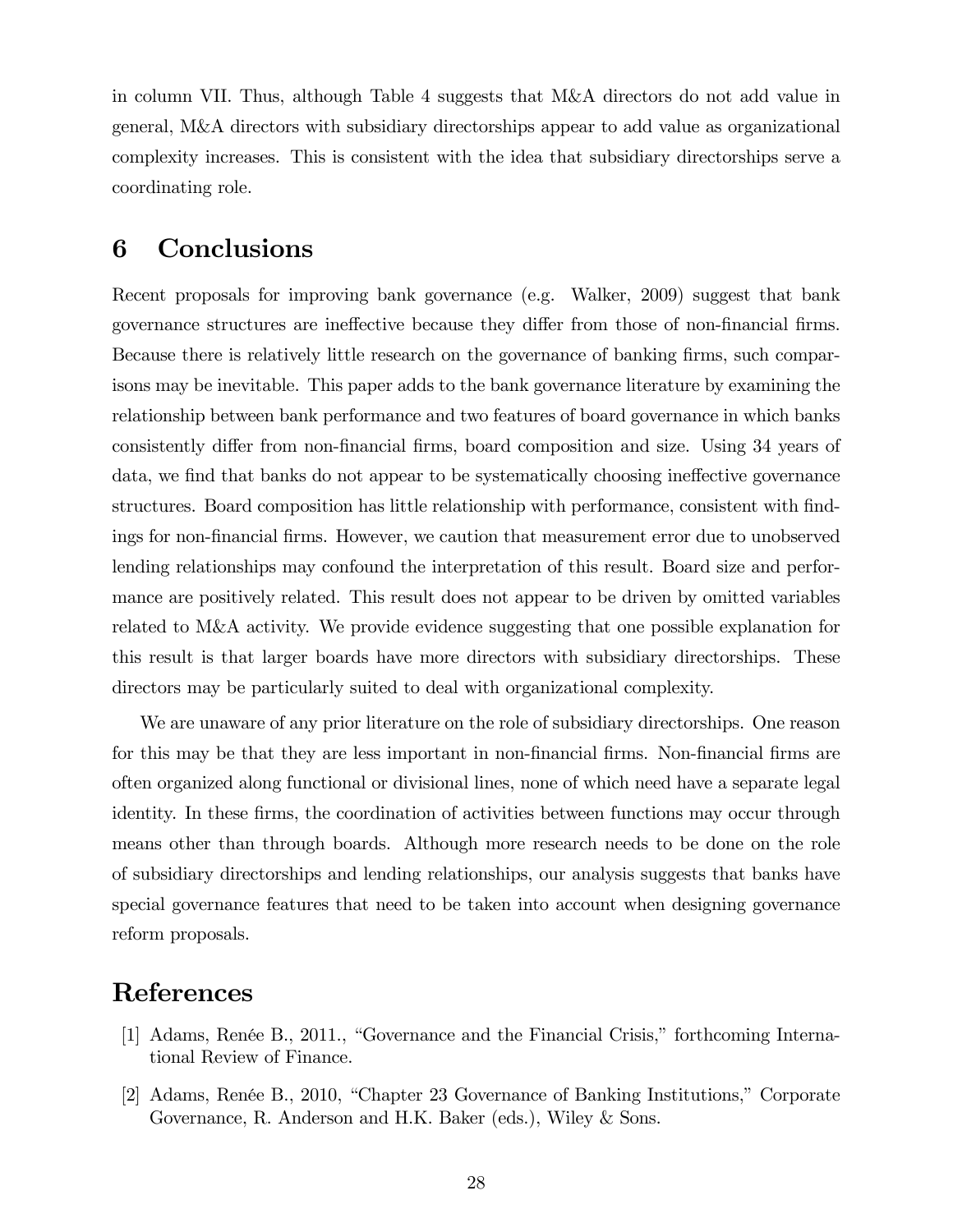- [3] Adams, Renée B. and Daniel Ferreira, 2011, "Does Regulatory Pressure Provide Sufficient Incentives for Bank Directors? Evidence from Directors' Attendance Records", forthcoming International Review of Finance.
- [4] Adams, Renée B., and Daniel Ferreira, 2007, "A Theory of Friendly Boards," Journal of Finance 62(1), 217-250.
- [5] Adams, R. and Mehran, H., 2003, "Is Corporate Governance Different for Bank Holding Companies?" Economic Policy Review 9, pp. 123-142.
- [6] Barth, James R., Gerard Caprio, Jr. and Ross Levine, 2004, "Bank Regulation and Supervision: What Works Best?" Journal of Financial Intermediation vol.  $13(2)$ , pages 205-248.
- [7] Bliss, Richard T., and Richard J. Rosen, 2001, "CEO Compensation and Bank Mergers." Journal of Financial Economics 61:1,107–138.
- [8] Boone, A., L. Field, J. Karpoff and C. Raheja, 2007, The determinants of corporate board size and composition: An empirical analysis, Journal of Financial Economics, 85  $(1), 66-101.$
- [9] Booth, James R., Marcia Millon Cornett and Hassan Tehranian, 2002, "Boards of directors, ownership, and regulation," Journal of Banking and Finance 26, pp. 1973-1996.
- [10] Boyd, J. and Runkle, D., 1993, "Size and performance of banking firms." Journal of Monetary Economics 31, pp. 47-67.
- [11] Brewer III, E., Jackson III, W. and Jagtiani, J., 2000, "Impact of Independent Directors" and the Regulatory Environment on Bank Merger Prices: Evidence from Takeover Activity in the 1990s.î Federal Reserve Bank of Chicago Emerging Issues, December Issue.
- [12] Brick, I., Palmon, O. and Wald, J., 2006 "CEO Compensation, Director Compensation, and Firm Performance: Evidence of Cronyism?" Journal of Corporate Finance, Volume 12, Issue 3, pp. 403-423.
- [13] Brickley, J. and James, C., 1987, "The Takeover Market, Corporate Board Composition and Ownership Structure." Journal of Law and Economics 30, pp. 161-180.
- [14] Byrd, J., Fraser, D., Lee, D. and Williams, T., 2001, "Financial crises, natural selection and governance structure: evidence from the thrift crisis." Working paper, Texas A&M University.
- [15] Caprio, Jr., Gerard, Luc Laeven and Ross Levine "Governance and Bank Valuation" Journal of Financial Intermediation 16 (2007) 584–617.
- [16] Coles, L. Jeffrey, Naveen D. Daniel and Lalitha Naveen, "Boards: Does one size fit all?" Journal of Financial Economics, 2008, 87, 329–356.
- [17] Dalton, D., Daily, C., Johnson, J. and Ellstrand, A. "Number of Directors and Financial Performance: A Meta-Analysis." Academy of Management Journal, 1999, 42, pp. 674-686.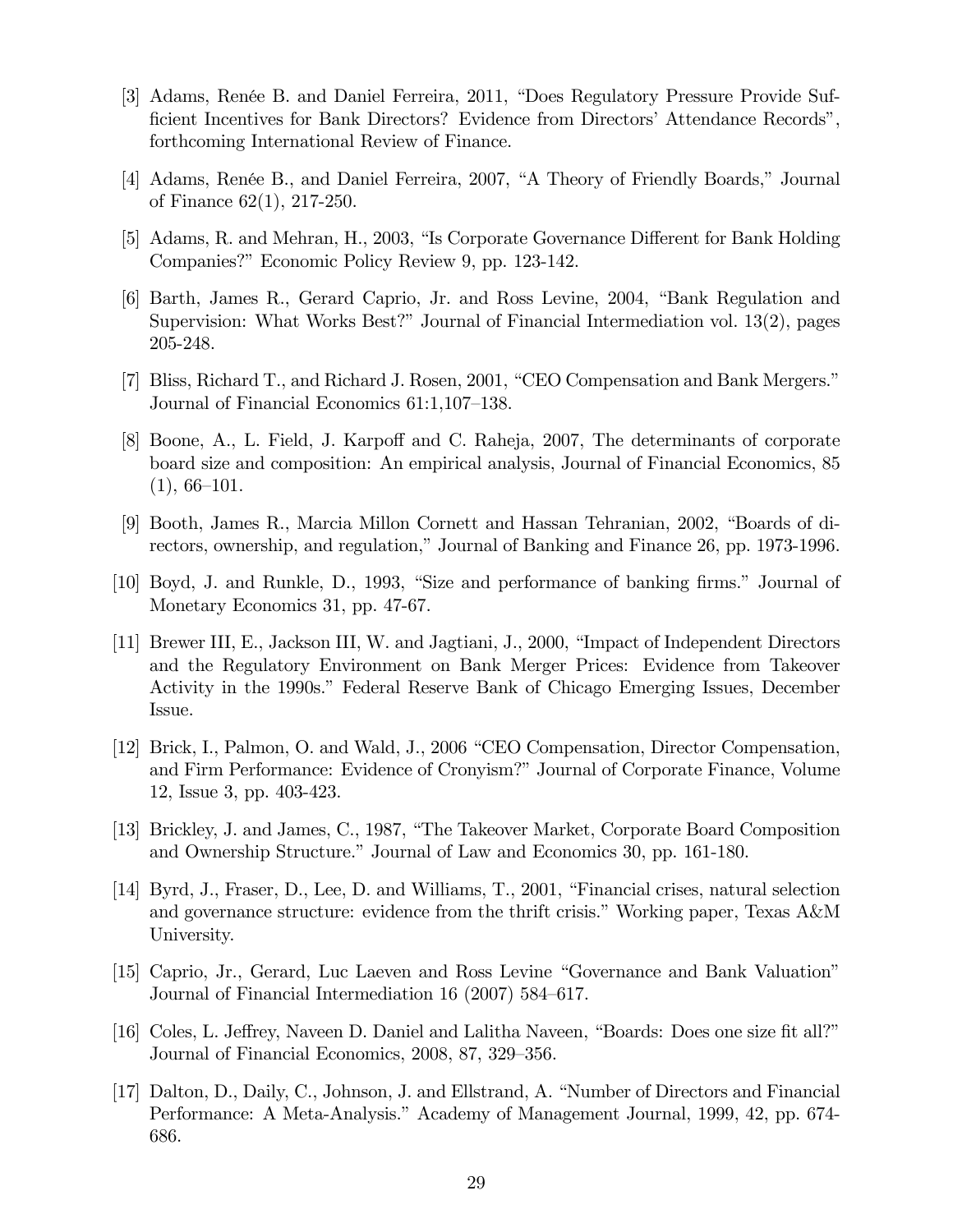- [18] Eisenberg, T., S. Sundgren and Wells, M. "Larger Board Size and Decreasing Firm Value in Small Firms." Journal of Financial Economics, 1998, 48, pp. 35-54.
- [19] Federal Reserve Bank of Atlanta, The Director's Primer, 2002, Third Edition.
- [20] Felsenthal, Mark, 2009, "Fed to meet bank execs on pay reviews" Reuters, Oct 30, http://www.reuters.com/article/newsOne/idUSTRE59U04I20091031.
- [21] Graham, John R., Sonali Hazarika, and Krishnamoorthy Narasimhan, 2011, Corporate Governance, Debt, and Investment Policy during the Great Depression, Management Science, forthcoming.
- [22] Hallock, K., 1997, "Reciprocally Interlocking Boards of Directors and Executive Compensation." Journal of Financial and Quantitative Analysis 32, pp. 331-344.
- [23] Harris, Milton and Artur Raviv, 2008, "A Theory of Board Control and Size," Review of Financial Studies 21, 1797-1832.
- [24] Hermalin, B. and Weisbach, M., 2003, "Boards of Directors as an Endogenously-Determined Institution: A Survey of the Economic Literature." Economic Policy Review 9, pp. 7-26.
- [25] Jensen, M., 1993, "The modern industrial revolution, exit, and the failure of internal control systems." Journal of Finance 48, pp. 831-880.
- [26] John, Kose & Mehran, Hamid & Qian, Yiming, 2010. "Outside monitoring and CEO compensation in the banking industry," Journal of Corporate Finance, Elsevier, vol. 16(4), pages 383-399, September.
- [27] Jones, Kenneth D., and Tim Critchfield, 2005, "Consolidation in the U.S. Banking Industry: Is the "Long, Strange Trip" About to End?" FDIC Banking Review 17:4, 31-61.
- [28] Kirkpatrick, Grant, 2009, "The Corporate Governance Lessons from the Financial Crisis." Financial Markets Trends 96:1, 52-81.
- [29] Klein, A., 1998, "Firm Performance and Board Committee Structure." Journal of Law and Economics 41, pp. 275-303.
- [30] Kole, S. and Lehn, K., 1999, "Deregulation and the Adaptation of Governance Structure: The Case of the U.S. Airline Industry." Journal of Financial Economics 52, pp. 79-117.
- [31] Kroszner, Randall, and Philip E. Strahan, 2001, "Throwing Good Money after Bad?: Board Connections and Conflicts in Bank Lending." NBER Working Paper Series No. 8694.
- [32] Laeven, Luc and Ross Levine, 2009, "Bank regulation, governance and risk-taking" Journal of Financial Economics, Volume 93, Issue 2, August, pp. 259-275.
- [33] Lehn, Kenneth, Sukesh Patro and Mengxin Zhao, 2009, "Determinants of the Size and Structure of Corporate Boards:  $1935-2000$ ," Financial Management  $38(4)$ , pp. 747-780.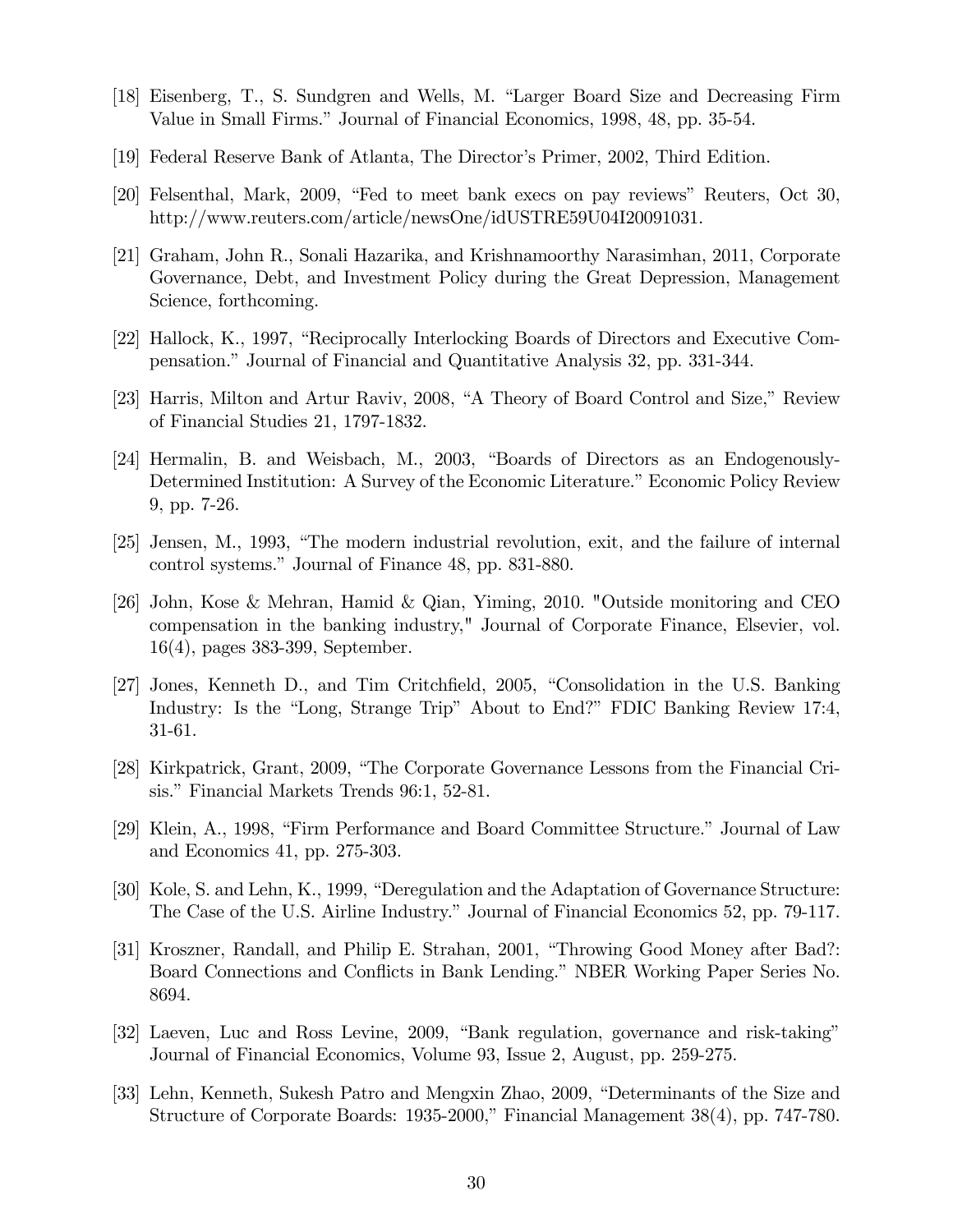- [34] Linck, James S., Jeffry M. Netter and Tina Yang, 2008, "The Determinants of Board Structure," Journal of Financial Economics 87, 308–328.
- [35] McConnell, J. and Servaes, H., 1990, "Additional evidence on equity ownership and corporate value." Journal of Financial Economics 27, pp. 595-612.
- [36] Mehran, H., 1995, "Executive compensation structure, ownership and firm performance." Journal of Financial Economics 38, pp. 163-184.
- [37] Morck, R., Shleifer, A. and Vishny, R., 1988, "Management Ownership and Market Valuation: An Empirical Analysis." Journal of Financial Economics 20, pp. 293-315.
- [38] Penas, María Fabianam, and Haluk Unal, 2004, "Gains in Bank Mergers: Evidence from the Bond Markets." Journal of Financial Economics 74:1, 149–79.
- [39] Pettigrew, A. "On studying managerial elites." Strategic Management Journal, 1992, 13, pp. 163-182.
- [40] Raheja, Charu G., 2005, "Determinants of board size and composition: A theory of corporate boards," Journal of Financial and Quantitative Analysis 40, 307–329.
- [41] Schranz, Mary, 1993, "Takeovers Improve Firm Performance: Evidence from the Banking Industry." Journal of Political Economy 101:2, 299-326.
- [42] Staiger D, Stock L., 1997, "Instrumental Variables Regression with Weak Instruments." Econometrica  $65:557-86$ .
- [43] Vafeas, N. "Board meeting frequency and firm performance." Journal of Financial Economics, 1999, 53, pp. 113-142.
- [44] Walker, Sir David, 2009, "A review of corporate governance in UK banks and other financial industry entities, Final recommendations," 26 November, http://www.hmtreasury.gov.uk/d/walker\_review\_261109.pdf.
- [45] Wulf, J., 2004, "Do CEOs of Target Firms Trade Power for Premium? Evidence from "Mergers of Equals." Journal of Law, Economics and Organization, 2004, 20, pp. 60-101.
- [46] Yermack, D., 1996, "Higher market valuation of companies with a small board of directors." Journal of Financial Economics 40, pp. 185-211.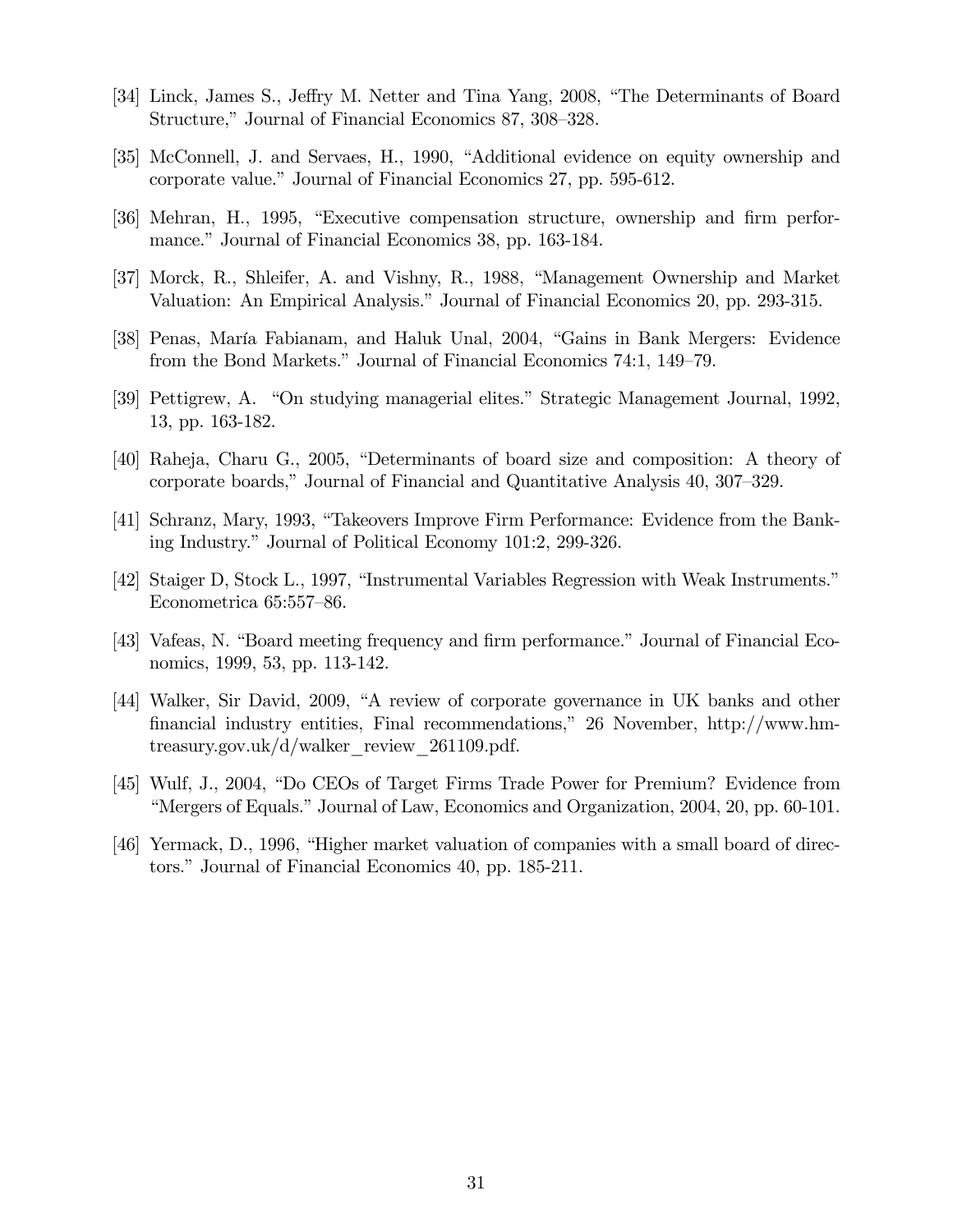# Appendix

This appendix contains information that did not make it into the accepted version of this paper (at the Journal of Financial Intermediation). It consists of the IV analysis we refer to in the Introduction plus the tables showing that our results are similar with ROA (see Section 4 and Appendix Table 3) and that complexity alone does not drive our results (see Section 5 and Appendix Table 2).

# Board structure and performance-IV analysis

While the positive relationship between board size and performance is consistent with arguments concerning the benefits of large banks in complex firms, we cannot give this finding a causal interpretation without first investigating whether endogeneity due to reverse causality is driving our results. It is possible, for example, that CEOs of BHCs like to increase board size because this increases their personal business networks. It may also help them increase their control as Jensen (1993) argues. Since potential directors presumably prefer to join boards of Örms that are performing well, we would observe board size increasing when BHCs perform well. Thus, the positive coefficient on board size in our performance regressions may be picking up a causal relationship from performance to board size rather than the other way around. In order to address this endogeneity problem, we need an instrumental variable that is correlated with board size but uncorrelated with performance except through variables already included in our regression. In the context of governance regressions it is usually difficult to come up with valid instruments, because the factors that are arguably most correlated with the endogenous variable are other governance or firm characteristics that are already (or should be) included in performance regressions. For example, Eisenberg, Sundgren and Wells (1998) use firm age and group membership as instruments for board size in performance regressions in a sample of Finnish firms, but they originally argued that both firm age and group membership should be control variables in their performance regressions, which means their instruments are invalid by construction. Coles, Daniel and Naveen (2008) also address the endogeneity of board size in their performance regressions using three-stage least squares, but they do not discuss the validity of their instruments for board size, which are Örm age and CEO characteristics, such as tenure. Lehn, Patro and Zhao (2008) use 5-year lagged performance as an instrument for board size, but lagged performance is potentially correlated with performance.<sup>1</sup> Thus, our approach to finding an instrument is to

<sup>&</sup>lt;sup>1</sup>Many authors have used 2SLS or instrumental variable analysis to address the endogeneity of board structure in regressions, but not all of these focus on performance, e.g. Mak and Li (2001) or board size (e.g.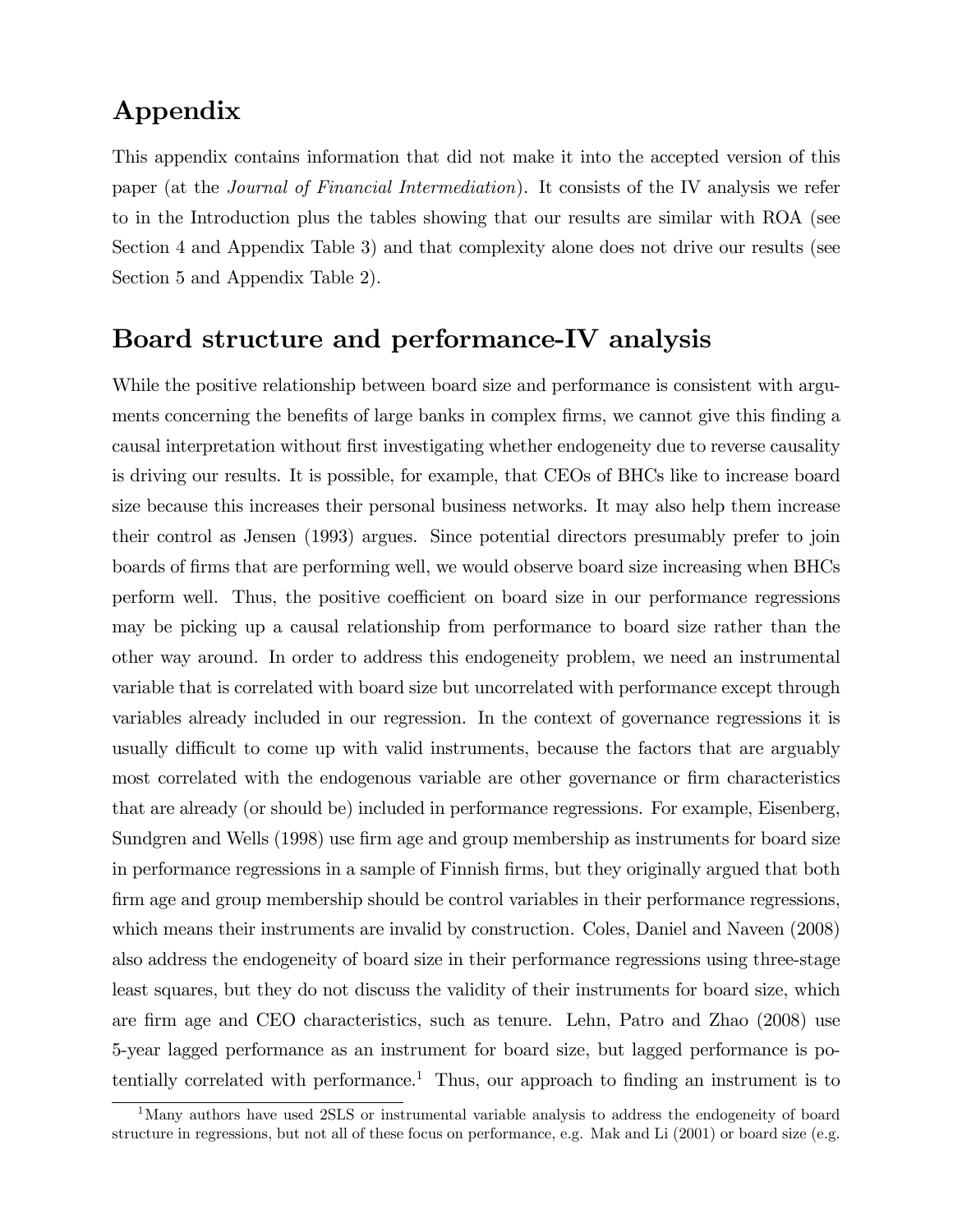consider only variables that, to our knowledge, previous literature has not yet considered as explanatory variables in performance regressions. Finding an instrument is further complicated in the context of fixed-effect regressions, because we require a variable with sufficient variation over time.

As our instrument for board size, we propose a measure of flight availability to airports in the cities in which BHC headquarters are located. Our reasoning is as follows. Board size is a measure of the advice available to CEOs (Boone, Fields, Karpoff and Raheja, 2007; Coles, Daniel and Naveen, 2008; Graham, Hazarika and Narasimhan, 2008; Lehn, Patro and Zhao, 2008; Linck, Netter and Yang, 2008). As such, board size should vary with the cost of recruiting advisors.<sup>2</sup> As flight availability increases, it will be easier for directors to attend board meetings at BHC headquarters making them more willing to accept directorships at the BHC. Thus, the cost of recruiting suitable advisors should go down as flight availability increases.

Flight availability could lead to either increases or decreases in board size. On the one hand, as áight availability increases, the BHC can recruit more advisors at lower cost. This suggests that board size should increase as flight availability increases. On the other hand, there may be a substitution effect because it is easier to recruit better directors as flight availability increases. Thus the board need not be so large when it consists of better directors. However, for our purposes, the sign of the correlation between flight availability and board size does not matter. It is sufficient that they are correlated, which we will test below.

To be a good instrument, it is not sufficient for flight availability to be correlated with board size. We require that flight availability is also uncorrelated with Tobin's Q. We believe it is plausible that áight availability is uncorrelated with performance. One could argue that flight availability is a measure of location and that location matters for performance. However, since we use firm fixed-effects in our specifications, we already control for location. It is difficult to imagine other reasons why flight availability to the BHC headquarter city might be correlated with Tobin's Q.

To measure flight availability in a given year, we use the total number of passengers flying in and out of all airports in the BHC's headquarter city during that year.<sup>3</sup> We argue that

Bhagat and Black, 2001). Thus, we do not discuss these other papers in more detail here. Graham, Hazarika and Narasimham (2011) address endogeneity of board structure by essentially using the Great Depression as a natural experiment.

<sup>2</sup>Similar arguments can be made about the cost of recruiting monitors.

<sup>&</sup>lt;sup>3</sup>Our results are similar if we use only the total number of passengers flying in or the total number of passengers áying out as instruments. On average mean passengers áying in and out of BHC headquarter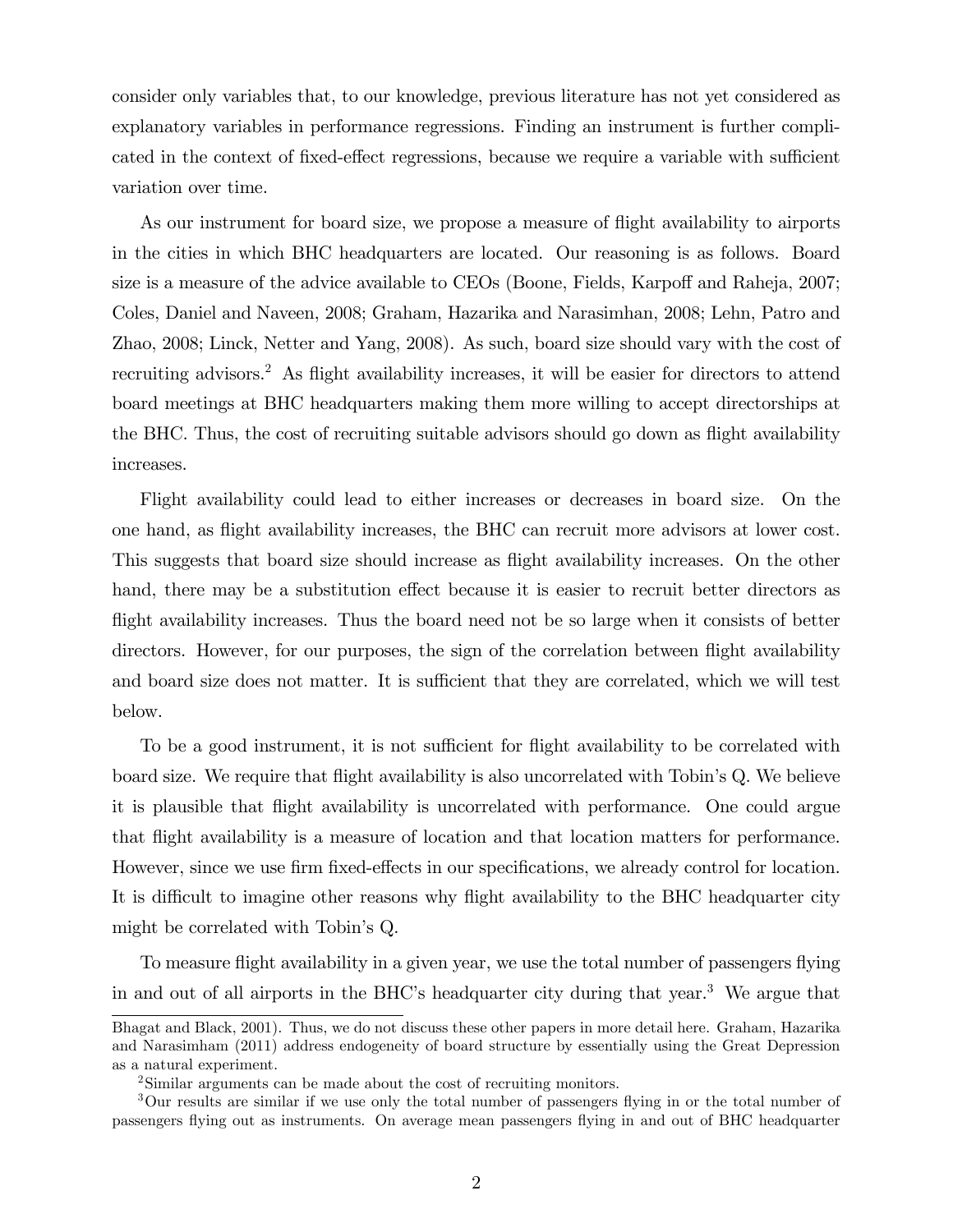the more passengers áy in and out of local airports, the easier it must be for BHC directors to find flights to attend board meetings. We obtain data on the number of passengers traveling through airports from the Air Carrier Statistics database, also known as the T-100 database, which contains domestic and international airline traffic information. This data is compiled by the Bureau of Transportation Statistics from monthly traffic reports (T-100) forms) filed by domestic and international airlines. Unfortunately, this data is only available from 1990 onward. Thus, while we believe our instrument has many advantages in terms of its uniqueness in the literature and its arguable exogeneity, the disadvantage of using it in our context is that our sample size is reduced in our instrumental variable (IV) regressions. Nevertheless, we believe the results in our reduced sample are still informative.

To address the fact that reverse-causality may be driving the results in Table 3, we reestimate our specifications in Appendix Table 1 using IV techniques. For simplicity of exposition, we report results only for column IV of Table 3. This specification is rich in terms of control variables while relying on more observations than the specification in column V. To assess whether the reduction in sample size affects our results, we first report fixedeffect estimates of the specification in column IV of Table 3 restricted to the  $1990-1999$  time period in column I of Appendix Table 1. The coefficient on  $Ln(Board size)$  is still positive, although, not surprisingly given the reduction in the number of observations, less significant. In column II of Appendix Table 1, we report the first stage regressions of Ln(Board size) on all the explanatory variables from the first column, including year dummies and firm fixed-effects, and our instrument Total Passengers.<sup>4</sup> The coefficient on Total Passengers is positive and significant at greater than the  $5\%$  level. Thus, it satisfies the necessary condition for an instrument that it is highly correlated with  $Ln(Board size)$ . The positive coefficient indicates that boards increase in size when it is easier for directors to attend meetings, i.e. BHCs appear to recruit more advisors.

-Insert Appendix Table 1 about here-

In column III, we report the second stage of our IV estimation. In column IV, we report the second stage of our IV estimation using the fraction of non-insiders instead of the

cities is 18,838,964 with a standard deviation of 14,685,263.

<sup>4</sup>The headquarters for Wachovia Corporation are in Winston-Salem, North Carolina. While Winston-Salem has an airport, it is very small. In some years, the T-100 database reports no numbers for Winston-Salem and on average Total Passengers is equal to 43.3. To account for this, we examine two variations of our instrument. The first sets the missing observations for Winston-Salem equal to 43.3, the average over our time period. The second sets Total Passengers equal to the sum of passengers for Charlotte/Douglas International Airport, located 73 miles away in Charlotte, North Carolina, and Raleigh-Durham International Airport, located 83 miles away in Raleigh-Durham, North Carolina. Our results are similar using these two variations of our instrument.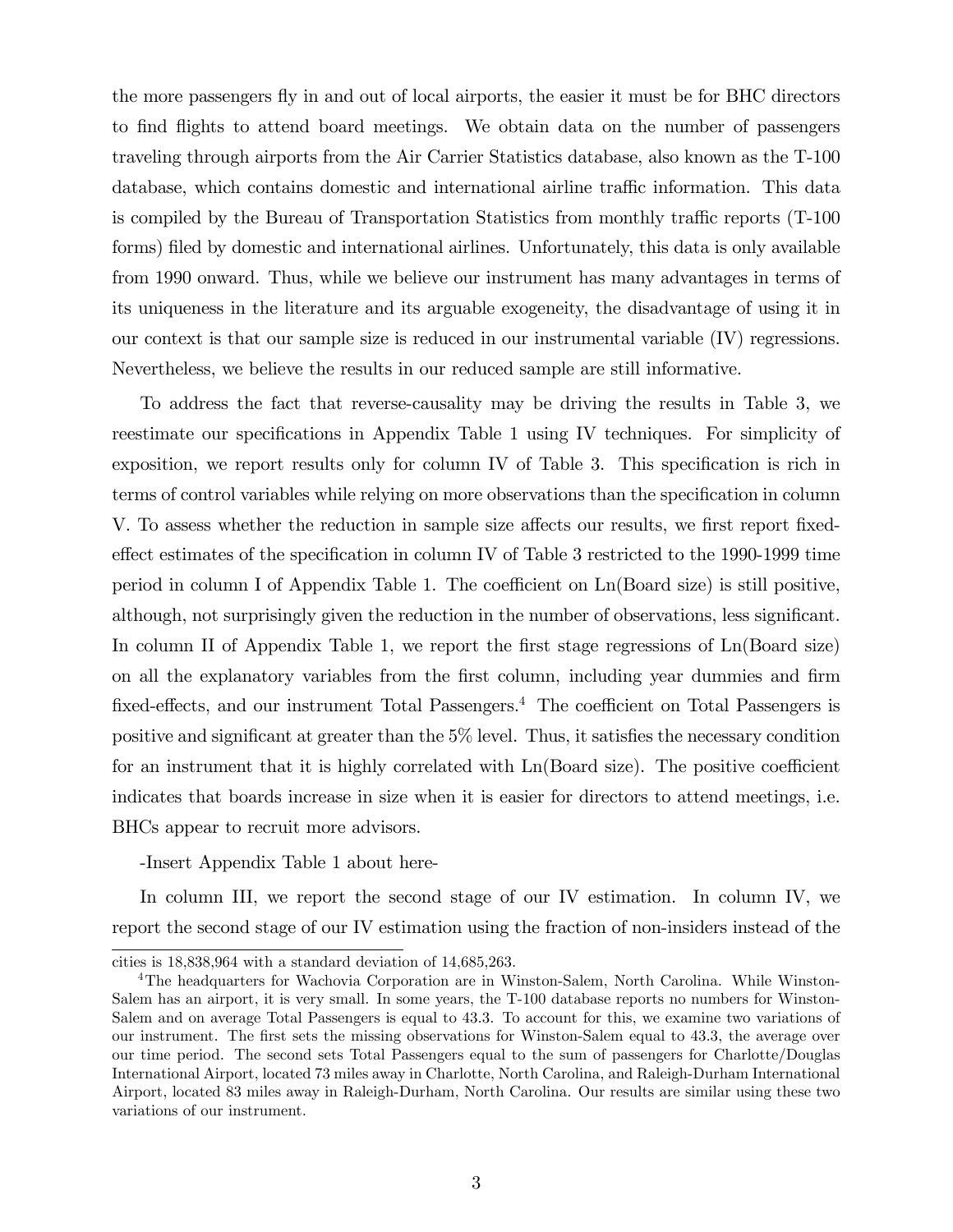fraction of outsiders. The coefficient on  $Ln(Board size)$  is not significantly different from zero in either column. This is a common problem with IV estimation (e.g. Wooldridge, 2002). If endogeneity of Ln(Board size) is a serious problem in performance regressions for our sample, then we would have to rely on our IV-estimates, from which we would have to conclude that there is no relationship between Tobinís Q and Ln(Board size). On the other hand, if endogeneity is not a serious problem, then we can safely rely on the OLS estimates. To test whether Ln(Board size) is correlated with the error term of our performance regression, we perform a Hausman test. The test statistic for the null that Ln(Board size) is uncorrelated with the error term is  $-0.31$  in column III and  $-0.32$  in column IV. Thus, we cannot reject the null. This suggests that once we control for the governance and firm characteristics in our regressions, as well as firm fixed-effects, endogeneity of board size due to reverse causality is not a serious concern in our performance regression, at least for the 1990-1999 period. Thus, the fixed-effect specification in column I suggests that there is a positive causal effect of board size on performance for this period.

Our conclusions in this Section depend critically on the quality of our instrument. Although we believe that our instrument is plausibly exogenous, we try to increase confidence that board size may have a beneficial effect on performance by investigating possible sources of this positive effect in the main body of the paper.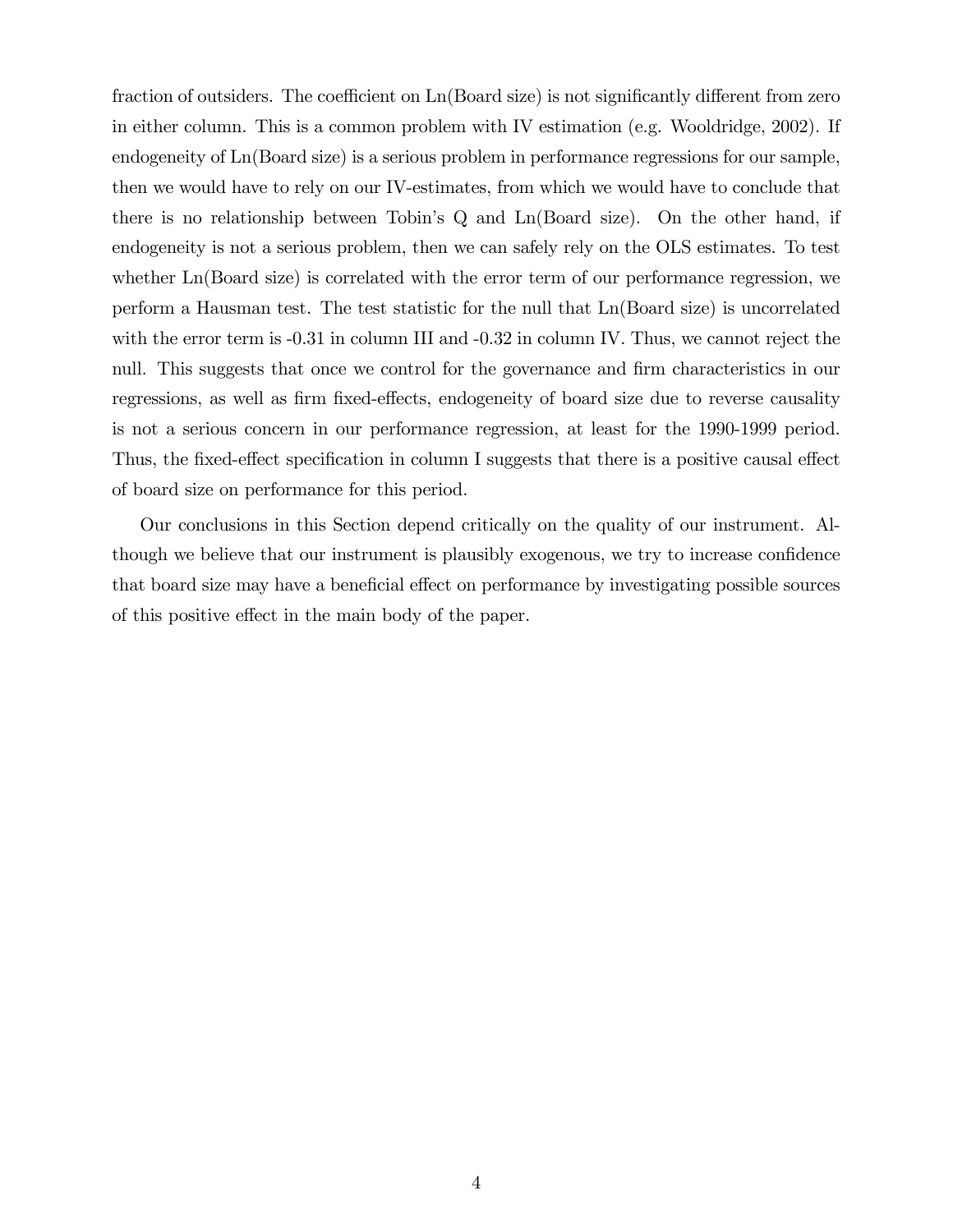### **Appendix Table 1 Instrumental Variable Regressions of Tobin's Q on Board Structure plus Controls**

Column I of Table 1 replicates the regression in column IV of Table 3 after restricting our sample to the years for which our instrument is available: 1990- 1999. Column II shows the first stage regression of Ln (Board size) on all explanatory variables from column I, including year dummies and firm fixed effects, and our instrument: Total passengers. Column III shows the second stage of our firm fixed-effect IV regressions of Tobin's Q on Ln (Board size) with Total passengers as the instrument for Ln (Board size). Total passengers is the sum of all passengers flying in and out of all local airports in the city of the BHC's headquarters according to data we obtain from the Air Carrier Statistics database compiled by the Bureau of Transportation Statistics. This data is only available from 1990 onward. Table 1 describes the sample and the control variables further. All specifications include year dummies and firm fixed-effects. The Hausman test statistic for the hypothesis that Ln (Board size) is uncorrelated with the error term of the performance regression is reported in the last row. The number of observations is 305 in all columns. Absolute values of robust t/z-statistics are in brackets. Significance levels:  $(***-1\% (**)-5\% (*)-10\%$ .

|                                        | Dependent Variable:             | Dependent Variable:    | Dependent Variable:           | Dependent Variable:           |
|----------------------------------------|---------------------------------|------------------------|-------------------------------|-------------------------------|
|                                        | Tobin's Q                       | Ln (Board size)        | Tobin's Q                     | Tobin's $Q$                   |
|                                        | I                               | П                      | III                           | IV                            |
| Ln (Board size)                        | $0.024*$                        |                        | $-0.005$                      | $-0.006$                      |
|                                        | [1.70]                          |                        | [0.05]                        | [0.06]                        |
| Fraction of outside directors          | 0.03                            | $0.433***$             | 0.042                         |                               |
|                                        | [0.85]                          | [2.81]                 | [0.79]                        |                               |
| Fraction of non-insiders               |                                 |                        |                               | 0.077                         |
|                                        |                                 |                        |                               | [0.90]                        |
| Ln (Number committees)                 | $-0.041**$                      | $0.241***$             | $-0.033$                      | $-0.034$                      |
|                                        | [2.46]                          | [2.94]                 | [1.07]                        | [1.10]                        |
| Committee members / Number committees  | 0.014                           | $0.100**$              | 0.017                         | 0.016                         |
|                                        | [1.24]                          | [2.08]                 | [1.16]                        | [1.13]                        |
| % Outside chair                        | 7.41e-6                         | $-0.002***$            | $-5.01e-5$                    | $-8.34e-6$                    |
|                                        | [0.04]                          | [3.10]                 | [0.20]                        | [0.04]                        |
| Avg. number committees per chair       | $-0.008$                        | $-0.187***$            | $-0.014$                      | $-0.013$                      |
|                                        | [0.75]                          | [3.57]                 | [0.64]                        | [0.62]                        |
| Ln (Number board meetings)             | $-0.007$                        | 0.043                  | $-0.005$                      | $-0.008$                      |
|                                        | [0.59]                          | $-0.82$                | [0.41]                        | [0.64]                        |
| Meeting fee                            | $0.000*$                        | $-4.76E-05$            | 7.04e-6                       | 5.99e-6                       |
|                                        | [1.68]                          | [1.45]                 | [0.74]                        | [0.58]                        |
| Avg. other directorships for outsiders | $-0.004$                        | $-0.04$                | $-0.005$                      | $-0.004$                      |
|                                        | [0.70]                          | [1.64]                 | [0.79]                        | [0.69]                        |
| Avg. other directorships for insiders  | $-0.006**$                      | $-0.014$               | $-0.007*$                     | $-0.008*$                     |
|                                        | [2.09]                          | [0.91]                 | [1.80]                        | [1.81]                        |
| Ln (Assets)                            | $-0.014$                        | $-0.052$               | $-0.015$                      | $-0.014$                      |
|                                        | [0.99]                          | [0.86]                 | [1.07]                        | [1.05]                        |
| Capital ratio                          | $0.936**$                       | $-2.025*$              | $0.880***$                    | $0.913***$                    |
|                                        | [2.56]                          | [1.87]                 | [2.89]                        | [3.17]                        |
| Volatility                             | $-0.014$                        | 0.189                  | $-0.009$                      | $-0.005$                      |
|                                        | [0.12]                          | [0.37]                 | [0.07]                        | [0.04]                        |
| Lagged ROA                             | 0.987                           | 0.922                  | $1.004*$                      | 1.073**                       |
|                                        | [1.50]                          | [0.39]                 | [1.88]                        | [1.97]                        |
| Total passengers                       |                                 | 5.730E-09**            |                               |                               |
|                                        |                                 | [2.39]                 |                               |                               |
| Constant                               | 1.248***                        | 3.481***               | $1.340***$                    | $1.304***$                    |
|                                        | [4.70]                          | [3.14]                 | [3.43]                        | [3.56]                        |
| R-squared                              | 0.806                           |                        |                               |                               |
| Regression Type                        | Firm fixed-effect,<br>1990-1999 | First-stage regression | Fixed-effect IV<br>regression | Fixed-effect IV<br>regression |
| Hausman test statistic                 |                                 |                        | $-0.31$                       | $-0.32$                       |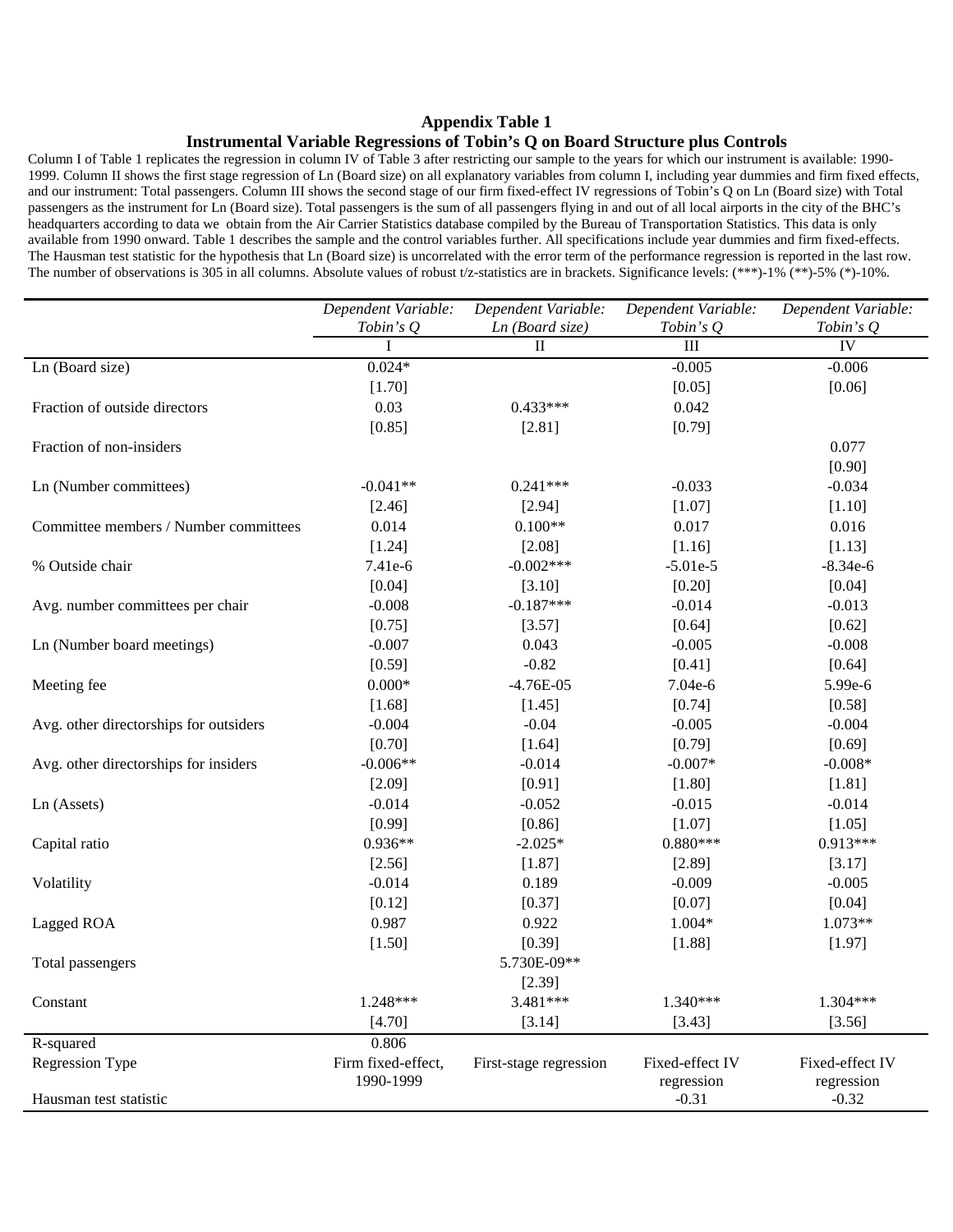### **Appendix Table 2 Board size and complexity**

Table 2 examines whether larger boards add more value as complexity increases. Column I replicates the fixed effect Tobin's Q regressions in column IV of Table 3 after including the interaction between Ln(Board size) and Ln(Assets). Column II replicates the specification in column I after replacing Board size with the Number of non-insiders. Column III replicates the fixed effect specification in column II of Table 5 after including the interaction between Ln(Board size) and Ln(Assets). All other columns replicates the fixed effect Tobin's Q regressions in column IV of Table 3 after including the interaction between Ln(Board size) and different measures of complexity, as well as the complexity measures. Tobin's Q=(book value of assets+market value of equity-book value of equity)/book value of assets. Tables 1 and 2 describe the samples and the control variables further. All regressions control for the corresponding additional controls in either column IV of Table 3 (Ln (Number committees)-Lagged ROA) or column II of Table 5 (LN(Assets)-Lagged ROA) that are not reported here for the sake of brevity. All specifications include year dummies and firm fixed-effects. The number of observations is 444 in all columns. The coefficient on the constant term is omitted for the sake of brevity. Absolute values of robust t-statistics are in parentheses. Significance levels: (\*\*\*)-1% (\*\*)-5% (\*)-10%.

|                                            | Dependent Variable: Tobin's Q |                   |              |            |                           |          |            |  |
|--------------------------------------------|-------------------------------|-------------------|--------------|------------|---------------------------|----------|------------|--|
|                                            | I                             | $\rm II$          | III          | IV         | V                         | VI       | <b>VII</b> |  |
| Ln (Board size)                            | 0.208                         |                   | $-0.024$     | 0.017      | 0.016                     | 0.017    | $-0.003$   |  |
|                                            | [1.29]                        |                   | [0.48]       | [1.06]     | [1.21]                    | [1.07]   | [0.26]     |  |
| Ln (Number of non-insiders)                |                               | 0.204             |              |            |                           |          |            |  |
|                                            |                               | [1.50]            |              |            |                           |          |            |  |
| Ln (Board size)*Ln (Assets)                | $-0.011$                      |                   | 0.002        |            |                           |          |            |  |
|                                            | [1.18]                        |                   | [0.68]       |            |                           |          |            |  |
| Ln (Number of non-insiders)* Ln (Assets)   |                               | $-0.011$          |              |            |                           |          |            |  |
|                                            |                               | [1.39]            |              |            |                           |          |            |  |
| Ln (Board size)*Number Tier 1 subsidiaries |                               |                   |              | $-1.73e-4$ |                           |          |            |  |
|                                            |                               |                   |              | [0.30]     |                           |          |            |  |
| Ln (Board size)*Total deposits             |                               |                   |              |            | 11.21e-10                 |          |            |  |
|                                            |                               |                   |              |            | [0.40]                    |          |            |  |
| Ln (Board size)*Number of states           |                               |                   |              |            |                           | $-0.002$ |            |  |
|                                            |                               |                   |              |            |                           | [0.90]   |            |  |
| Ln (Board size)*Subordinated debt/Assets   |                               |                   |              |            |                           |          | $1.431*$   |  |
|                                            |                               |                   |              |            |                           |          | [1.82]     |  |
| Fraction of outside directors              | 0.006                         |                   |              | 0.009      | 0.01                      | 0.009    | 0.008      |  |
|                                            | [0.28]                        |                   |              | [0.43]     | [0.46]                    | [0.43]   | [0.40]     |  |
| Fraction of non-insiders                   |                               | 0.017             | 0.017        |            |                           |          |            |  |
|                                            |                               | [0.56]            | [0.90]       |            |                           |          |            |  |
| Number Tier 1 subsidiaries                 |                               |                   |              | 3.721e-4   |                           |          |            |  |
|                                            |                               |                   |              | [0.22]     |                           |          |            |  |
| Total deposits                             |                               |                   |              |            | $2.79e-10$                |          |            |  |
|                                            |                               |                   |              |            | [0.33]                    |          |            |  |
| Number of states                           |                               |                   |              |            |                           | 0.008    |            |  |
|                                            |                               |                   |              |            |                           | [1.13]   |            |  |
| Subordinated debt/Assets                   |                               |                   |              |            |                           |          | $-3.448$   |  |
|                                            |                               |                   |              |            |                           |          | [1.49]     |  |
| Additional controls                        |                               | As in column III, | As in column |            | As in column III, Table 2 |          |            |  |
|                                            |                               | Table 2           | II, Table 5  |            |                           |          |            |  |
| Observations                               | 444                           | 444               | 929          | 442        | 442                       | 442      | 442        |  |
| R-squared                                  | 0.799                         | 0.801             | 0.746        | 0.796      | 0.796                     | 0.798    | 0.803      |  |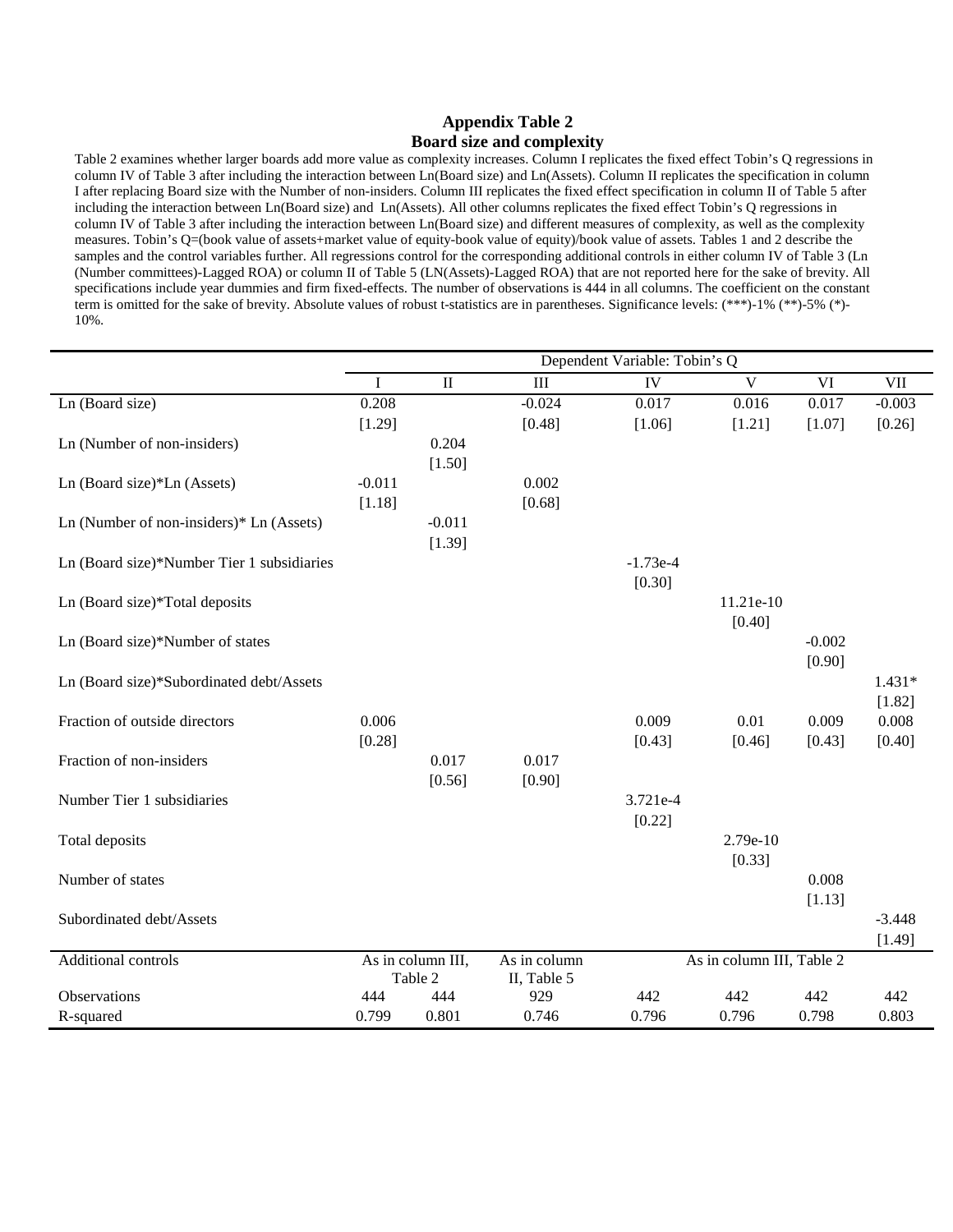### **Appendix Table 3 Fixed Effect Regressions of ROA on Board Structure and Controls**

Table 3 presents fixed effect regressions of ROA on board size, board composition and controls. ROA=net income/book value assets. Number lead bank directorships is the number of parent BHC directors sitting on the board of the lead bank. Number M&A directors with lead bank directorships is the number of parent BHC directors who joined the board as a result of an M&A transaction who also sit on the board of the lead bank. A non-insider is defined to be any director who is not currently an officer of the banking firm headquarters. Table 1 describes the variables in more detail. All specifications include year dummies and firm fixed-effects. The number of observations in all columns is 442. The coefficients on the constant term are omitted for the sake of brevity. Absolute values of robust t-statistics are in parentheses. Significance levels: (\*\*\*)-1% (\*\*)-5% (\*)-10%.

|                                                   |             | Dependent Variable: ROA |             |
|---------------------------------------------------|-------------|-------------------------|-------------|
|                                                   | I           | П                       | Ш           |
| Board size                                        | 1.6e-5      |                         |             |
|                                                   | [0.27]      |                         |             |
| Number lead bank directorships                    |             | $0.000**$               |             |
|                                                   |             | [2.00]                  |             |
| Number directors w/o lead bank directorships      |             | $-1.1156e-4$            |             |
|                                                   |             | [1.49]                  |             |
| Number non M&A directors                          |             |                         | $-9.32e-6$  |
|                                                   |             |                         | [0.15]      |
| Number M&A directors with lead bank directorships |             |                         | $0.000**$   |
|                                                   |             |                         | [2.06]      |
| Number M&A directors w/o lead bank directorships  |             |                         | 1.535e-4    |
|                                                   |             |                         | [1.11]      |
| Fraction of outside directors                     | $-0.001$    | $-3.775e-4$             | $-0.001$    |
|                                                   | [0.43]      | [0.14]                  | [0.19]      |
| Ln (Number committees)                            | $-0.001$    | $-0.001$                | $-0.001$    |
|                                                   | [0.49]      | [0.50]                  | [0.74]      |
| Committee members / Number committees             | 0.001       | 0.001                   | 0.001       |
|                                                   | [1.49]      | [1.38]                  | [1.60]      |
| % Outside chair                                   | $9.82e-6$   | 1.42e-5                 | 9.28e-6     |
|                                                   | [0.78]      | [1.11]                  | [0.74]      |
| Avg. number committees per chair                  | $-0.001$    | $-2.25e-4$              | $-0.001$    |
|                                                   | [0.76]      | [0.29]                  | [0.70]      |
| Ln (Number board meetings)                        | $-0.003***$ | $-0.003***$             | $-0.003***$ |
|                                                   | [2.78]      | [3.00]                  | [2.97]      |
| Meeting fee                                       | $-1.62e-7$  | $-2.23e-7$              | $-1.13e-7$  |
|                                                   | [0.36]      | [0.45]                  | [0.27]      |
| Avg. other directorships for outsiders            | $-0.001$    | $-0.001$                | $-0.001*$   |
|                                                   | [1.56]      | [1.40]                  | [1.77]      |
| Avg. other directorships for insiders             | $-5.16e-5$  | $-1.597e-4$             | $-6.87e-6$  |
|                                                   | [0.15]      | [0.50]                  | [0.02]      |
| Ln (Assets)                                       | $-0.004***$ | $-0.003***$             | $-0.004***$ |
|                                                   | [3.63]      | [2.92]                  | [3.60]      |
| Capital ratio                                     | 0.015       | 0.01                    | 0.014       |
|                                                   | [0.60]      | [0.38]                  | [0.54]      |
| Volatility                                        | $-0.060***$ | $-0.056***$             | $-0.058***$ |
|                                                   | [4.80]      | [4.90]                  | [4.58]      |
| Number Tier 1 subsidiaries                        | 1.06e-5     | 1.33e-5                 | 1.17e-5     |
|                                                   | [0.53]      | [0.71]                  | [0.56]      |
| R-squared                                         | 0.508       | 0.523                   | 0.514       |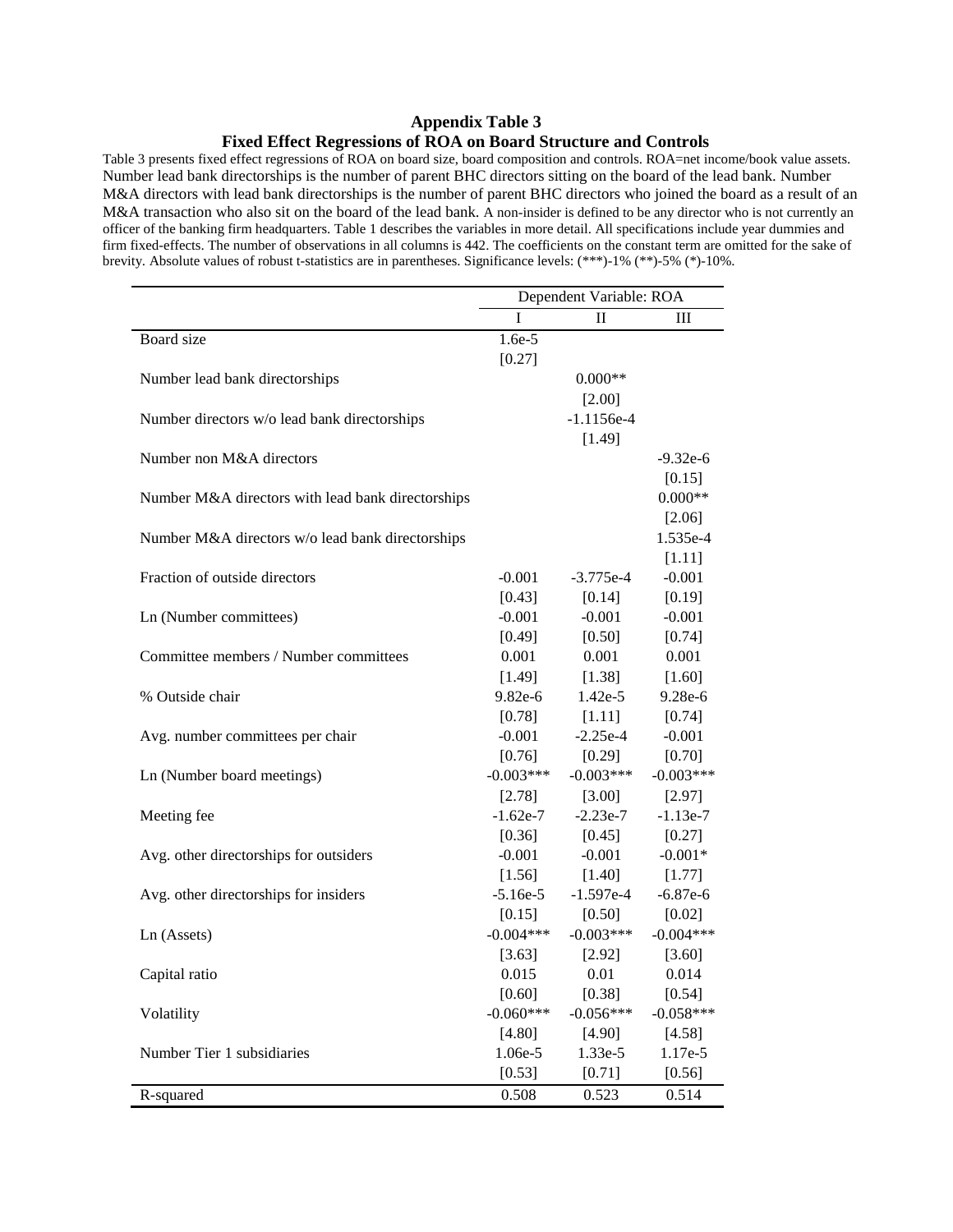### **Figure 1: Plot of Average Board Size and Fraction Non-insiders 1965-1999**

Tables 1 and 2 describe the sample firms. From 1982-1999 all sample firms are BHCs. Prior to 1982, the sample firms consist of a mixture of BHCs and banks. We determine the predecessor banks to the BHCs in our primary data set from Moody's Bank and Finance Manuals. Data prior to 1986 is from Moody's Bank and Finance Manuals. Data post-1986 is from bank proxy statements. The average is taken over the number of institutions in a given year. In 1965, there were 34 institutions; during 1966-1996 there were 35 institutions. In 1997, 1998 and 1999, there were 34, 33 and 32 institutions, respectively. A non-insider is defined to be any director who is not currently an officer of the top layer of the organizational hierarchy of the banking firm. The number of non-insiders may not necessarily be comparable across banks and BHCs, since it is not always possible to identify officers of the BHC whose primary position is with a subsidiary of the BHC from Moody's Bank and Finance Manuals. In contrast, it may be easier to identify all officers of a bank who sit on the board of the bank. Thus, banks may appear to have more insiders than BHCs. The vertical line indicates the start year (1986) of our primary sample.

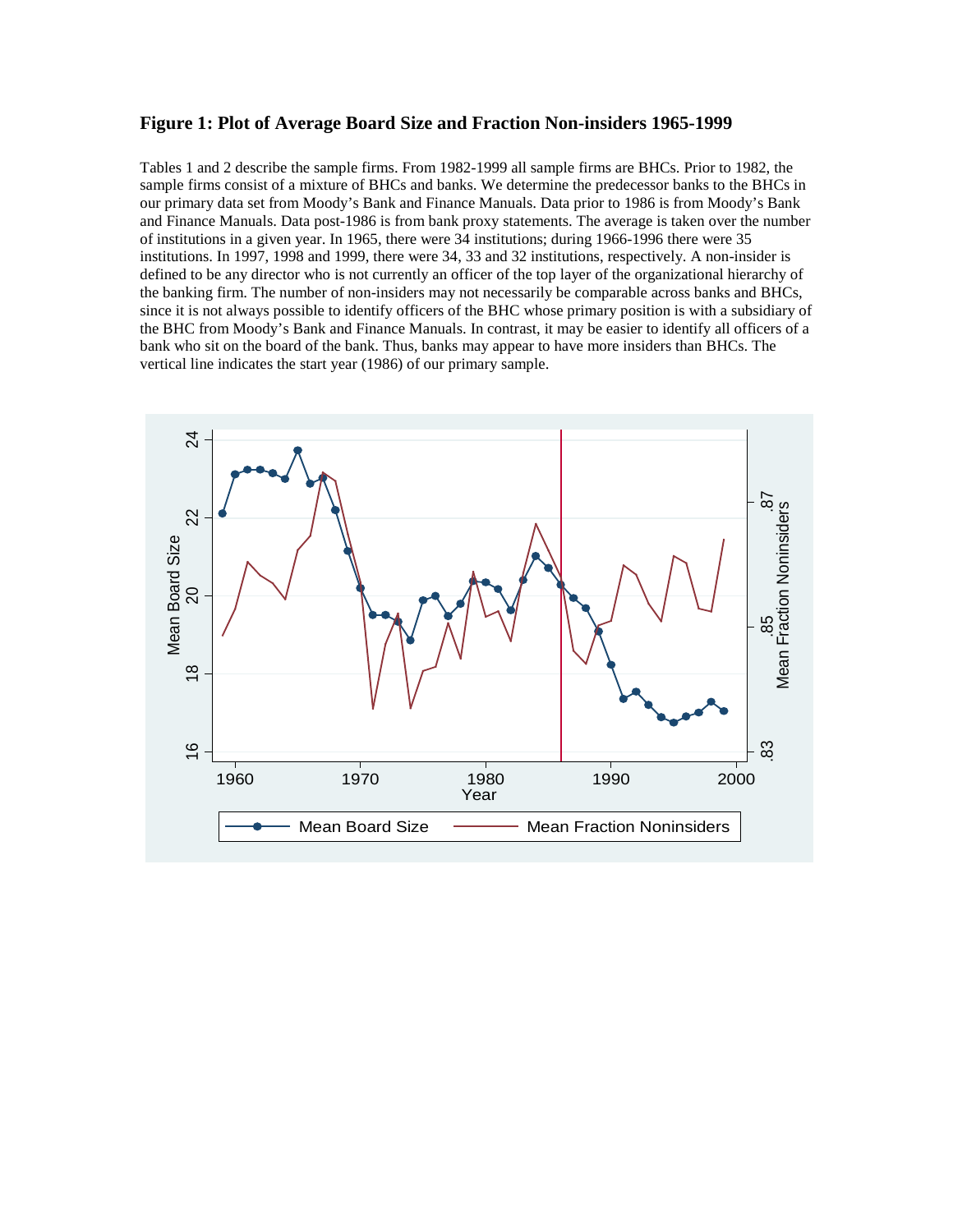### **Table 1**

### **Summary Statistics on BHC Characteristics and Governance Variables 1986-1999**

Table 1 shows summary statistics for select BHC characteristics and governance characteristics for our sample of 35 BHCs from 1986- 1999. All financial variables were collected from the fourth quarter *Consolidated Financial Statements for Bank Holding Companies* (Form FR Y-9C) from the Federal Reserve Board, except monthly stock returns which were collected from CRSP and organizational structure data which is from the Federal Reserve's National Income Center (NIC). Sample data is not available for all firms for all years because of missing data (primarily due to missing proxy statements) and because of acquisitions of sample banks in 1997-1999. Our measure of Q is the ratio of the firm's market value to book value of its assets. The firm's market value is calculated as book value of assets minus book value of equity plus market value of equity. Return on assets (ROA) is calculated as the ratio of net income to book value of assets. We calculate a measure of bank capital, its primary capital ratio, which we define as the sum of the book value of common stock, perpetual preferred stock, surplus, undivided profits, capital reserves, mandatory convertible debt, loan and lease loss reserves, and minority interests in consolidated subsidiaries minus intangible assets. Volatility of stock price is measured as the standard deviation of the monthly returns on the stock price for the given year. Number Tier 1 subsidiaries is the number of subsidiaries that are directly controlled by the parent BHC. Number of states is the number of states that domestic Tier 1 subsidiary headquarters are located in. Data on all governance characteristics for a given fiscal year is collected from the current and the previous fiscal year's proxy statements. We consider a director to be an insider if he works for the firm and affiliated if he has had any previous business relationship with the firm or family relationship with its officers. All other directors are outsiders. The proportional change in board size and composition is calculated as the change from the previous year divided by the amount in the current year. We classify boards as being interlocked if any inside director sits on the board of an affiliated or outside director. Meeting fees is the amount directors get paid to attend board meetings. Number of M&A with additions is the number of M&A transactions which involved additions to the board for each firm during 1986-1999. Number M&A directors in a given year is the sum of all directors on the board in that year who joined the board as the result of an M&A transaction. Ratio of M&A directors to board size is the fraction of directors who joined the board as the result of an M&A transaction. Overlap with lead bank board is the fraction of parent BHC directors who also sit on the board of the BHC's lead bank. Directors sit on subsidiary boards is a dummy variable equal to 1 if any BHC director sits on the board of a subsidiary bank in a given year. Number lead bank directorships is the number of parent BHC directors sitting on the board of the lead bank. Number M&A directors with lead bank directorships is the number of parent BHC directors who joined the board as a result of an M&A transaction who also sit on the board of the lead bank.

|                                                    | Obs. | Mean     | Std. Dev. | Min          | Max    |
|----------------------------------------------------|------|----------|-----------|--------------|--------|
| <b>Financial Variables</b>                         |      |          |           |              |        |
| Tobin's Q                                          | 480  | 1.05     | 0.08      | 0.95         | 1.55   |
| Return on assets                                   | 480  | 0.01     | 0.01      | $-0.03$      | 0.02   |
| Total assets (in millions of \$)                   | 480  | 40900    | 59200     | 3007         | 633000 |
| Capital ratio                                      | 480  | 0.08     | 0.02      | 0.03         | 0.15   |
| Volatility                                         | 484  | 0.08     | 0.03      | 0.01         | 0.22   |
| <b>Complexity Measures</b>                         |      |          |           |              |        |
| Total deposits (in millions)                       | 478  | 25069.33 | 32028.63  | 2416.96      | 357260 |
| Number Tier 1 subsidiaries                         | 478  | 18.23    | 13.25     | 1            | 75     |
| Number of states                                   | 478  | 4.57     | 3.09      | 1            | 18     |
| Subordinated debt/Assets                           | 478  | 0.013    | 0.01      | $\mathbf{0}$ | 0.05   |
| <b>Board Size and Composition</b>                  |      |          |           |              |        |
| Board size                                         | 472  | 17.97    | 5.33      | 8            | 36     |
| Fraction of outside directors                      | 472  | 0.69     | 0.15      | 0.10         | 0.95   |
| Fraction of non-inside directors                   | 472  | 0.80     | 0.08      | 0.44         | 0.95   |
| <b>Changes in Board Size and Composition</b>       |      |          |           |              |        |
| Number of years board size changes                 | 35   | 9.97     | 2.07      | 5            | 14     |
| Number of years fraction outside directors changes | 35   | 10.37    | 1.37      | 8            | 13     |
| Number of years fraction non-insiders changes      | 35   | 9.91     | 1.81      | 5            | 13     |
| Changes in board size                              | 349  | $-0.33$  | 3.20      | $-18$        | 14     |
| Changes in fraction of outside directors           | 363  | 1.36e-3  | 0.08      | $-0.37$      | 0.30   |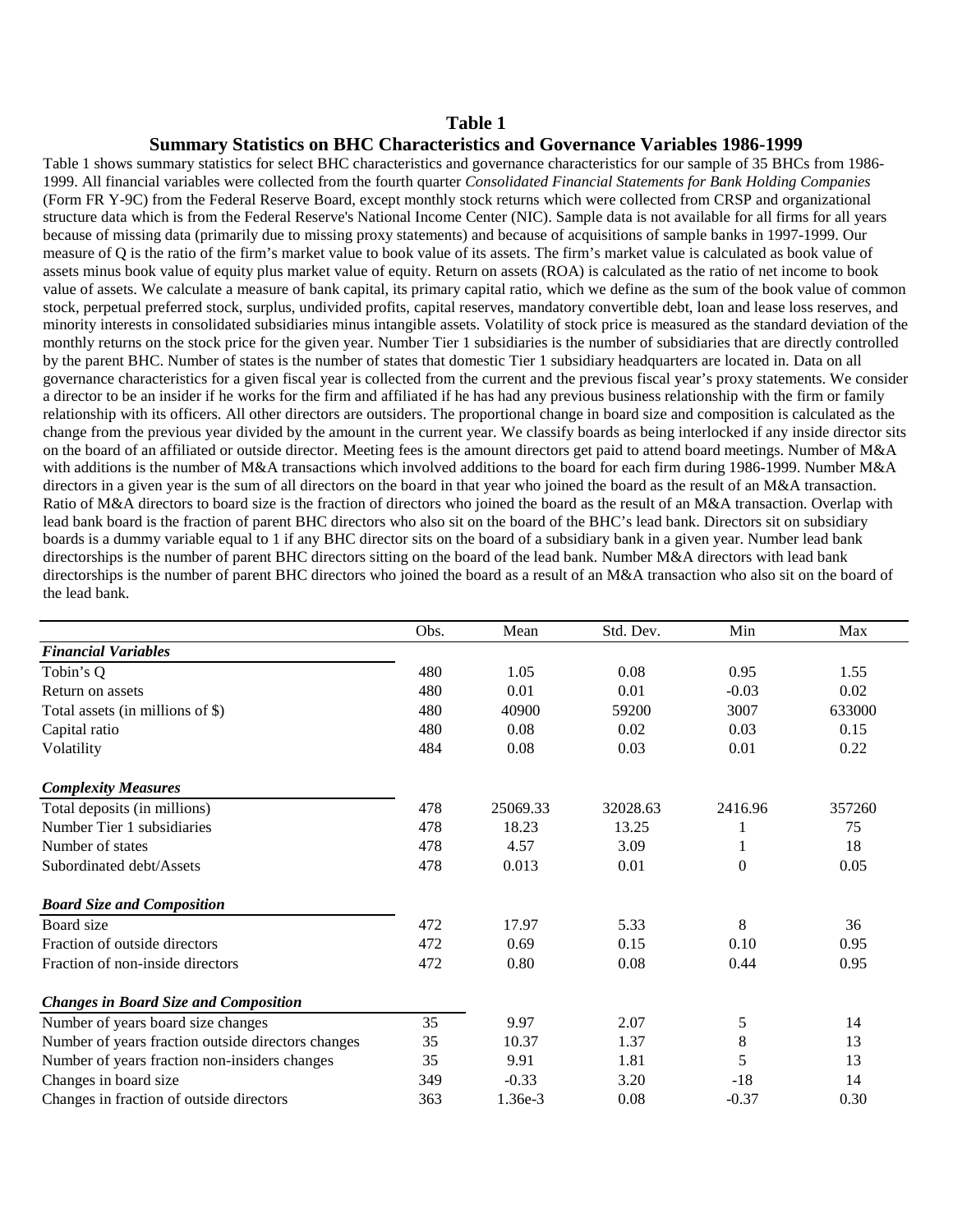| Changes in fraction of non-insiders                     | 347 | 3.82e-4 | 0.06  | $-0.19$          | 0.18         |
|---------------------------------------------------------|-----|---------|-------|------------------|--------------|
| Proportional changes in board size in %                 | 349 | $-3.02$ | 18.34 | $-133.33$        | 53.85        |
| Proportional changes in fraction outside directors in % | 363 | $-1.48$ | 19.49 | $-223.08$        | 46.15        |
| Proportional changes in fraction of non-insiders in %   | 347 | $-0.20$ | 7.40  | $-39.29$         | 21.43        |
| <b>Other Governance Characteristics</b>                 |     |         |       |                  |              |
| Number of committees                                    | 472 | 4.42    | 1.64  | 1                | 9            |
| Committee size / Number committees                      | 446 | 1.87    | 0.92  | 0.14             | 5            |
| % committees chaired by outsiders                       | 472 | 62.43   | 30.23 | $\boldsymbol{0}$ | 100          |
| Average number of committees per chair                  | 446 | 2.03    | 0.83  | 1                | 5.33         |
| Meetings per year                                       | 472 | 8.48    | 3.30  | $\overline{c}$   | 24           |
| Meeting fee                                             | 471 | 994     | 617   | $\boldsymbol{0}$ | 9000         |
| Average other directorship for outsiders                | 472 | 1.76    | 0.88  | $\boldsymbol{0}$ | 5.29         |
| Average other directorship for insiders                 | 471 | 1.49    | 1.31  | $\theta$         | 7            |
| Dummy if board interlock exists                         | 482 | 0.39    | 0.49  | $\theta$         | $\mathbf{1}$ |
| % CEO ownership                                         | 463 | 2.27    | 6.83  | $\theta$         | 49.44        |
| Dummy if pay directors deferred comp.                   | 482 | 0.95    | 0.23  | $\boldsymbol{0}$ | 1            |
| Dummy if pay directors deferred stock                   | 482 | 0.31    | 0.46  | $\boldsymbol{0}$ | 1            |
| M&A Transaction Data and M&A-related Board Composition  |     |         |       |                  |              |
| Number of M&A with additions                            | 35  | 2.03    | 1.79  | $\boldsymbol{0}$ | 6            |
| Number of directors added in M&A transaction            | 71  | 3.61    | 3.03  | 1                | 14           |
| Fraction of acquirer's board added in M&A transaction   | 70  | 0.17    | 0.14  | 0.03             | 0.56         |
| Number M&A directors                                    | 482 | 2.52    | 3.58  | $\boldsymbol{0}$ | 16           |
| Number non-M&A directors                                | 472 | 15.45   | 5.09  | 4                | 36           |
| Ratio of M&A directors to board size                    | 472 | 0.13    | 0.18  | $\boldsymbol{0}$ | 0.68         |
| <b>Subsidiary Directorships</b>                         |     |         |       |                  |              |
| Overlap with lead bank board                            | 476 | 0.51    | 0.42  | $\mathbf{0}$     | 1            |
| Directors sit on subsidiary boards                      | 482 | 0.84    | 0.37  | $\theta$         | 1            |
| Number lead bank directorships                          | 482 | 7.80    | 7.40  | $\theta$         | 29           |
| Number directors w/o lead bank directorships            | 482 | 7.99    | 8.27  | $\theta$         | 31           |
| Number lead bank directorships held by non-insiders     | 482 | 5.98    | 6.637 | $\theta$         | 25           |
| Number M&A directors with lead bank directorships       | 482 | 0.42    | 1.28  | $\overline{0}$   | 8            |
| Number M&A directors w/o lead bank directorships        | 482 | 2.10    | 3.42  | $\boldsymbol{0}$ | 16           |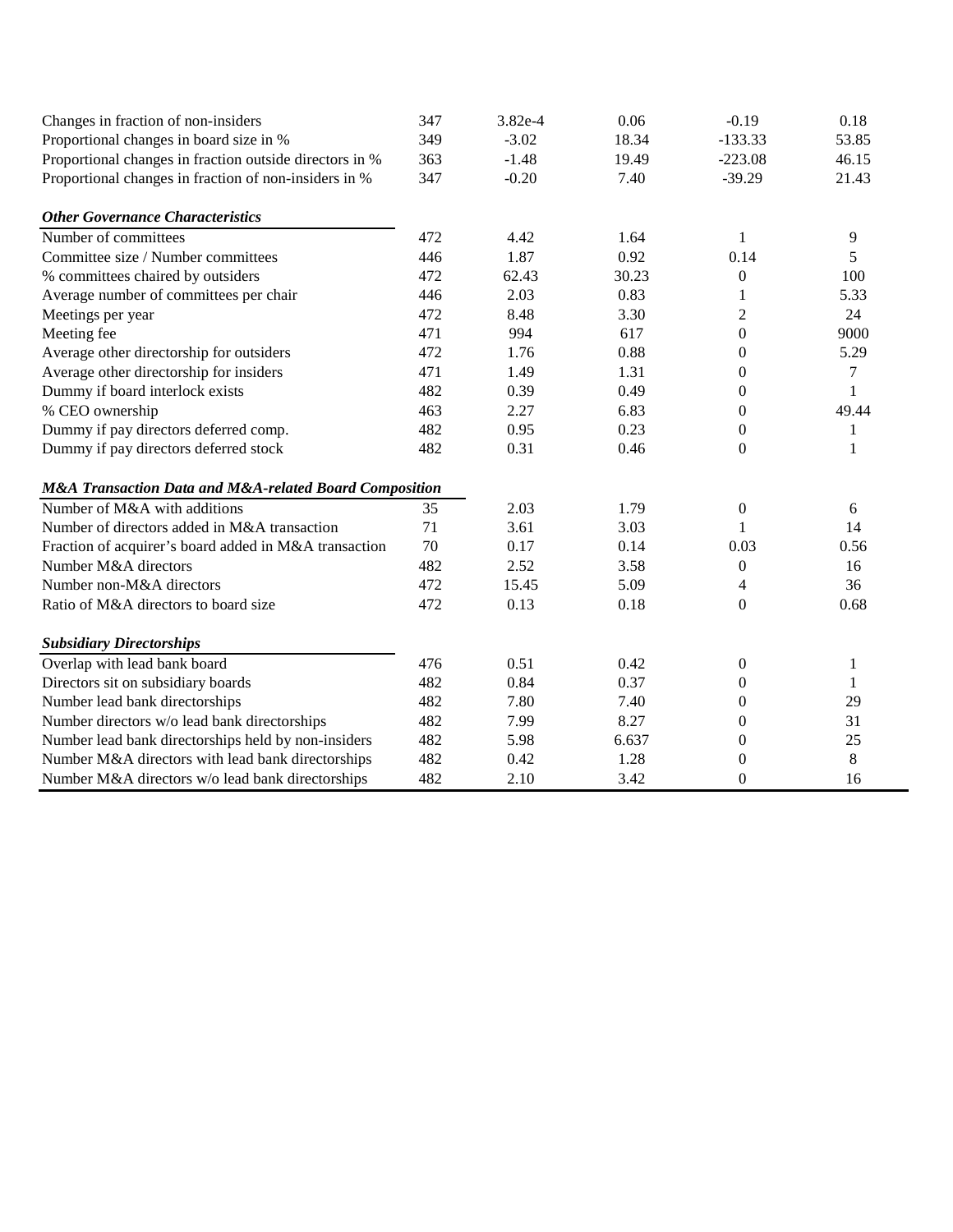## **Table 2 Summary Statistics for Banking Firms 1965-1985**

Table 2 shows summary statistics for select financial variables, board size and composition of the predecessors of the BHCs in our 1986-1999 data over the period of 1965-1985. 1965 is the first year we can obtain stock price data in CRSP for at least one of our sample BHCs. From 1982-1999, all sample firms are BHCs. Prior to 1982, the sample firms consist of a mixture of BHCs and banks. We determine the predecessor banks to the BHCs in our primary data set from Moody's Bank and Finance Manuals. Balance sheet data for BHCs was collected from the fourth quarter *Consolidated Financial Statements for Bank Holding Companies* (Form FR Y-9C) from the Federal Reserve Board. Balance sheet data for banks was collected from *Reports of Condition and Income (Call Reports)*. Monthly stock returns are from CRSP. Our measure of Tobin's Q is the ratio of the firm's market value to book value of its assets. Our proxy for market value is the book value of assets minus the book value of equity plus the market value of equity. Return on assets (ROA) is calculated as the ratio of net income to book value of assets. Capital/assets=Book value equity/Book value assets. Volatility of stock price is measured as the standard deviation of the monthly returns on the stock price for the given year. Data on board characteristics is from Moody's Bank and Finance Manuals. A noninsider is defined to be any director who is not currently an officer of the banking firm's headquarters.

|                                   | <b>Observations</b> | Mean  | Std. Deviation | Minimum | Maximum |
|-----------------------------------|---------------------|-------|----------------|---------|---------|
| <b>Financial Variables</b>        |                     |       |                |         |         |
| Tobin's Q                         | 473                 | 1.00  | 0.03           | 0.94    | 1.14    |
| Return on assets                  | 473                 | 0.01  | $2.7e-3$       | 3.98e-4 | 0.02    |
| Total assets (in millions of \$)  | 473                 | 9030  | 13900          | 707     | 87700   |
| Capital/assets                    | 473                 | 0.06  | 0.01           | 0.03    | 0.11    |
| Volatility                        | 459                 | 0.07  | 0.03           | 0.02    | 0.18    |
| <b>Board Size and Composition</b> |                     |       |                |         |         |
| Board size                        | 473                 | 20.35 | 5.77           | 5       | 43      |
| Fraction of non-insiders          | 473                 | 0.85  | 0.07           | 0.40    | 0.97    |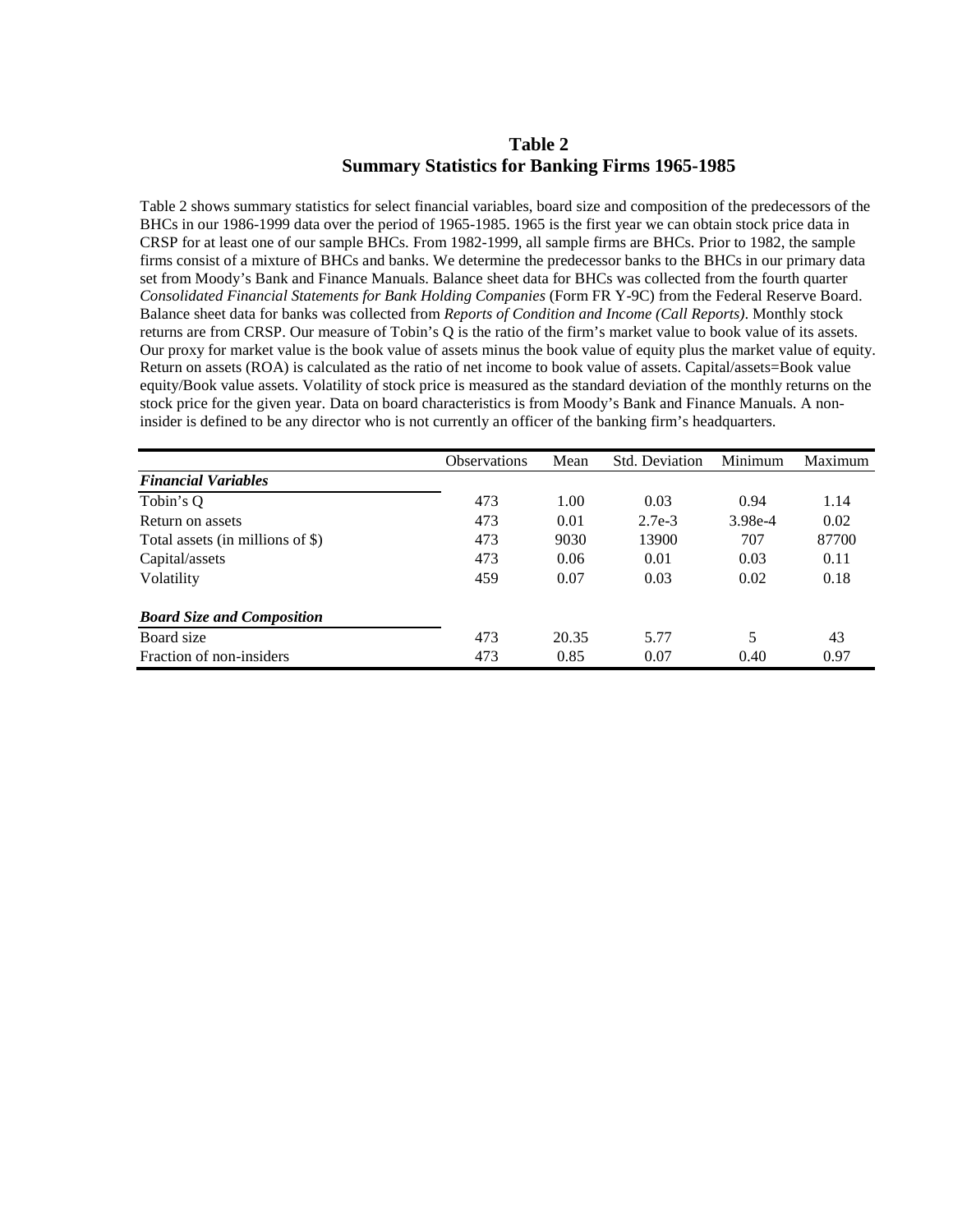### **Table 3 Fixed Effect Regressions of Tobin's Q on Board Structure plus Controls**

Table 3 shows fixed effect regressions of Tobin's Q on the natural logarithm of board size, the fraction of outside directors and financial and governance controls using the sample of BHCs from 1986-1999. Tobin's Q=(book value of assets+market value of equity-book value of equity)/book value of assets. We consider a director to be an insider if he works for the firm and affiliated if he has had any previous business relationship with the firm or family relationship with its officers. All other directors are outsiders. The specification in columns II and VII use board size instead of the natural logarithm of board size. Specification VIII uses a spline regression based on the terciles 8-15, 16-20 and 21-36 of board size. Board size between 8 and 15 is defined to be board size if board size is between 8 and 15 and 15 otherwise. Board size between 16 and 20 is defined to be 0 if board size is between 8 and 15, board size for board size between 16 and 20 and 20-15 otherwise. Board size between 21 and 36 is defined to be board size -20 if board size is between 21 and 36 and 0 otherwise. Table 1 describes the sample and the control variables further. Columns vary by the regressors they include. All specifications include year dummies and firm fixed-effects. The coefficient on the constant term is omitted for the sake of brevity. Absolute values of robust t-statistics are in brackets. Significance levels: (\*\*\*)-1% (\*\*)-5% (\*)-10%.

**(continued on next page)**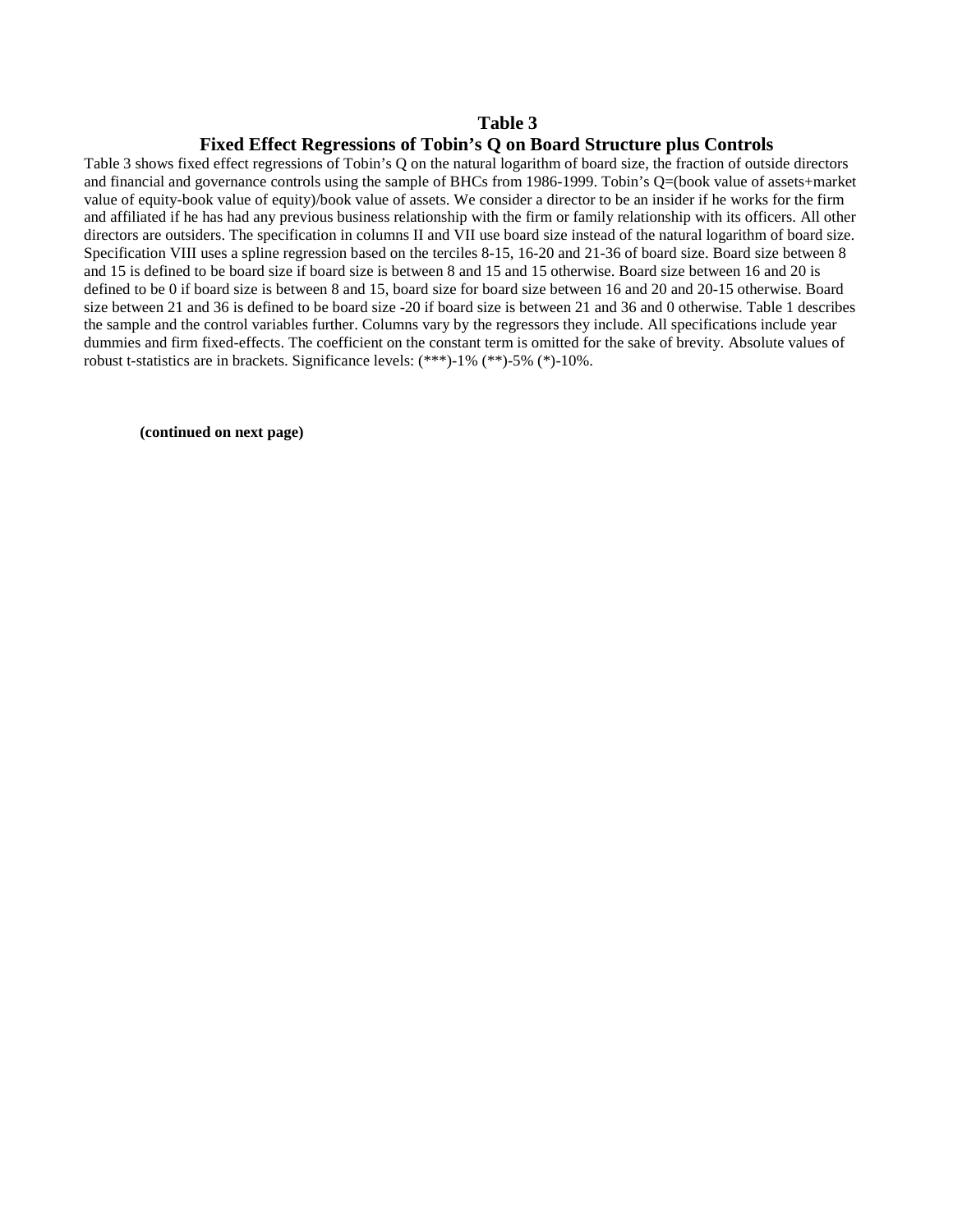|                                        |           |                         |                  | Dependent Variable: Tobin's Q |              |             |             |             |
|----------------------------------------|-----------|-------------------------|------------------|-------------------------------|--------------|-------------|-------------|-------------|
|                                        | I         | $\overline{\mathbf{u}}$ | $\overline{III}$ | <b>IV</b>                     | $\mathbf{V}$ | VI          | VII         | <b>VIII</b> |
| Ln (Board size)                        | $0.018*$  |                         | $0.021**$        | $0.019*$                      | $0.01\,$     | $0.017*$    |             |             |
|                                        | [1.82]    |                         | [2.16]           | [1.88]                        | [0.97]       | [1.67]      |             |             |
| Board size                             |           | $0.001*$                |                  |                               |              |             | $0.001**$   |             |
|                                        |           | [1.94]                  |                  |                               |              |             | [2.01]      |             |
| Board size between 8 and 15            |           |                         |                  |                               |              |             |             | 0.002       |
|                                        |           |                         |                  |                               |              |             |             | [0.71]      |
| Board size between 16 and 20           |           |                         |                  |                               |              |             |             | 9.36e-5     |
|                                        |           |                         |                  |                               |              |             |             | [0.07]      |
| Board size between 21 and 36           |           |                         |                  |                               |              |             |             | $0.001*$    |
|                                        |           |                         |                  |                               |              |             |             | [1.95]      |
| Fraction of outside directors          | 0.025     | 0.026                   | 2.24e-4          | 0.01                          | $9.6e-5$     |             | 0.011       | 0.011       |
|                                        | [1.12]    | [1.16]                  | [0.01]           | [0.45]                        | [0.00]       |             | [0.53]      | [0.53]      |
| Fraction of non-insiders               |           |                         |                  |                               |              | 0.041       |             |             |
|                                        |           |                         |                  |                               |              | [1.48]      |             |             |
| Ln (Number committees)                 |           |                         | $-0.039***$      | $-0.042***$                   | $-0.031**$   | $-0.043***$ | $-0.041***$ | $-0.041***$ |
|                                        |           |                         | [2.94]           | [3.20]                        | [2.59]       | [3.23]      | [3.16]      | [3.08]      |
| Committee size / Number committees     |           |                         | 0.009            | 0.011                         | $-0.002$     | $0.01\,$    | 0.011       | 0.011       |
|                                        |           |                         | [1.21]           | [1.29]                        | [0.23]       | [1.29]      | [1.30]      | [1.36]      |
| % Outside chair                        |           |                         | 3.83e-5          | $-6.63e-6$                    | 1.31e-5      | 5.69e-6     | $-1.97e-5$  | $-2.8e-5$   |
|                                        |           |                         | [0.31]           | [0.05]                        | [0.11]       | [0.05]      | [0.16]      | [0.22]      |
| Avg. number committees per chair       |           |                         | $-0.001$         | $-0.001$                      | 0.009        | $-0.001$    | $-0.001$    | $-0.001$    |
|                                        |           |                         | [0.12]           | [0.12]                        | [1.22]       | [0.12]      | [0.15]      | [0.19]      |
| Ln (Number board meetings)             |           |                         |                  | $-0.007$                      | $-0.005$     | $-0.01$     | $-0.007$    | $-0.006$    |
|                                        |           |                         |                  | [0.82]                        | [0.61]       | [1.07]      | [0.77]      | [0.69]      |
| Meeting fee                            |           |                         |                  | $1.06e-5**$                   | $1.0e-5**$   | 9.61e-6**   | $1.03e-5**$ | $1.01e-5**$ |
|                                        |           |                         |                  | [2.56]                        | [2.37]       | [2.37]      | [2.50]      | [2.43]      |
| Avg. other directorships for outsiders |           |                         |                  | $-0.007*$                     | $-0.006$     | $-0.006*$   | $-0.007*$   | $-0.006*$   |
|                                        |           |                         |                  | [1.71]                        | [1.58]       | $[1.67]$    | [1.76]      | [1.73]      |
| Avg. other directorships for insiders  |           |                         |                  | $-0.007***$                   | $-0.006***$  | $-0.008***$ | $-0.007***$ | $-0.007***$ |
|                                        |           |                         |                  | [3.47]                        | [2.96]       | [3.72]      | [3.54]      | [3.56]      |
| Dummy if board interlock exists        |           |                         |                  |                               | $-0.011**$   |             |             |             |
|                                        |           |                         |                  |                               | [2.50]       |             |             |             |
| % CEO ownership                        |           |                         |                  |                               | $-0.008***$  |             |             |             |
|                                        |           |                         |                  |                               | [3.46]       |             |             |             |
| Dummy if pay directors deferred stock  |           |                         |                  |                               | $-0.016***$  |             |             |             |
|                                        |           |                         |                  |                               | [2.74]       |             |             |             |
| Dummy if pay directors deferred comp.  |           |                         |                  |                               | $-1.74e-4$   |             |             |             |
|                                        |           |                         |                  |                               | [0.02]       |             |             |             |
| Ln (Assets)                            | 0.001     | 0.002                   | $-0.007$         | $-0.007$                      | $-0.009$     | $-0.007$    | $-0.007$    | $-0.006$    |
|                                        | [0.17]    | [0.19]                  | [1.05]           | [1.05]                        | [1.42]       | [1.08]      | [1.00]      | [0.94]      |
| Capital ratio                          | $0.545**$ | $0.554**$               | $0.713**$        | $0.736**$                     | $0.922***$   | $0.736**$   | $0.747**$   | $0.755**$   |
|                                        | [2.17]    | [2.20]                  | [2.33]           | [2.42]                        | [2.98]       | $[2.42]$    | [2.45]      | [2.42]      |
| Volatility                             | $-0.008$  | $-0.007$                | $-0.067$         | $-0.067$                      | $-0.109$     | $-0.068$    | $-0.067$    | $-0.066$    |
|                                        | [0.08]    | [0.07]                  | [0.80]           | [0.80]                        | [1.31]       | [0.83]      | [0.80]      | [0.79]      |
| Lagged ROA                             | 1.707***  | 1.700***                | 1.497***         | $1.416***$                    | 1.689***     | 1.438***    | $1.415***$  | 1.429***    |
|                                        | [3.58]    | [3.56]                  | [3.13]           | [2.91]                        | [3.58]       | [2.92]      | [2.90]      | [2.90]      |
| Observations                           | 472       | 472                     | 446              | 444                           | 436          | 444         | 444         | 444         |
| R-squared                              | 0.799     | 0.776                   | 0.788            | 0.799                         | 0.813        | $\rm 0.8$   | 0.799       | 0.799       |
|                                        |           |                         |                  |                               |              |             |             |             |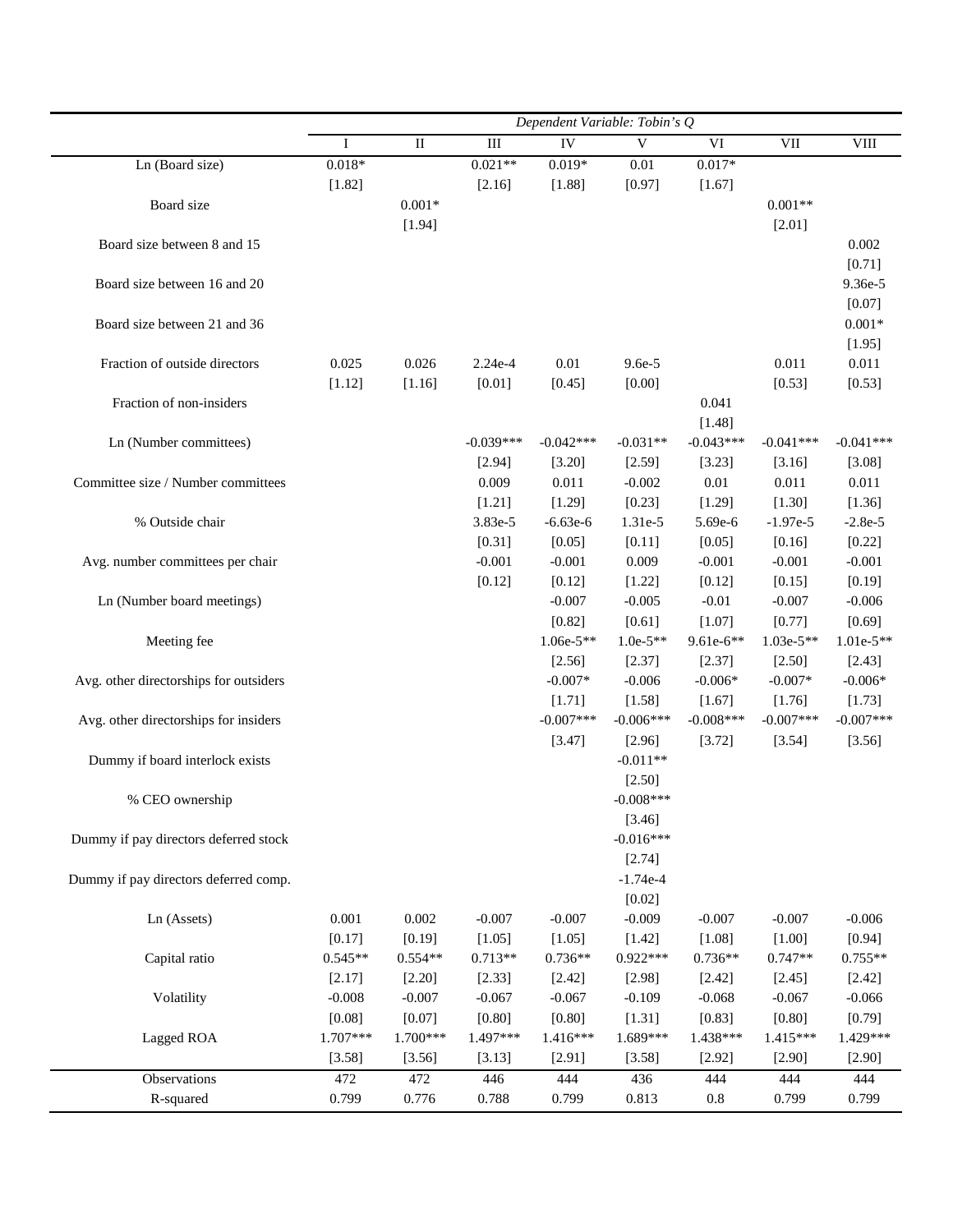## **Table 4 Fixed Effect Regressions of Tobin's Q on M&A Board Additions plus Controls**

Table 4 replicates the fixed effect Tobin's Q regressions in column IV of Table 3 after including controls for M&A board additions. Tobin's Q=(book value of assets+market value of equity-book value of equity)/book value of assets. Addition to Board following M&A is a dummy which is equal to 1 if an M&A transaction occurred in a given year in which directors from the target were added to the BHC board. Potential M&A additions is a dummy which is equal to 1 if 3 or more directors were added to the board in a given year, but the proxy did not indicate whether this was due to an M&A transaction. Table 1 describes the sample and the control variables further. All regressions control for the set of controls Ln (Number committees)-Lagged ROA included in the specification in column IV of Table 3; however, these coefficients are not reported for the sake of brevity. All specifications include year dummies and firm fixed-effects. The number of observations is 444 in all columns. Absolute values of robust t-statistics are in parentheses. Significance levels: (\*\*\*)-1% (\*\*)-5% (\*)-10%.

|                                 | Dependent Variable: Tobin's Q |              |                          |            |  |  |  |
|---------------------------------|-------------------------------|--------------|--------------------------|------------|--|--|--|
|                                 | I                             | $\mathbf{I}$ | Ш                        | IV         |  |  |  |
| Ln (Board size)                 | $0.019*$                      | $0.024**$    |                          |            |  |  |  |
|                                 | [1.77]                        | [2.12]       |                          |            |  |  |  |
| Addition to Board following M&A | 0.002                         | 0.001        |                          |            |  |  |  |
|                                 | [0.56]                        | [0.16]       |                          |            |  |  |  |
| Potential M&A additions         |                               | $-0.011*$    |                          |            |  |  |  |
|                                 |                               | [1.69]       |                          |            |  |  |  |
| Number non-M&A directors        |                               |              | $0.001**$                | $0.001*$   |  |  |  |
|                                 |                               |              | [1.99]                   | [1.78]     |  |  |  |
| Number M&A directors            |                               |              | 0.001                    | 0.001      |  |  |  |
|                                 |                               |              | [1.17]                   | [1.14]     |  |  |  |
| Fraction of outside directors   | 0.01                          | 0.011        | 0.012                    |            |  |  |  |
|                                 | [0.47]                        | [0.52]       | [0.53]                   |            |  |  |  |
| Fraction of non-insiders        |                               |              |                          | 0.044      |  |  |  |
|                                 |                               |              |                          | [1.52]     |  |  |  |
| Constant                        | $1.092***$                    | $1.085***$   | $1.117***$               | $1.108***$ |  |  |  |
|                                 | [9.05]                        | [9.02]       | [8.40]                   | [8.32]     |  |  |  |
| Additional controls             |                               |              | As in column IV, Table 3 |            |  |  |  |
| R-squared                       | 0.799                         | 0.8          | 0.799                    | 0.8        |  |  |  |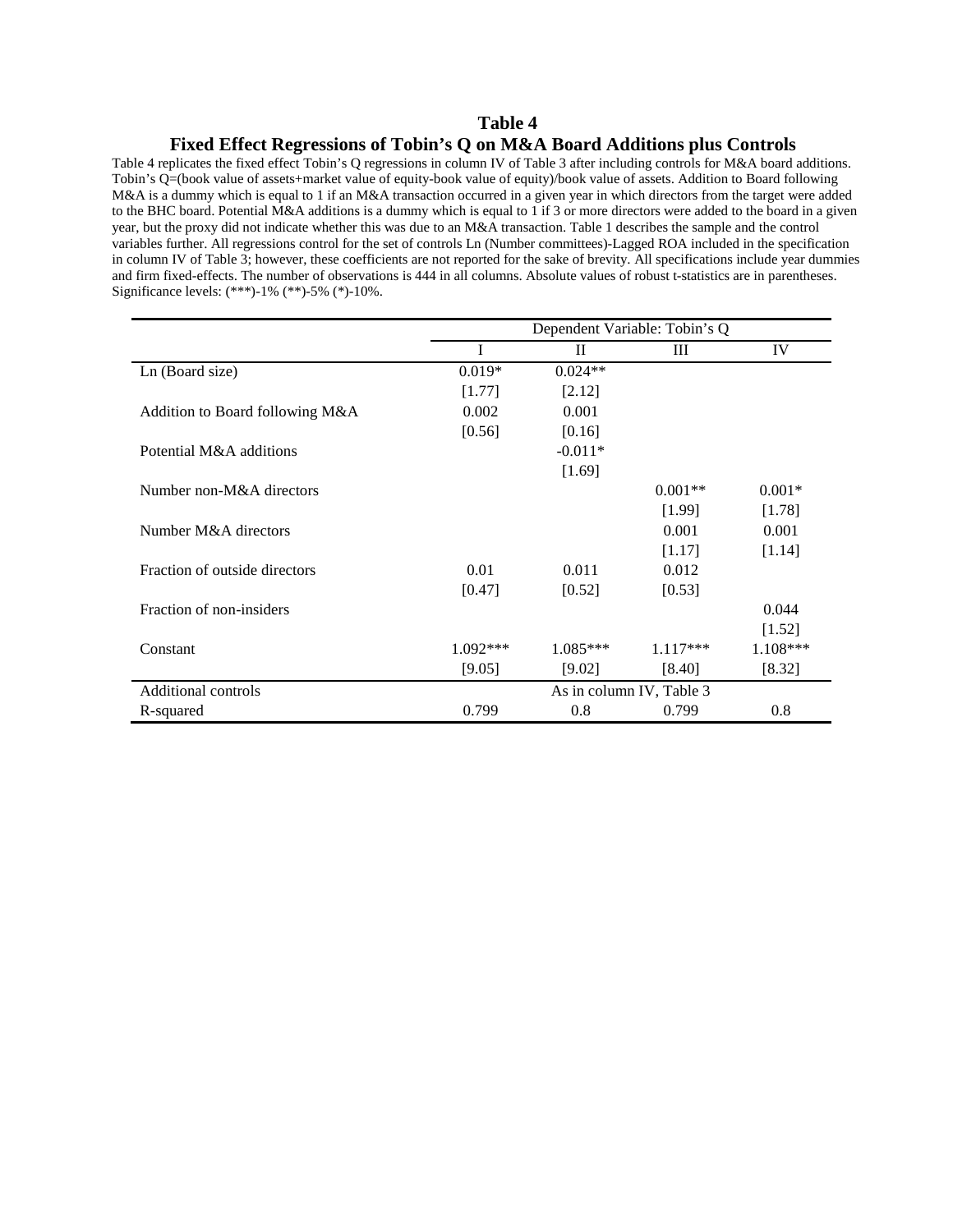## **Table 5 Fixed Effect Regressions of Tobin's Q on Board Structure using data from 1965-1999**

Table 5 compares fixed effect regressions of Tobin's Q on the natural logarithm of board size, the proportion of noninside directors and financial controls using the full sample of data from 1965-1999 (columns I and II) to the same regressions restricted to data prior to 1986 (columns III and IV). Columns V and VI examine whether the effect of board size is changing over time. Tobin's Q=(book value of assets+market value of equity-book value of equity)/book value of assets. Data on board size and composition prior to 1986 is from Moody's Bank and Finance Manuals. Data on board size and composition post-1986 is from bank proxy statements. A non-insider is defined to be any director who is not currently an officer of the banking firm's headquarters. Tables 1 and 2 describe the sample and the control variables further. All specifications include year dummies for all years beginning in 1973 and firm fixed-effects. Absolute values of robust t-statistics are in parentheses. Significance levels: (\*\*\*)-1% (\*\*)-5% (\*)- 10%.

|                          | Dependent Variable: Tobin's Q |              |             |             |              |              |  |  |
|--------------------------|-------------------------------|--------------|-------------|-------------|--------------|--------------|--|--|
|                          |                               | $\mathbf{I}$ | Ш           | IV          | V            | VI           |  |  |
| Ln (Board size)          | $0.012**$                     | $0.011**$    | $0.017***$  | $0.018**$   | $3.639**$    | $3.564**$    |  |  |
|                          | [2.39]                        | [1.98]       | [2.69]      | [2.38]      | [2.48]       | [2.35]       |  |  |
| Fraction of non-insiders |                               | 0.015        |             | $-0.003$    |              | 0.015        |  |  |
|                          |                               | [0.83]       |             | [0.17]      |              | [0.58]       |  |  |
| Ln (Board size)*Year     |                               |              |             |             | $-0.002**$   | $-0.002**$   |  |  |
|                          |                               |              |             |             | [2.48]       | [2.35]       |  |  |
| Year                     |                               |              |             |             | $0.007***$   | $0.007***$   |  |  |
|                          |                               |              |             |             | [3.33]       | [3.15]       |  |  |
| Ln (Assets)              | $-0.001$                      | $-0.001$     | $-0.009$    | $-0.009$    | $0.014***$   | $0.014***$   |  |  |
|                          | $[0.26]$                      | [0.23]       | [1.59]      | [1.56]      | $[2.83]$     | $[2.84]$     |  |  |
| Volatility               | 0.064                         | 0.065        | 0.03        | 0.03        | $0.151**$    | $0.151**$    |  |  |
|                          | [1.03]                        | [1.04]       | [0.84]      | [0.85]      | [2.07]       | $[2.07]$     |  |  |
| Capital ratio            | $-0.226$                      | $-0.229$     | $-0.761***$ | $-0.757***$ | $0.659***$   | $0.656***$   |  |  |
|                          | [1.50]                        | [1.52]       | [3.78]      | [3.69]      | [4.26]       | [4.24]       |  |  |
| Lagged ROA               | 2.546***                      | $2.560***$   | 3.929 ***   | 3.927***    | $3.631***$   | $3.642***$   |  |  |
|                          | [5.23]                        | [5.24]       | $[6.06]$    | [6.06]      | [6.28]       | [6.27]       |  |  |
| Constant                 | $1.000***$                    | $0.990***$   | $1.125***$  | $1.127***$  | $-13.587***$ | $-13.337***$ |  |  |
|                          | [15.63]                       | [14.95]      | [13.75]     | [13.31]     | [3.19]       | [3.01]       |  |  |
| Sample years             | 1965-1999                     | 1965-1999    | 1965-1985   | 1965-1985   | 1965-1999    | 1965-1999    |  |  |
| <b>Observations</b>      | 930                           | 929          | 458         | 458         | 930          | 929          |  |  |
| R-squared                | 0.746                         | 0.746        | 0.638       | 0.638       | 0.537        | 0.537        |  |  |